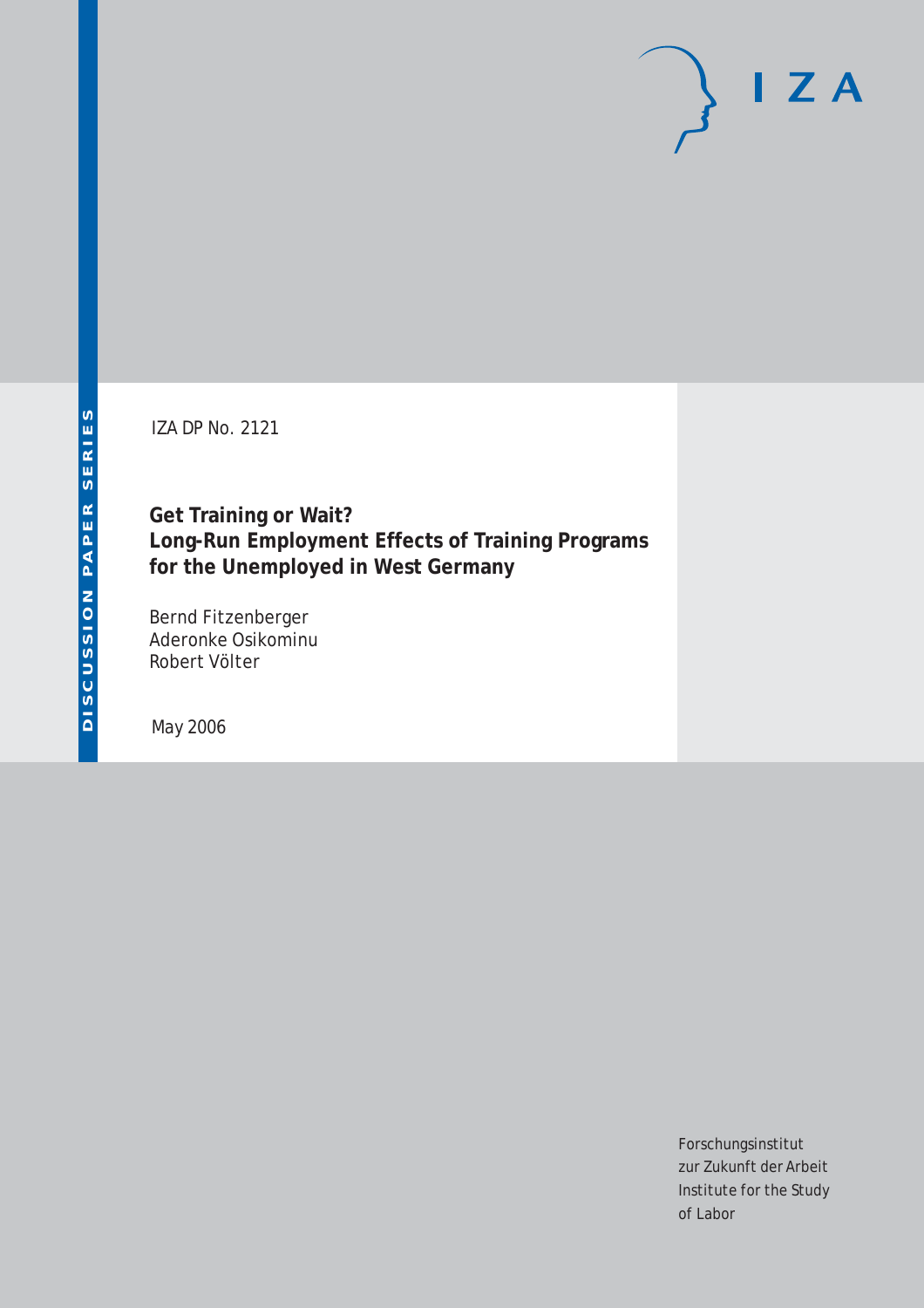# **Get Training or Wait? Long-Run Employment Effects of Training Programs for the Unemployed in West Germany**

# **Bernd Fitzenberger**

*Goethe University of Frankfurt, ZEW, IFS and IZA Bonn* 

### **Aderonke Osikominu**

*Goethe University of Frankfurt* 

### **Robert Völter**

*Goethe University of Frankfurt and CDSEM, University of Mannheim* 

### Discussion Paper No. 2121 May 2006

IZA

P.O. Box 7240 53072 Bonn Germany

Phone: +49-228-3894-0 Fax: +49-228-3894-180 Email: [iza@iza.org](mailto:iza@iza.org)

Any opinions expressed here are those of the author(s) and not those of the institute. Research disseminated by IZA may include views on policy, but the institute itself takes no institutional policy positions.

The Institute for the Study of Labor (IZA) in Bonn is a local and virtual international research center and a place of communication between science, politics and business. IZA is an independent nonprofit company supported by Deutsche Post World Net. The center is associated with the University of Bonn and offers a stimulating research environment through its research networks, research support, and visitors and doctoral programs. IZA engages in (i) original and internationally competitive research in all fields of labor economics, (ii) development of policy concepts, and (iii) dissemination of research results and concepts to the interested public.

IZA Discussion Papers often represent preliminary work and are circulated to encourage discussion. Citation of such a paper should account for its provisional character. A revised version may be available directly from the author.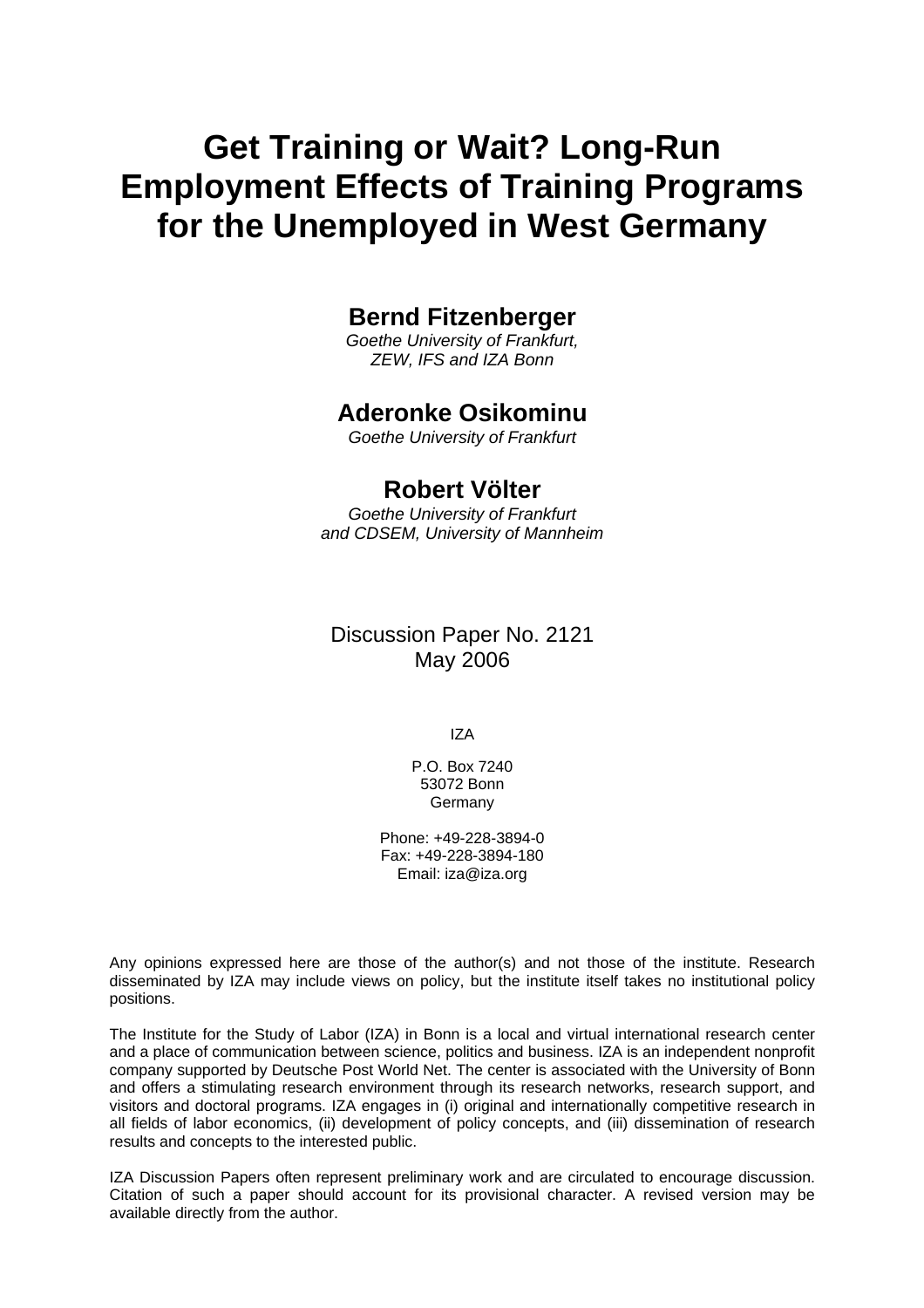IZA Discussion Paper No. 2121 May 2006

# **ABSTRACT**

# **Get Training or Wait? Long-Run Employment Effects of Training Programs for the Unemployed in West Germany[\\*](#page-2-0)**

Long-term public sector sponsored training programs often show little or negative short-run employment effects and often it is not possible to assess whether positive long-run effects exist. Based on unique administrative data, this paper estimates the long-run differential employment effects of three different types of training programs in West Germany. We use inflows into unemployment for the years 1986/87 and 1993/94 and apply local linear matching based on the estimated propensity score to estimate the effects of training programs starting during 1 to 2, 3 to 4, and 5 to 8 quarters of unemployment. The results show a negative lock-in effect for the period right after the beginning of the program and significantly positive treatment effects on employment rates in the medium- and long-run. The differential effects of the three programs compared to one another are mainly driven by differences in the length of the lock-in periods.

JEL Classification: C14, J68, H43

Keywords: multiple treatments, training programs, employment effects, local linear matching, administrative data, active labor market programs

Corresponding author:

 $\overline{a}$ 

Bernd Fitzenberger Department of Economics Goethe-University PO Box 11 19 32 (PF 247) 60054 Frankfurt am Main Germany Email: [fitzenberger@wiwi.uni-frankfurt.de](mailto:fitzenberger@wiwi.uni-frankfurt.de)

<span id="page-2-0"></span><sup>\*</sup> This study is part of the project "On the effectiveness of further training programs. An evaluation based on register data provided by the Institute of Employment Research, IAB" ("Über die Wirksamkeit von Fortbildungs- und Umschulungsmaßnahmen. Ein Evaluationsversuch mit prozessproduzierten Daten aus dem IAB"); IAB project number 6-531A). The data were compiled as part of the project jointly with the Swiss Institute for International Economics and Applied Economic Research at the University of St. Gallen (SIAW) and the Institut für Arbeitsmarkt- und Berufsforschung (IAB). We gratefully acknowledge financial support by the IAB. This paper has been presented at the Evaluation Conference at Paris, December 2005, and at the Rhein-Main-Neckar Labor Market Seminar at Mannheim, March 2006. We thank participants for helpful comments. All errors are our sole responsibility.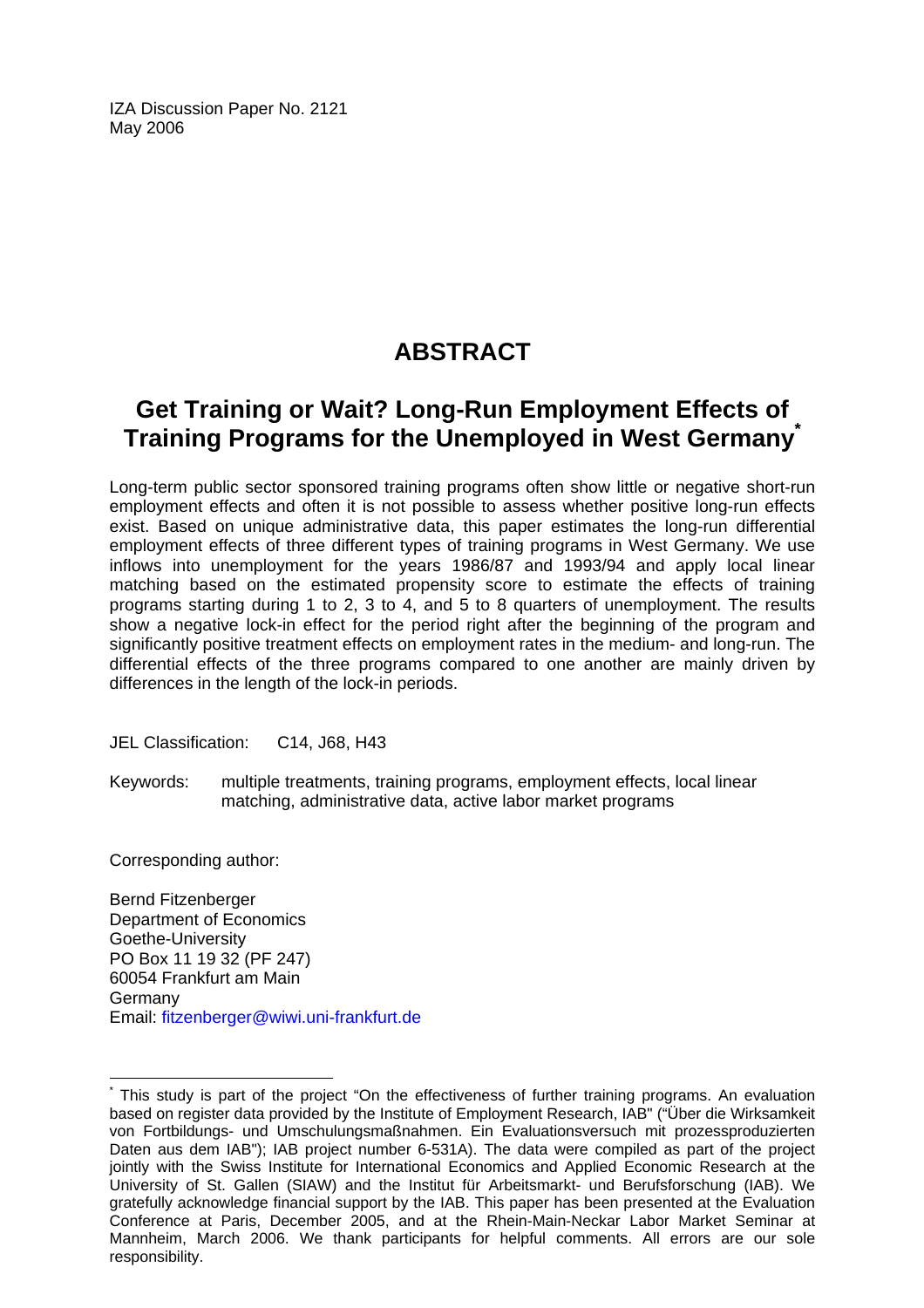# Contents

| 1              |     | Introduction    |                                                                                                                                                                                                                                                                                               | $\mathbf{1}$            |  |  |  |
|----------------|-----|-----------------|-----------------------------------------------------------------------------------------------------------------------------------------------------------------------------------------------------------------------------------------------------------------------------------------------|-------------------------|--|--|--|
| $\overline{2}$ |     |                 | <b>Basic Regulation of Further Training</b>                                                                                                                                                                                                                                                   | $\overline{\mathbf{4}}$ |  |  |  |
|                | 2.1 |                 |                                                                                                                                                                                                                                                                                               | $\overline{4}$          |  |  |  |
|                | 2.2 |                 |                                                                                                                                                                                                                                                                                               | $6\phantom{.}6$         |  |  |  |
|                | 2.3 |                 |                                                                                                                                                                                                                                                                                               | $\overline{7}$          |  |  |  |
| 3              |     |                 | Data and Type of Treatment                                                                                                                                                                                                                                                                    | 7                       |  |  |  |
|                | 3.1 |                 |                                                                                                                                                                                                                                                                                               | 8                       |  |  |  |
|                | 3.2 |                 | Monitoring Data for Training and the Merged Data Set                                                                                                                                                                                                                                          | - 9                     |  |  |  |
|                | 3.3 |                 | Contents and Types of Further Training                                                                                                                                                                                                                                                        | 10                      |  |  |  |
|                | 3.4 |                 |                                                                                                                                                                                                                                                                                               | 11                      |  |  |  |
|                |     | 3.4.1           |                                                                                                                                                                                                                                                                                               | 12                      |  |  |  |
|                |     | 3.4.2           | Provision of Specific Professional Skills and Techniques                                                                                                                                                                                                                                      | 12                      |  |  |  |
|                |     | 3.4.3           | Retraining/Qualification via the Educational System $\dots$ .                                                                                                                                                                                                                                 | 13                      |  |  |  |
|                |     | 3.4.4           | Identification of the Three Programs in the Data                                                                                                                                                                                                                                              | 13                      |  |  |  |
|                | 3.5 | <b>Training</b> | Inflow Sample into Unemployment and Participation by Type of<br>and a constitution of the constitution of the constitution of the constitution of the constitution of the constitution of the constitution of the constitution of the constitution of the constitution of the constitution of | 14                      |  |  |  |
| 4              |     |                 | <b>Evaluation Approach</b>                                                                                                                                                                                                                                                                    | 16                      |  |  |  |
|                | 4.1 | 16              |                                                                                                                                                                                                                                                                                               |                         |  |  |  |
|                |     | 4.1.1           |                                                                                                                                                                                                                                                                                               | 17                      |  |  |  |
|                |     | 4.1.2           |                                                                                                                                                                                                                                                                                               | 18                      |  |  |  |
|                |     | 4.1.3           | Interpretation of Estimated Treatment Effect                                                                                                                                                                                                                                                  | <b>20</b>               |  |  |  |
|                | 4.2 |                 | Details of the matching approach $\dots \dots \dots \dots \dots \dots \dots$                                                                                                                                                                                                                  | 23                      |  |  |  |
|                |     | 4.2.1           |                                                                                                                                                                                                                                                                                               | 24                      |  |  |  |
|                |     | 4.2.2           | Kernel Function and Bandwidth Choice                                                                                                                                                                                                                                                          | 25                      |  |  |  |
|                |     | 4.2.3           |                                                                                                                                                                                                                                                                                               | 26                      |  |  |  |
|                |     | 4.2.4           |                                                                                                                                                                                                                                                                                               | 26                      |  |  |  |
| $\mathbf{5}$   |     |                 | <b>Empirical Results</b>                                                                                                                                                                                                                                                                      | $27\,$                  |  |  |  |
|                | 5.1 |                 |                                                                                                                                                                                                                                                                                               | 27                      |  |  |  |
|                | 5.2 |                 |                                                                                                                                                                                                                                                                                               | 30                      |  |  |  |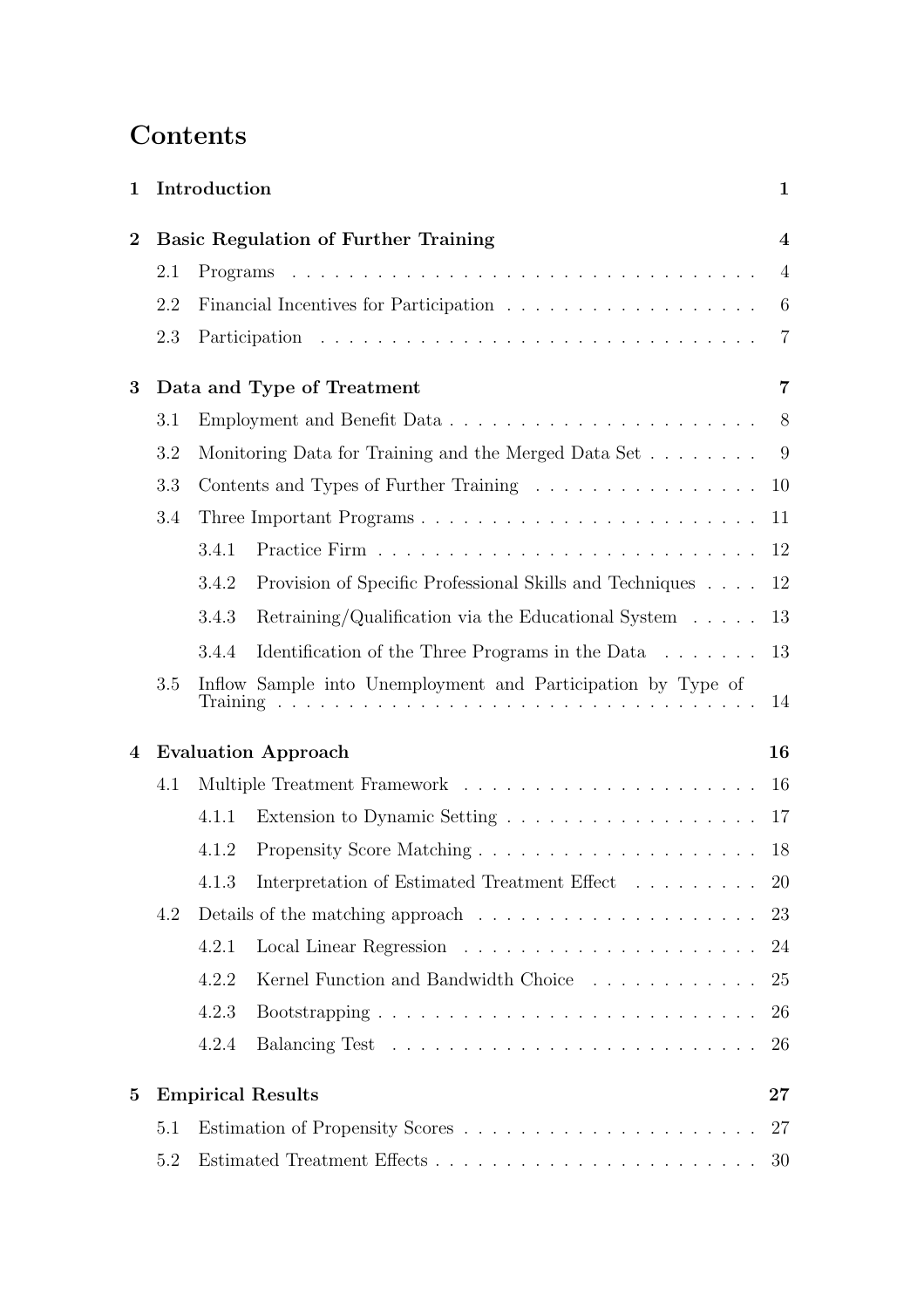| 5.2.1         | Training versus Waiting $\ldots \ldots \ldots \ldots \ldots \ldots \ldots \ldots 31$ |    |
|---------------|--------------------------------------------------------------------------------------|----|
| 5.2.2         | Pairwise Comparisons of Training Programs 33                                         |    |
| 6 Conclusions |                                                                                      | 35 |
| References    |                                                                                      | 36 |
| Appendix      |                                                                                      | 40 |
|               |                                                                                      |    |
|               | Estimated Employment Effects of Further Training Measures 43                         |    |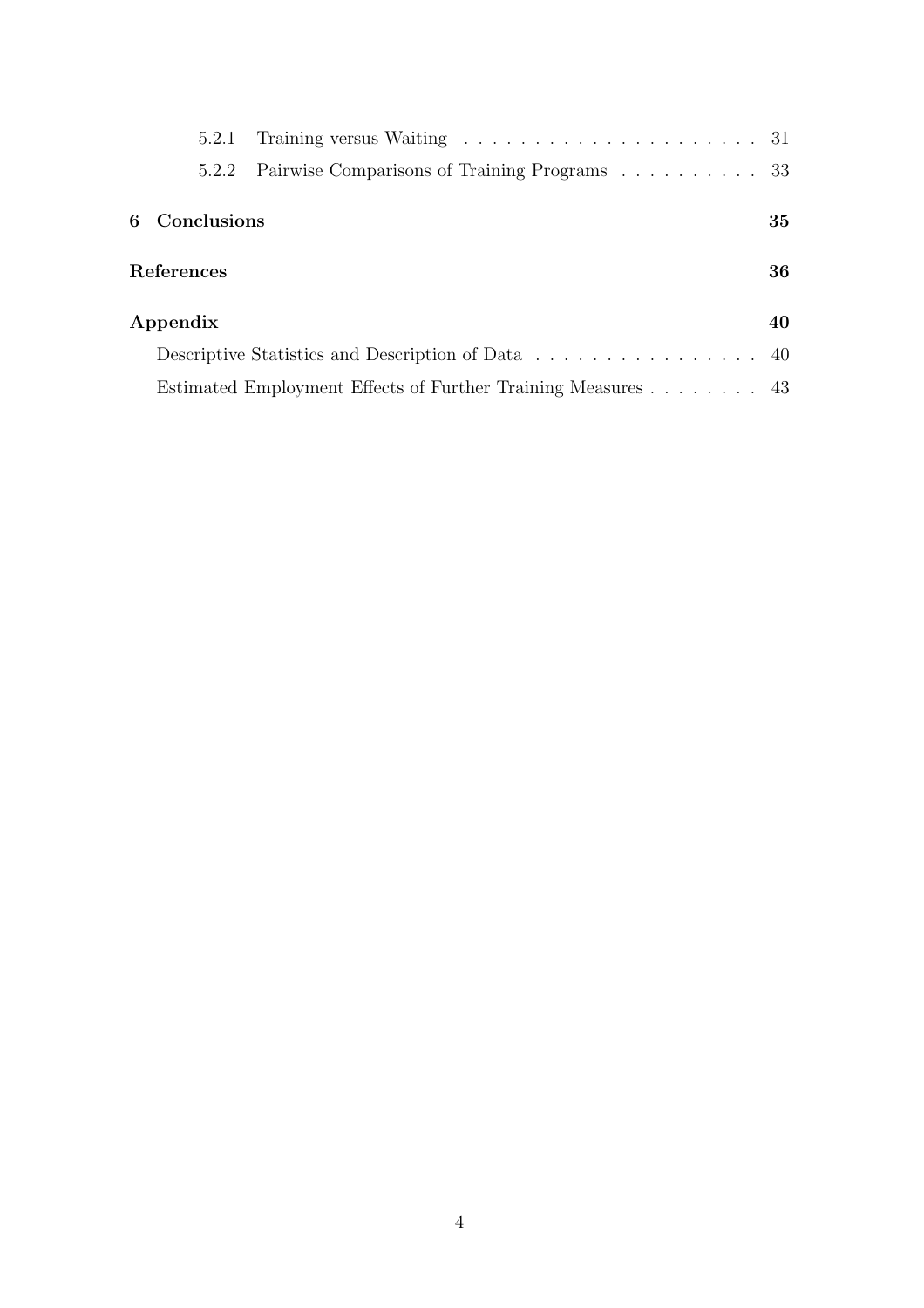# 1 Introduction

Public sector sponsored training has traditionally been a main part of active labor market policy (ALMP) in many countries and countries like Germany have devoted a lot of resources to training programs. During the last decade, there were many pessimistic assessments regarding the usefulness of public sector sponsored training programs in raising employment chances of the unemployed (see the surveys in Fay, 1996; Heckman et al., 1999; Martin and Grubb, 2001; Kluve and Schmidt, 2002). While the surveys emphasized that small scale training programs, which are well targeted to specific groups and which involve a strong on–the–job component, can show positive employment effects, these studies doubt that the large scale training programs in countries like Germany are successful in raising on average the employment chances of adult workers who became unemployed and who participate in such programs. Negative short run effects of these programs are attributed to a lock–in effect while being in the program.

Recently, OECD (2005) has emphasized that long-term labor market programs, such as training, often have little or negative short–run effects on outcomes. Also, it is clear that lock–in effects are worse for longer programs, because they keep the unemployed away from the labor market for a longer time. However, it could be the case that sizeable labor market effects are only to be expected from sufficiently long training programs (Fay, 1996). Therefore, it is crucial to assess program impacts in a longer term perspective in order to investigate whether the sizeable lock–in effets in the short run are compensated by positive long run effects. In fact, OECD (2005) reports positive long term results for some training programs. This paper adds to this literature by estimating the long–run employment effects of different types of training programs in Germany over at least six years since the beginning of the treatment.

The vast majority of the evaluation studies summarized in the aforementioned surveys used a static evaluation approach receiving treatment during a certain period of time against the alternative of not receiving treatment during this period of time. In a dynamic setting, the timing of events becomes important, see Abbring and van den Berg (2003, 2004), Fredriksson and Johansson (2003, 2004), and Sianesi (2003, 2004). Static treatment evaluations run the risk of conditioning on future outcomes leading to possibly biased treatment effects. This is because the nontreated individuals in the data might be observed as nontreated because their treatment starts after the end of the observation period or because they exit unemployment before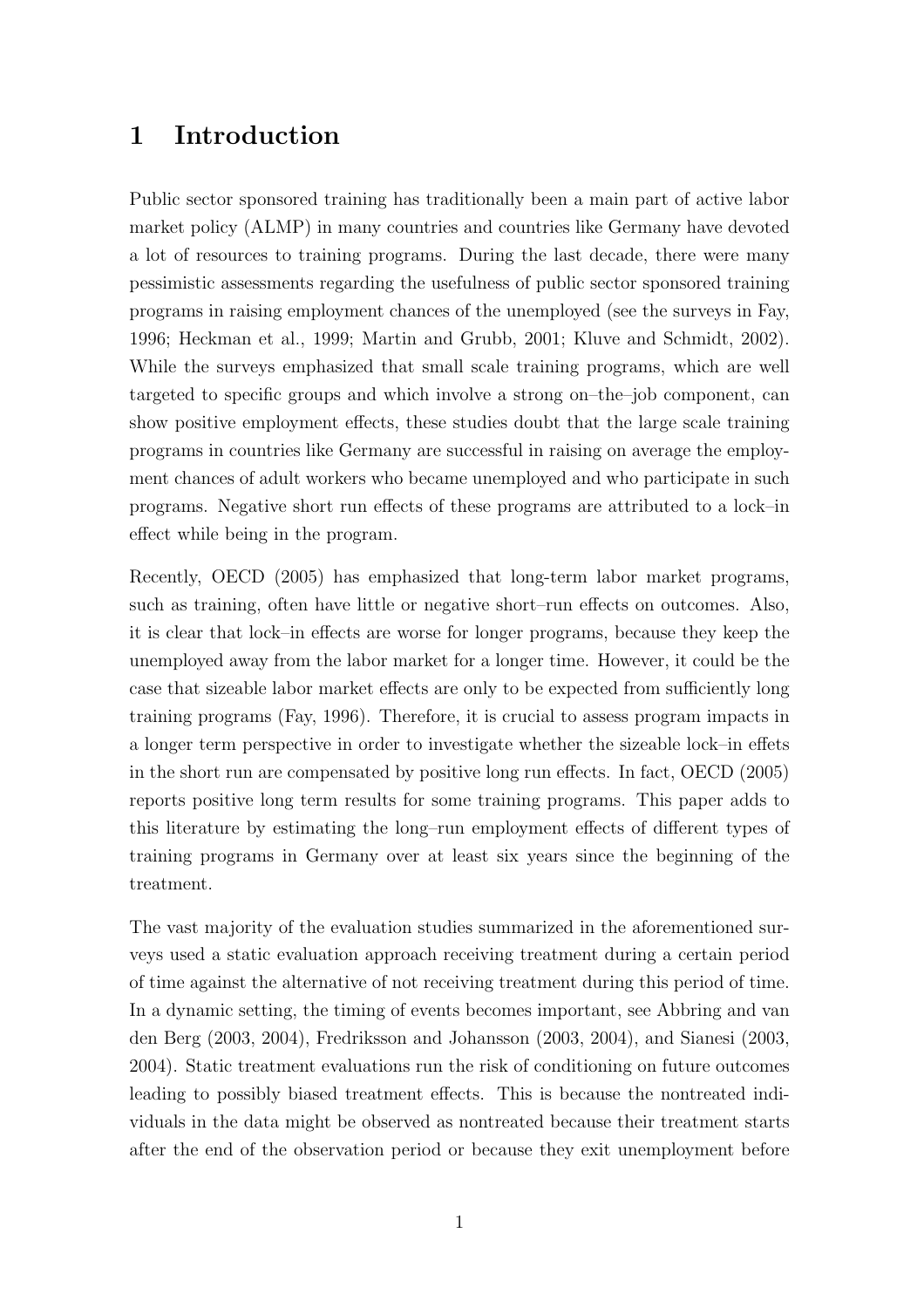treatment starts (Fredriksson and Johansson 2003, 2004). This paper follows Sianesi (2003, 2004) and estimates the effects of treatment starting after some unemployment experience against the alternative of not starting treatment at this point of time and waiting longer.

For Germany, appropriate data for a long term evaluation of public sector sponsored training were not available for a long time and there existed serious scepticism in the German policy debate as to whether ALMP is actually effective (Hagen and Steiner, 2000). Until recently, basically all the evaluation studies<sup>1</sup> made use of survey data.<sup>2</sup> Although these data are rich with respect to informative covariates, the evaluation studies using survey data suffer from severe shortcomings with respect to the quality of the treatment information and to the precision of the employment history before and after treatment. The samples sizes in these studies are typically small. They do not allow the researcher to evaluate the effects of any heterogeneous treatment or of treatments targeted to specific groups of individuals.

Contributing to the debate on the effectiveness of ALMP, this paper analyzes the employment effects of three types of public sector sponsored training programs in West Germany. We use unique administrative data which have only recently become available. Using data on employment, periods of transfer payments, and participation in training programs, we carefully identify three types of public sector sponsored training programs for the unemployed. These programs are not associated with a regular job. The largest program among the three is the Provision of Specific Professional Skills and Techniques (SPST). SPST programs provide additional skills and specific professional knowledge in medium–term courses. The two other training programs are working in a Practice Firm (PF) and Retraining (RT). RT involves typically a two–year program providing complete vocational training in a new occupation. PF involves training in a work environment simulating a real job. PF tends to be a slightly shorter treatment than SPST. This classification of treatments is developed in this paper and in the earlier paper, Fitzenberger and Speckesser (2005). The three training programs considered here differ both in length and content (PF

<sup>1</sup>See Speckesser (2004, chapter 1) and Wunsch (2006, section 6.5) as recent surveys for Germany. Previous studies based on survey data gave inconclusive evidence. For instance, for East Germany, Lechner (2000) found negative employment effects of training programs in the short run and insignificant effects in the long run based on survey data. In contrast, Fitzenberger and Prey (2000) found some positive employment effects of training programs in East Germany.

<sup>2</sup>Notable exceptions are the recent studies of Lechner et al. (2005a,b) and Fitzenberger and Speckesser (2005), which are all based on the same data set as our study. In fact, the data set is the outcome of a joint effort to merge administrative data for evaluation purposes, see Bender et al. (2005). The studies of Lechner et al. (2005a,b) and our study differ substantially regarding the exact treatment definition, the choice of valid observations, and the econometric methods used.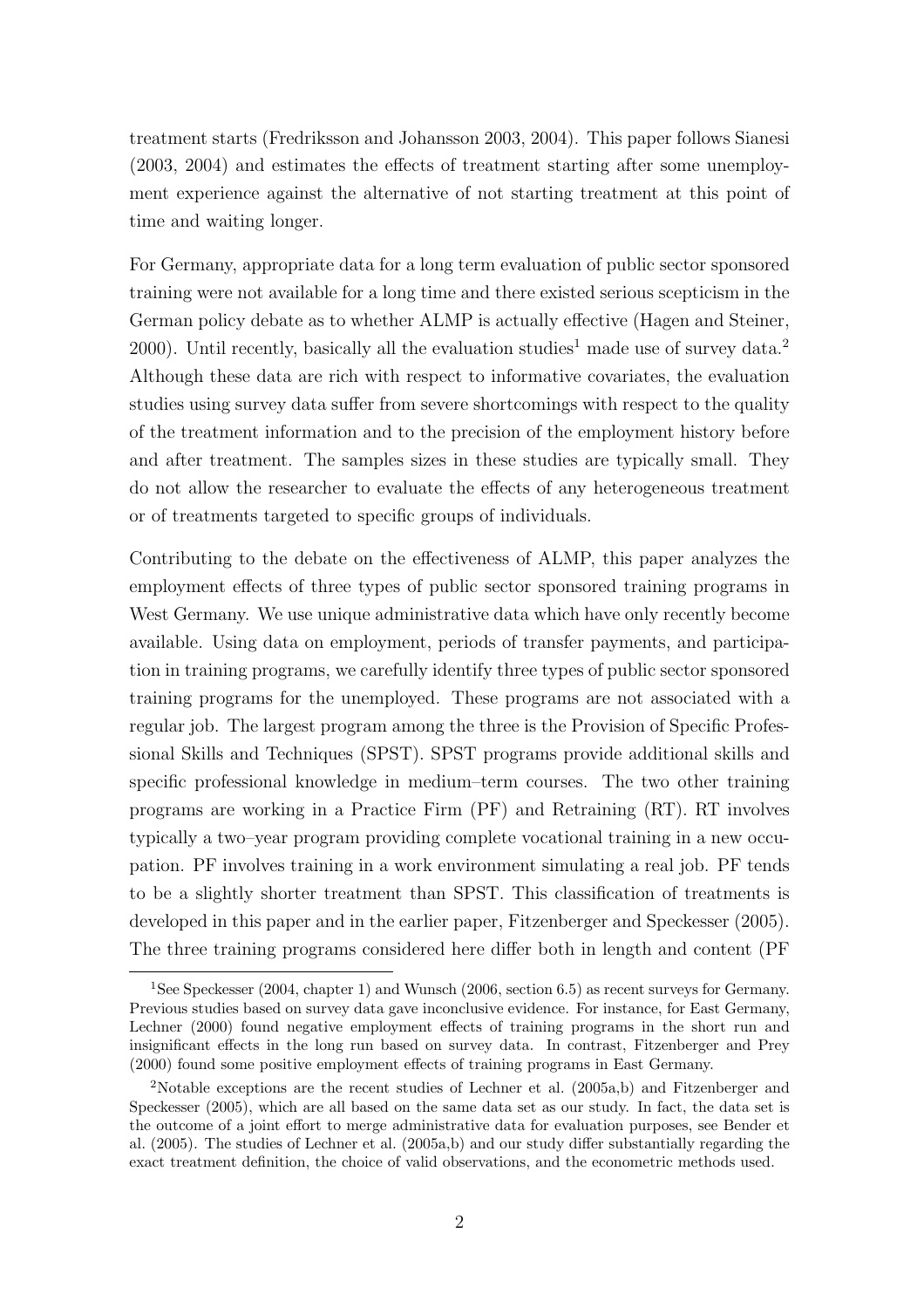has the strongest on–the–job component, SPST involves typically of–the–job classroom training, RT involves both on–the–job and of–the–job training for a specific occupation). Based on the aforementioned evidence reported by Martin and Grubb (2001) and others, PF should be the most effective program, at least in the short run. In contrast, Lechner et al. (2005a) report quite favorable evidence for RT.

This paper takes advantage of unique administrative data which integrate register data on employment as well as data on unemployment and participation in active labor market programs generated by the Federal Employment Office (*Bundesanstalt*) für Arbeit,  $BA$ ). Our data set merges register data with benefit data and with survey data obtained from the local offices of the Federal Employment Office. This survey records all cases of participation in further training programs during the period 1980–1997 and offers rich information on heterogeneous courses. Our analysis evaluates the effects of training for inflows into unemployment for the years 1986/87 and 1993/94 in West Germany. These two inflow samples face very different labor market prospects due to changing business cycle conditions and the impact of German unification for the second sample. It is of interest to investigate whether the effects of ALMP differ by the state of the labor market due to business cycle effects. The 1986/87 sample faced a fairly favorable labor market in the years to come culminating in the unification boom in West Germany. In contrast, the 1993/94 sample entered unemployment during one of the most severe recessions in West Germany resulting in a prolonged period with bad labor market chances.

Since our analysis is based on administrative data, we have to use a non– experimental evaluation approach. We build on the conditional independence assumption purporting that for individuals with different treatment status the employment outcome in case of not receiving the treatment of interest is the same on average conditional on a set of covariates which cover socio–economic characteristics, the previous employment history of the individuals, the beginning of unemployment, and the elapsed duration of unemployment. The analysis uses the popular propensity score matching approach adjusted to a dynamic setting building on the recent work by Fredriksson and Johansson (2003, 2004) and Sianesi (2003, 2004). In fact, when the timing of treatment is a random variable, a static evaluation approach is not appropriate for nonexperimental data. We evaluate the employment effects of three multiple exclusive training programs both against the alternative of nonparticipation and in pairwise comparisons building on Lechner (2001) and Imbens (2000). Our matching estimator is implemented using local linear matching (Heckman, Ichimura, Smith, and Todd, 1998) based on the estimated propensity score. We run separate analyses conditional on elapsed duration of unemployment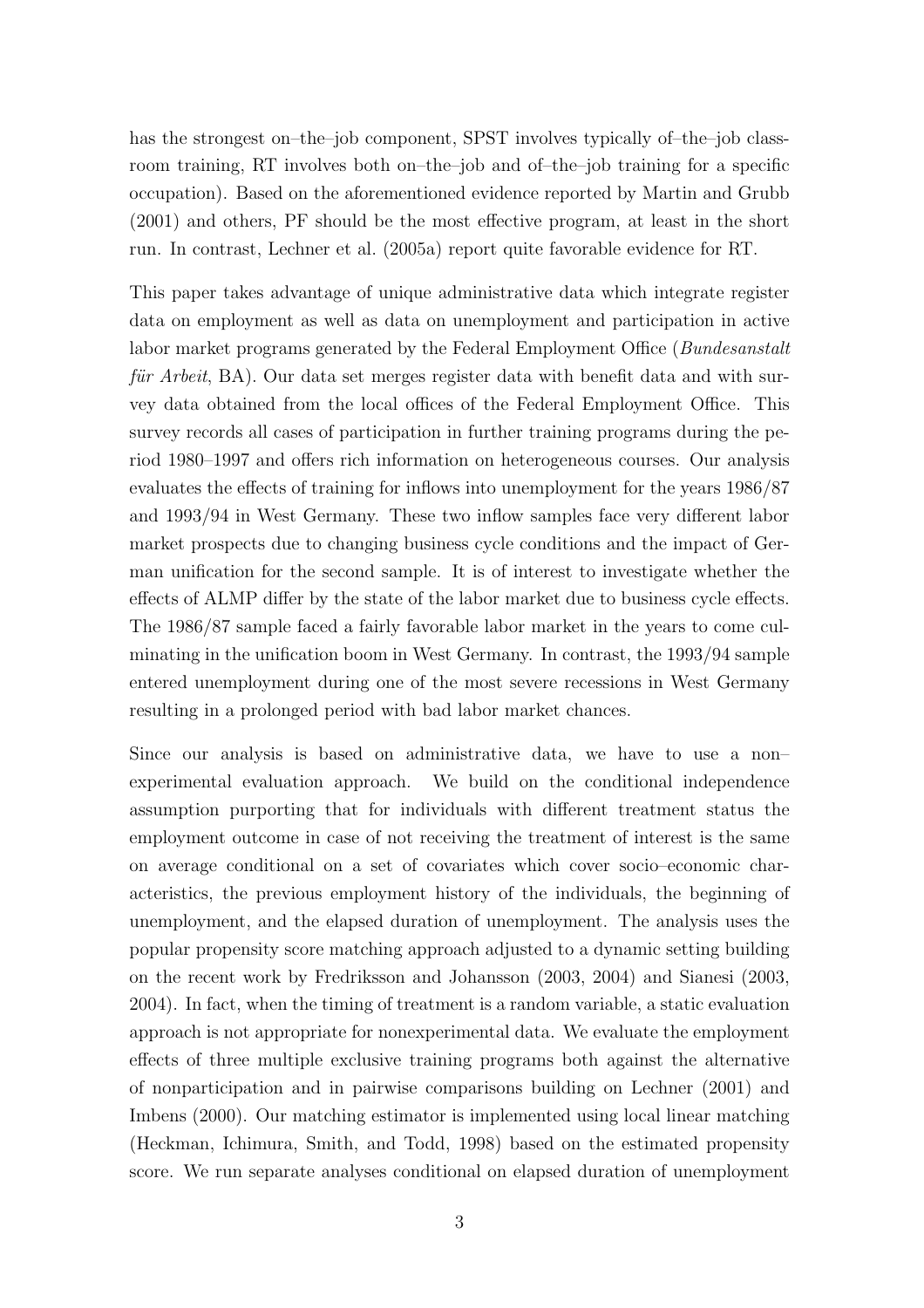at the beginning of treatment. We distinguish between training programs starting during quarters 1 to 2, 3 to 4, and 5 to 8 of unemployment.

Our analysis extends considerably upon the earlier work of Fitzenberger and Speckesser (2005) in several dimensions. The earlier paper evaluates the employment effects of SPST against the comprehensive alternative of nonparticipation in SPST for 36 months after the beginning of the treatment. The analysis is performed only for the 1993 inflow sample into unemployment, both for East and West Germany. This study analyzes the effects of three exclusive training programs for inflow samples in 1986/87 and 1993/94 in West Germany. The three programs are analyzed in a multiple treatment framework and we evaluate medium– and long–run treatment effects up to 25–31 quarters after the beginning of the treatment depending on the start date of the treatment.

The remainder of this paper is structured as follows: Section 2 gives a short description of the institutional regulation and participation figures for Active Labor Market Policy. Section 3 focuses on the different options of further training, their target groups, and course contents. Section 4 describes the methodological approach to estimate the treatment effects. The empirical results are discussed in section 5. Section 6 concludes. The final appendix provides further information on the data and detailed empirical results. An additional appendix, which is available upon request, includes further details on the data and on the empirical results.

# 2 Basic Regulation of Further Training

### 2.1 Programs

For the period covered by our data, further training in Germany is regulated on the basis of the Labor Promotion Act (Arbeitsförderungsgesetz, AFG) and is offered and coordinated by the German Federal Employment Office (formerly Bundesanstalt für Arbeit,  $BA$ ). Originally, further training was conceived to improve occupational flexibility and career advancement and to prevent skill shortages. In response to unemployment becoming an increasingly persistent phenomenon during the 1980s and 1990s, further training changes its character from a rather preventive ALMP towards an intervention policy predominantly targeted to unemployed, to those at severe risk of becoming unemployed, and to problems groups in the labor market. With the increasing number of unemployed entering training programs, skill–upgrading courses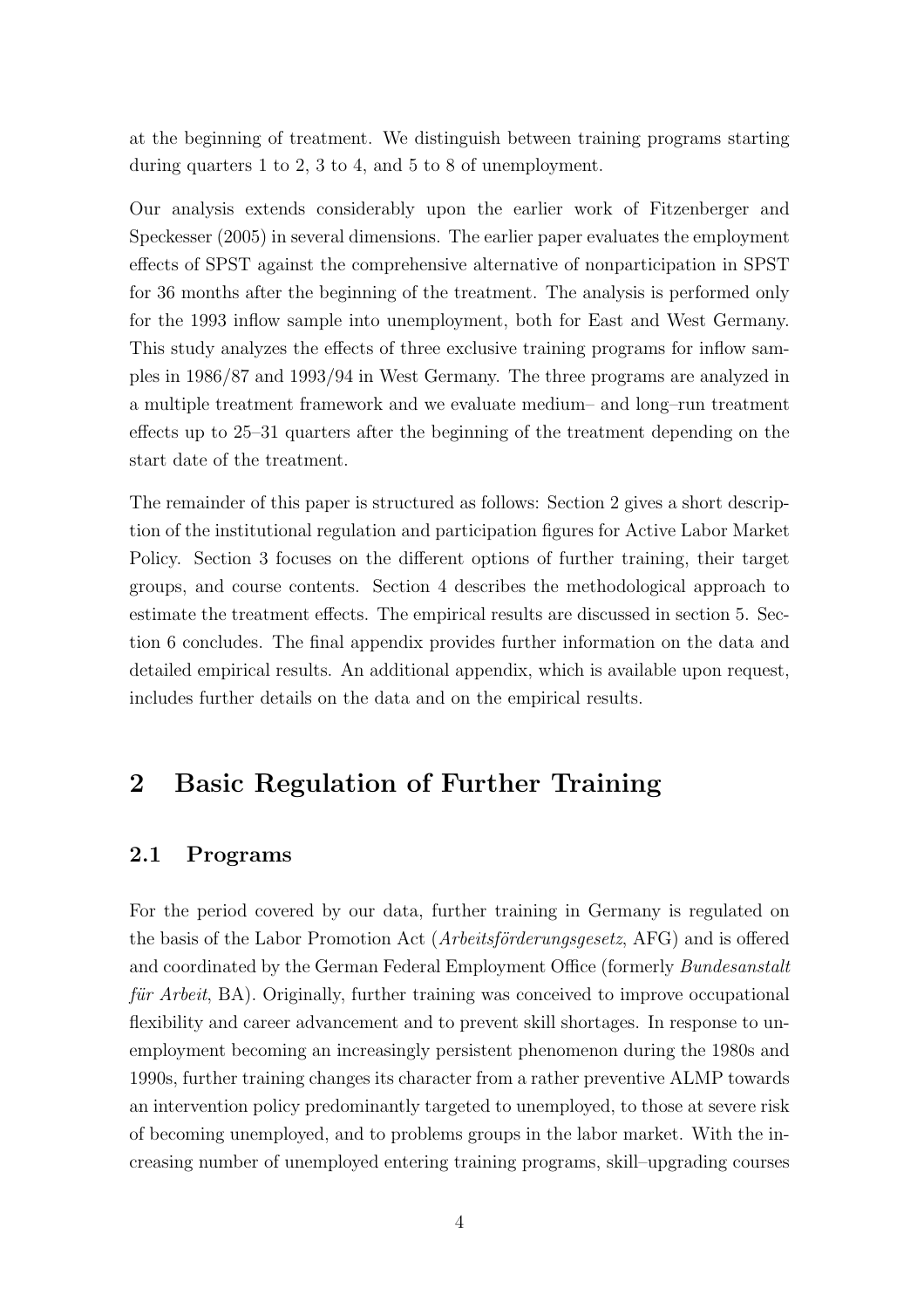targeted to employed workers lose importance in favor of courses in which individuals are taught new technologies or are given the opportunity to enhance existing skills for the purpose of occupational reintegration.

The German legislation distinguishes three main types of training: further training, retraining, and integration subsidy. In addition, there is short–term training which only existed from 1979 to 1992. Although, during the 1980s and 1990s, there have been many changes concerning passive labor market policy – i.e. changes in benefit levels and eligibility criteria – the regulation of the traditional training schemes, further training, retraining, and integration subsidy, remained stable until the end of 1997 when the Labor Promotion Act was replaced by the Social Code III. In the following, we give a short description of these programs:

- Further training (*Weiterbildung*) includes the assessment, maintenance and extension of skills, including technical development and career advancement. The duration of the courses depends on individual predispositions, other co– financing institutions and adequate courses provided by the training suppliers.
- Retraining (Umschulung) enables vocational re–orientation if a completed vocational training does not lead to adequate employment. Retraining is supported for a period up to 2 years and aims at providing a new certified vocational education degree.
- As third program of further training, integration subsidy (*Einarbeitungszu*schuss) offers financial aid to employers who are willing to give employment to unemployed or to workers directly threatened by unemployment. The subsidy is paid for an adjustment period until the supported person reaches full proficiency in their job (up to 50% of the standard wage in the respective occupation).
- In 1979, short–term training was introduced under §41a AFG aiming at "increasing prospects of integration". With this program, skill assessment, orientation and guidance should be offered to unemployed. The curricula under this program are usually short–term, lasting from two weeks up to two months and are intended to increase the placement rate of the unemployed.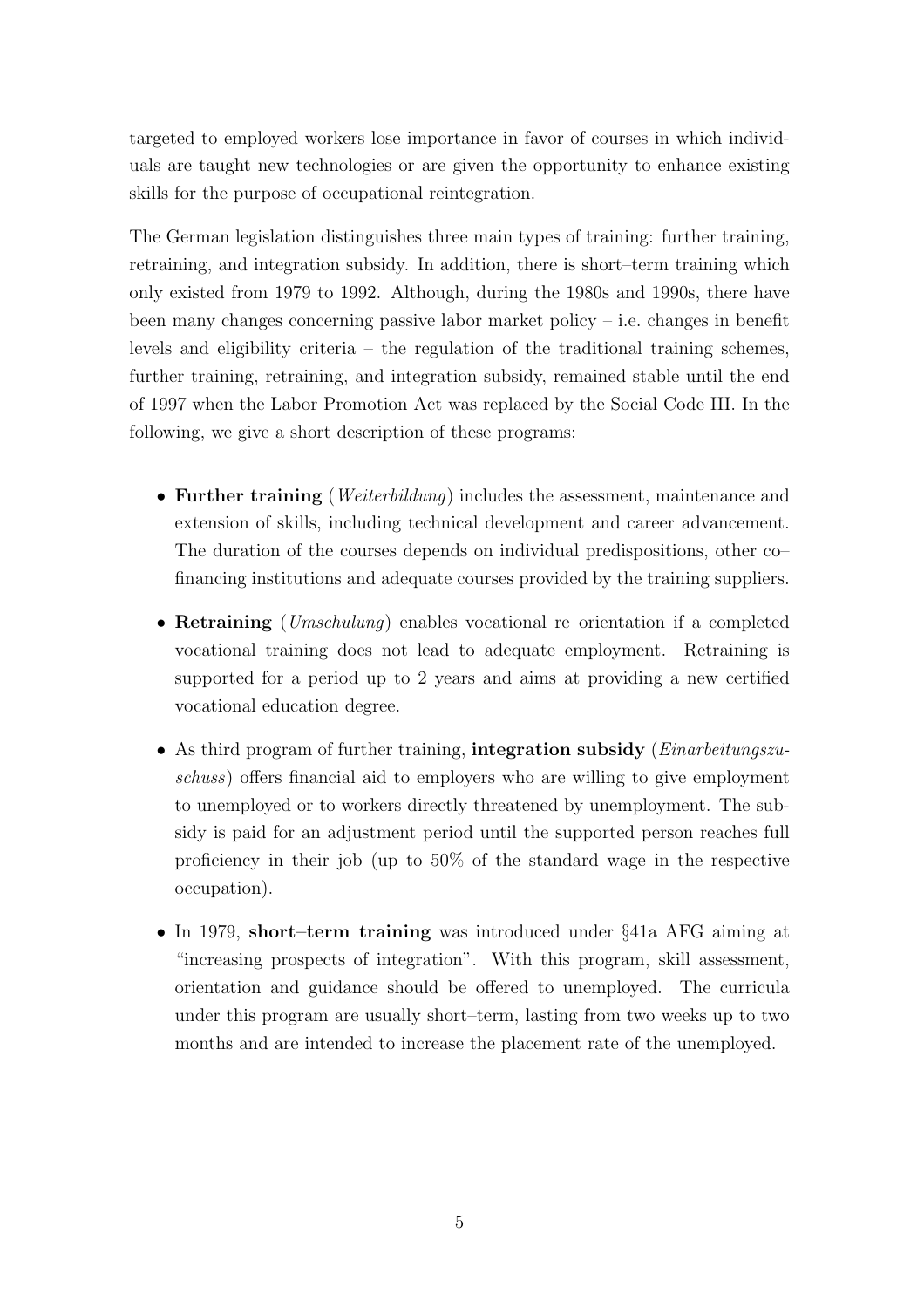### 2.2 Financial Incentives for Participation

Except for the integration subsidy which is a subsidy to a standard salary (according to union wage contracts), participants in training programs are granted an income maintenance (IM, Unterhaltsgeld) if they satisfy the conditions of entitlement. To qualify, they must meet a minimum work requirement of being previously employed during at least one year in contributory employment or they must be entitled to unemployment benefits or subsequent unemployment assistance.<sup>3</sup>

Starting 1986 until 1993, the income maintenance amounted to 73% of the relevant previous wage for participants with at least one dependent child and 65% otherwise. This was higher than the standard unemployment benefits (UB, Arbeitslosengeld) in this period which was at 68% and 63%, respectively. And IM was considerably higher for those unemployed whose UB expired and who were receiving the lower, means tested unemployment assistance (UA, Arbeitslosenhilfe) which amounted to  $58\%$  (with children) and  $56\%$  (without children).<sup>4</sup> In 1994, income maintenance and unemployment benefits were both cut back to a common level of 67% (with children) and 60% (without children), taking away some of the financial incentives to join a training measure. Unemployment assistance was also lowered to 57% (with children) and 53% (without children).<sup>5</sup>

Receiving income maintenance while being in a training measure did not affect the entitlement period for unemployment benefit payments. Effectively, this means that the unemployed could defer the transition from unemployment benefits to unemployment assistance by taking part in a training measure. Additionally, while participating in a training measure, participants in some circumstances could requalify for unemployment benefits providing additional incentives for them to participate in programs.<sup>6</sup>

Summing up, for our time period under investigation, there are positive financial incentives for the unemployed to join a program. The income maintenance is at least

<sup>&</sup>lt;sup>3</sup>If a person does not fulfil the requirement of previous employment, but had received unemployment assistance until the start of the program, an income maintenance may be paid as well.

<sup>&</sup>lt;sup>4</sup>In the relevant, period the exhaustion of UB and transition from the higher UB to the lower UA took place between the 6th and the 32nd month of unemployment, depending on age and employment history (for details see Plassmann, 2002).

<sup>&</sup>lt;sup>5</sup>For detailed descriptions of the changes in regulations over time see Bender et al. (2005) and Steffen (2005).

<sup>6</sup>This is because, until 1997, periods of income maintenance payments were counted on the minimum work requirement for receiving unemployment benefits, for details see Bender and Klose  $(2000).$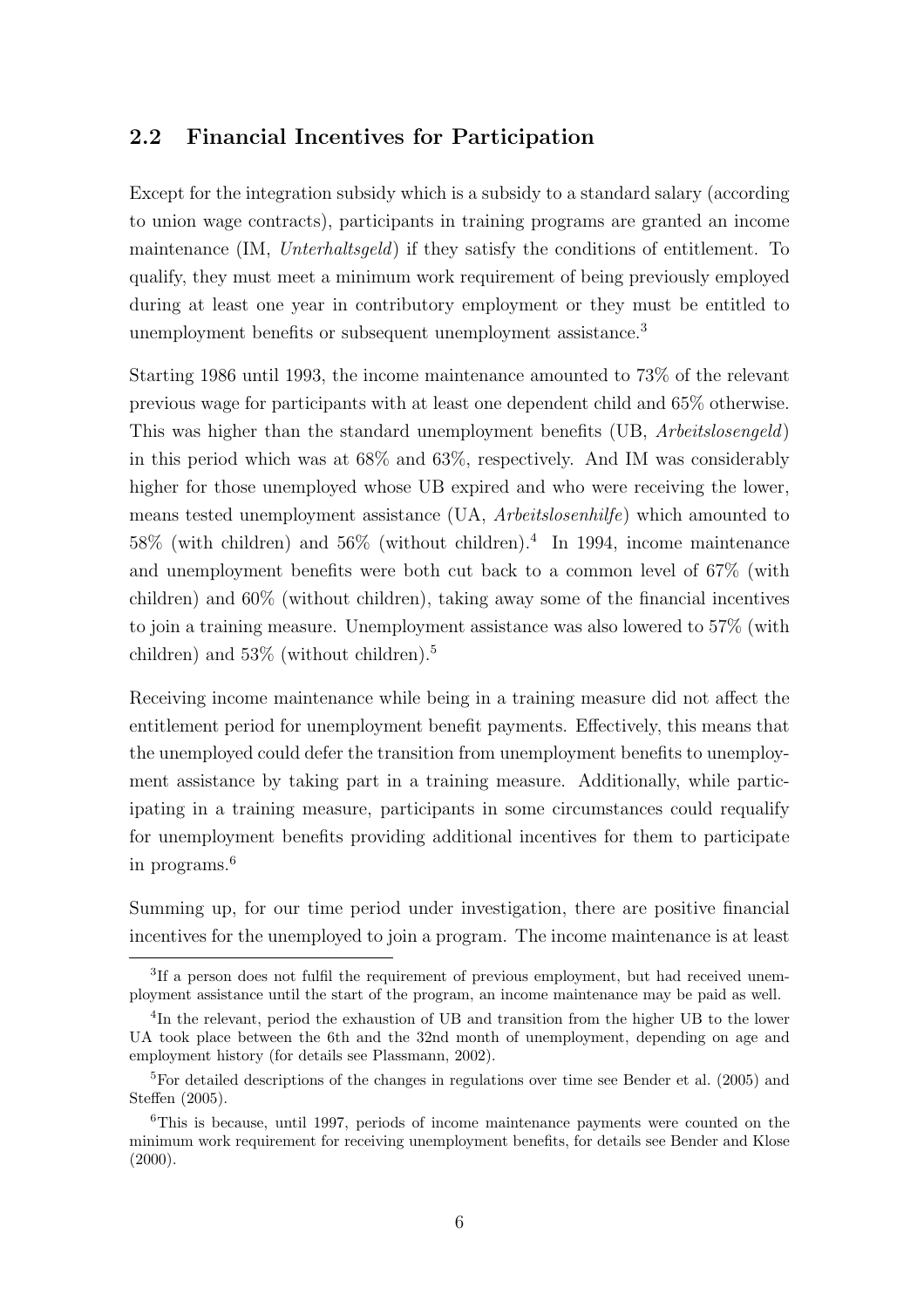as high or higher than unemployment benefits and it is always higher than unemployment assistance. Furthermore, participation allows to postpone the transition from unemployment benefits to the lower, means tested unemployment assistance and sometimes even allows to requalify for unemployment benefits. In addition, the BA bears all costs directly incurred through participation in a further training scheme, especially course fees.

### 2.3 Participation

Among the three main types of training programs distinguished by German legislation, the general further training scheme (Berufliche Weiterbildung) traditionally is the most important in West Germany, which can be seen from table 1. Starting with a total of 232,500 participants in 1980, 70% of all participants start a further training scheme, whereas only 14% (32,600) begin a program under the integration subsidy (Eingliederungszuschuss) scheme. New entrants into retraining (Berufliche Umschulung) sum up to 37,900, about  $16\%$  of the total. On average, the stock of participants is about 89,300 in 1980. In 1985, participant entries are 60% higher in total. By then, further training programs amount to 80% of all participant entries. Between 1980 and 1990, participation increases to 514,600, 74% of these are entries into further training programs. Participation in retraining increases from 37,900 in 1980 to 63,300 in 1990. In 1992, shortly after the German reunification, participation peaks at 574,700 in West Germany, then declines to 378,400 in 1996. The share of further training increases over time to 77%. The share of participants in retraining amounts to 20%.

# 3 Data and Type of Treatment

This evaluation study uses a database that integrates administrative individual data from three different sources. It contains spells on employment subject to social insurance contributions, on transfer payments by the Federal Employment Office during unemployment, and on participation in further training schemes. Relying both on the transfer payment and on the participation data, we are able to identify different types of training programs that are coherent within category. This is in contrast to earlier studies that bundle very heterogeneous types of treatment and which therefore provide much less informative evidence for policy makers.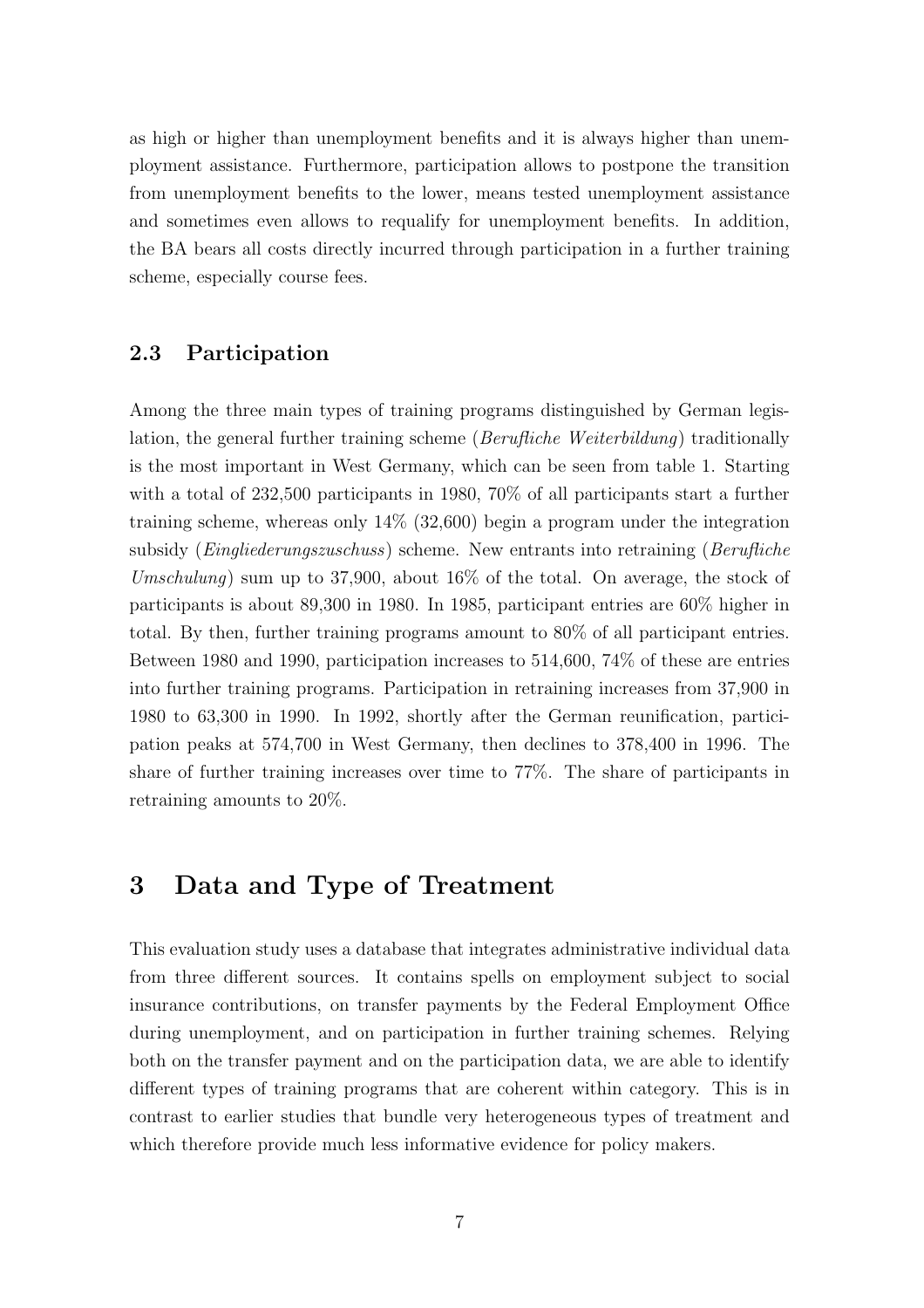### 3.1 Employment and Benefit Data

The core data for this evaluation are taken from the **IAB Employment Subsam**ple *(IAB Beschäftigtenstichprobe*, IABS) of the Institute for Employment Research (IAB), see Bender et al. (2000) and Bender et al. (2005, chapter 2.1). The IABS is a 1% random sample drawn from the mandatory employment register data for all employees who are covered by the social security system over the period 1975–97.<sup>7</sup> Social insurance contributions are compulsory for dependent employees with earnings above a minimum wage that is free of social insurance contributions. Among the dependent employees specific groups such as individuals working on a marginal part–time basis and civil servants are excluded. Self-employed are also not contained. Although these groups are not sampled, the IABS covers up to 80% of the German labor force.

The second important source is the **Benefit Payment Register** (Leistungsemp $f{\ddot{a}}ngerdatei, LED)$  of the Federal Employment Office (BA), see Bender et al. (2005, chapter  $2.2$ ).<sup>8</sup> These data consist of spells on periods of transfer payments granted to unemployed and program participants from the BA. Besides unemployment benefit or assistance, these data also record very detailed information about income maintenance payments related to the participation in further training schemes.

As already mentioned, the IABS is a random sample of all individuals who experience at least one spell of dependent employment subject to social security contributions between 1975–97. This sampling rule implies that one should restrict the analysis to entrants into unemployment who were previously employed. As we do not observe job seekers who do not draw some form of unemployment compensation, we are unable to observe large parts of the potential control group for treated individuals who did not experience employment subject to social insurance contributions before. Altogether, the IABS samples roughly 1% of the overall dependent employment and benefit receipt, resulting in 591,627 individuals and in 8,293,879 spells over the

<sup>7</sup>For the purposes of this study we obtained additional employment information from the IAB covering the years 1998–2002.

<sup>&</sup>lt;sup>8</sup>In the format that is available from the German central archive for empirical social research, the IABS actually already contains information on transfer payments from the Federal Employment Office. However, these spells have been consolidated according to certain rules that do not correspond to the requirements of this project. For instance, periods of receipt of transfer payments from the BA are not reported if they lie parallel to employment records. However, participants in training measures who work during an internship may well be recorded as employed in the IABS. This implies a structural underreporting of treatment. Therefore, it has been necessary to merge the transfer spells with the employment data a second time. Now transfer payments parallel to employment spells are included.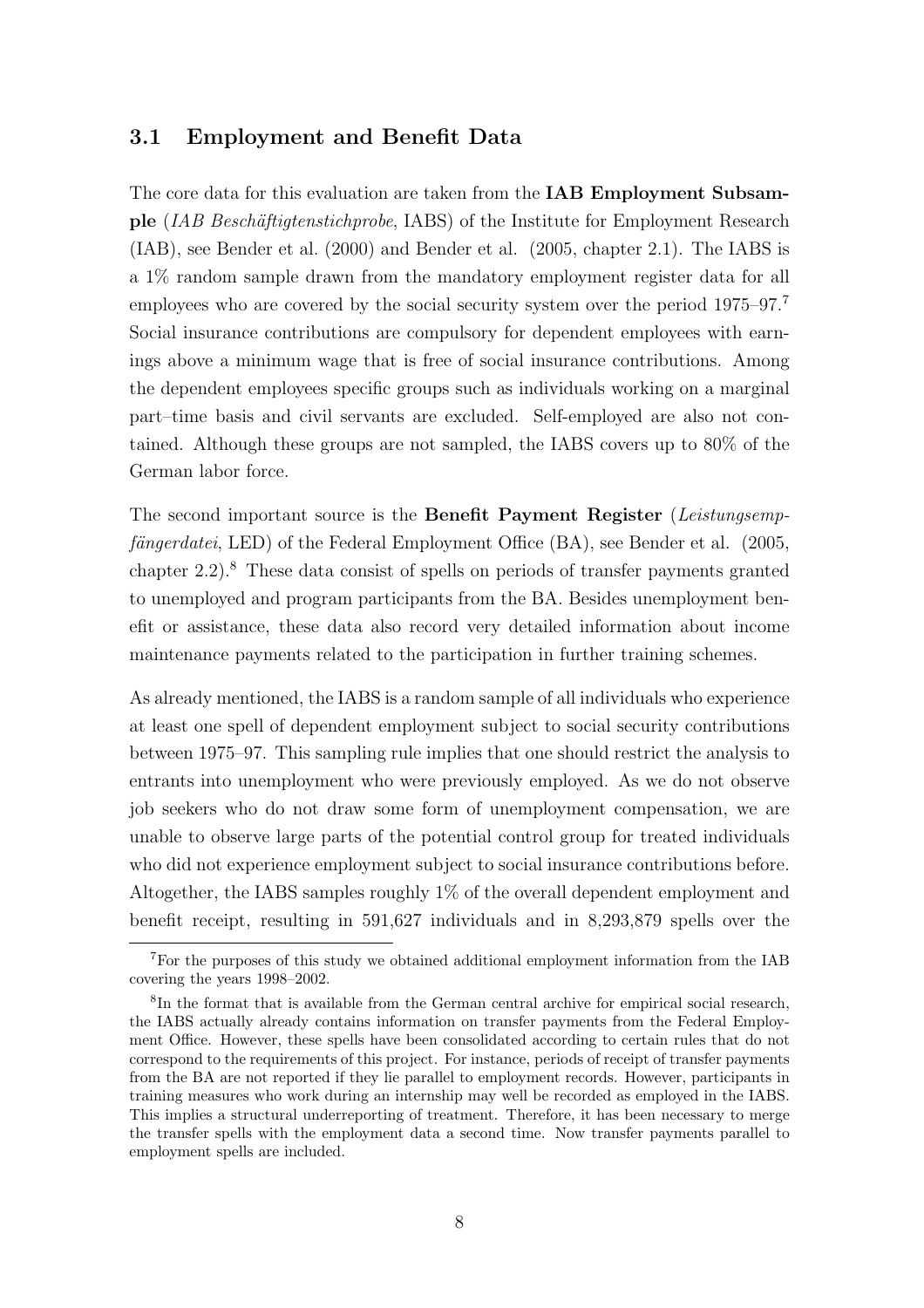period 1975–97 for both East and West Germany.

### 3.2 Monitoring Data for Training and the Merged Data Set

The training participation data (FuU–data) are collected for all participants in further training, retraining, integration subsidies and language courses in Germany for internal monitoring and statistical purposes, see Bender et al. (2005, chapter 2.3) for a description of the FuU–data. Aggregate statistics based on these data were published regularly by the BA. These data report information about the type of course, the intended integration objectives and – with less detail – about the contents of the courses with respect to the skills provided. In addition, they provide information about personal characteristics of the participants in training programs (like sex, age, nationality, educational attainment, employment status before treatment), the region in which the program takes place, the type of training (whether the training takes place in classrooms or "on the job"), the providing institution and the beginning and end dates. The data also indicate the type of income maintenance paid during participation. The sample size of the FuU–data amounts to 54,767 individuals corresponding to 72,983 treatment spells in the period 1980–97 (for West Germany, and 1991–97 for the new federal states). In principle, individuals in the combined IABS–LED data receiving subsistence payments, that are related to participation in a training program, should also be contained in the FuU–data.<sup>9</sup>

The FuU–data were merged with the combined IABS–LED data by social insurance number and additional covariates, see Bender et al. (2005, chapters 3–4). The merged data form the basis for an integrated evaluation database consisting of comparable longitudinal information for treatment and control groups that covers all participants in further training, retraining, integration subsidies, short–term training as well as language training.

In addition to merging the different files, numerous corrections have been implemented in order to improve the quality of the data. Inconsistencies in both files, which occurred with respect to the reported level of education and occupational status, the year of birth and the family status, were removed. In particular, a correct assessment of the level of education is important for the purpose of this study, because individual skills play an important role for the assignment into treatment. As

<sup>9</sup>However, there are some exceptions to this rule. In fact, we observe participants in the FuU– data who do not receive income maintenance. Using the merged data is the only option to fully identify treatments.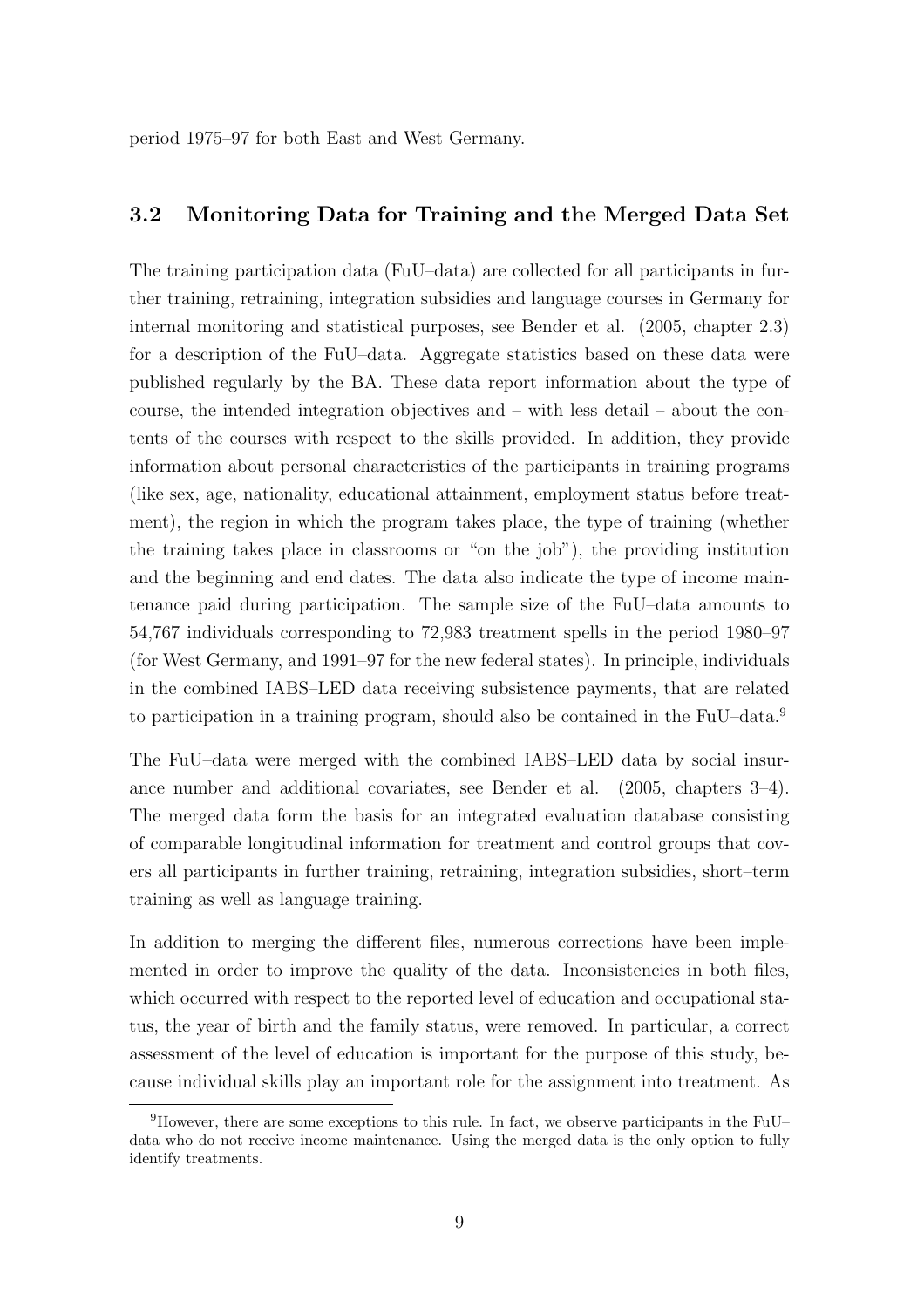the information on the individual's education is recorded by the employer and misreports do not have any consequences on social insurance entitlements, we assume that this variable rather reflects the level of education necessary to fulfil the tasks in the individual's current job. The individual's formal skill level may, however, very well lie above the education level reported by the employer.<sup>10</sup> A detailed description of the correction procedure implemented in this study can be found in Bender et al. (2005, chapter 3.4).

### 3.3 Contents and Types of Further Training

The legislation of further training provides only a very elementary framework for the purpose of classifying different kinds of treatments. It does not define treatment types with respect to specific integration targets or target groups. In fact, very different kinds of treatments are administered under the same heading, e.g. training for career advancement or short–term courses for long–term unemployed are both reported as 'further vocational training'. Earlier descriptive studies on the types of treatment often do not distinguish treatments providing basic social skills from treatments offering certified professional skills, which might have a very different impact on job search. $^{11}$ 

In contrast to earlier work, we are able to identify different types of further training according to economically meaningful criteria with the merged database we are using in this study. The combination of benefit and participation data allows us to identify whether a treatment is provided outside a firm specific labor market or within a firm, whether the course is general or occupation specific. Our paper is one of the first studies on further training in Germany that exploits all available information from administrative data, using the occupational status while being on training, the specific information about benefit payments (which can be related to specific types of interventions) and a variable recording the type of training in the monitoring information on further training  $(FuU-data).<sup>12</sup>$ 

 $10$ Fitzenberger, Osikominu, and Völter (2006) analyze the quality of the education variable in German employment register data and provide imputation methods for correcting it.

<sup>&</sup>lt;sup>11</sup>An exception is the study by Blasche and Nagel (1995) that distinguishes whether the training is carried out as adjustment or retraining and whether it is a full–time or part–time treatment.

 $12$ The training data should actually be sufficient to identify all participations in further training since they should have been collected for all training spells started under the Labor Promotion Act. However, there are two reasons which do not permit to rely only on the variable of type of training from the FuU–data: First, these training data are sometimes incomplete because data collection is not directly linked to benefit payments and reporting errors are therefore unlikely to be detected. In such cases, one observes an income maintenance spell in the benefit data but no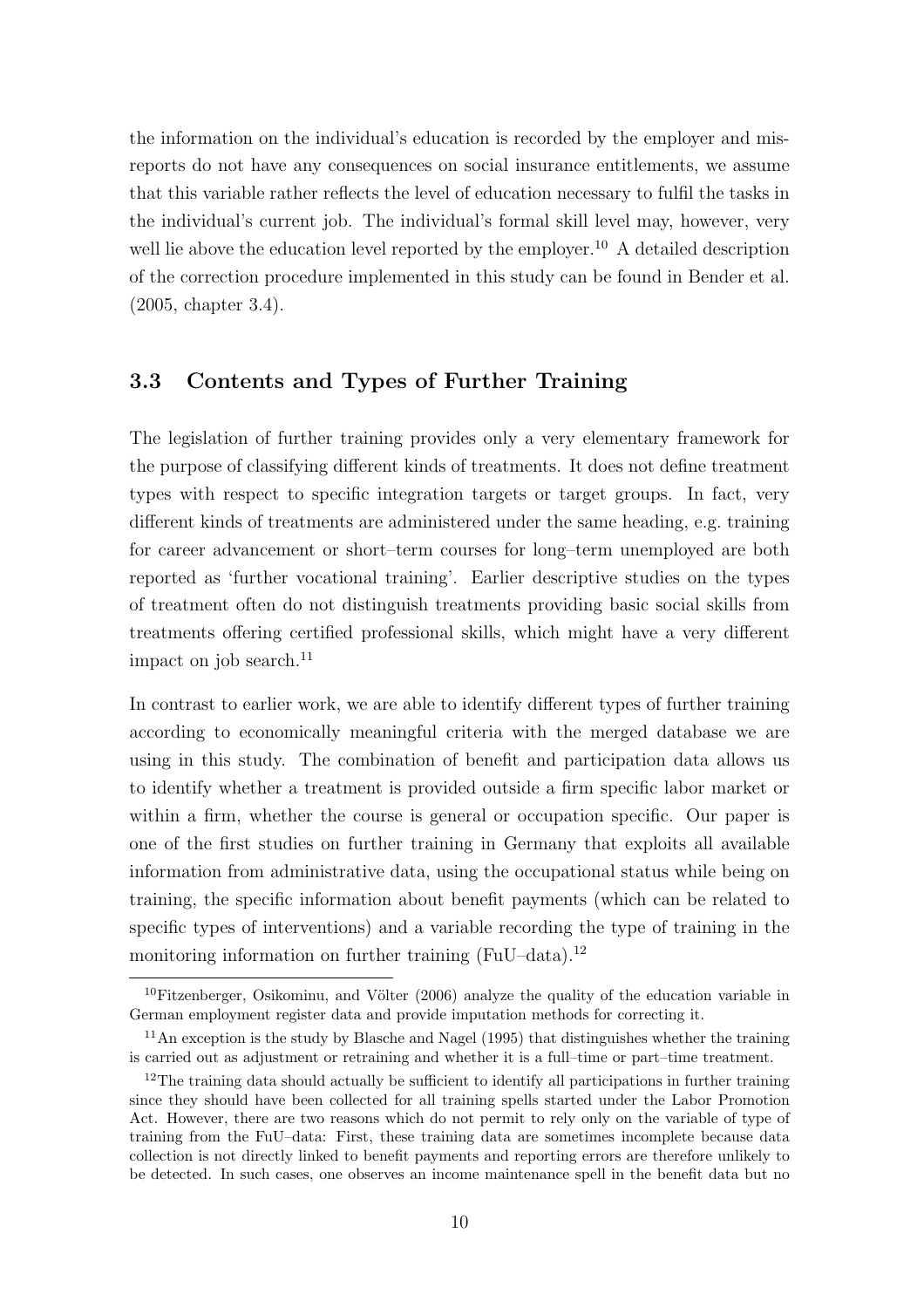In order to identify informative (and coherent) types of treatment, we apply a typology that relies on the type of training given in the FuU–data and the closeness to the demands of the labor market as indicated by the IABS–data on employment status.<sup>13</sup> In fact, employment status and program information are especially important. While the program information 'further vocational training' might comprise both employed and unemployed participants, the employment status allows additionally to identify the target group ('improving reintegration chances' for unemployed or 'career advancement' for employees) or to indicate how close the program is related to an internal labor market. A combination of training and employment data is more informative than the unmodified information from the training data, because the latter data do not specify details of the implementation and the target group of a program.

Based on the information from both sources, a variety of different treatments can be identified, which range from the provision of social skills and basic general training over the provision of specific skills for the purpose of reintegration of the unemployed, the integration of unemployed into firm specific labor markets, retraining and the promotion of certified occupations up to career advancement training that is supplied to persons without the risk of unemployment, see Speckesser (2004) for a more detailed description.

### 3.4 Three Important Programs

In this study, we focus on three quantitatively important programs targeted at the unemployed: practice firm (PF), provision of specific professional skills and techniques (SPST), and retraining (RT). Whereas PF and SPST usually take six to nine months, RT is very time intensive and usually lasts two years. The next subsections will give more information about the contents of these programs.<sup>14</sup> With little change in their basic design, the three programs considered here have still been in widespread use until recently, see the report by the Federal Commission for

training spell in the FuU–data. Thus, it is necessary to also consider the information in the benefit data to identify the full extent of participation in a program. Second – and equally important – the use of employment data and benefit data increases the precision of information on the type of training. It allows to find out whether a person was employed while being participant or whether a specific benefit was paid, both offering additional valuable information about the participant's type of treatment.

 $13$ This typology has been developed by Speckesser (2004, chapter 3).

<sup>&</sup>lt;sup>14</sup>A description of the other types of training as e.g. courses targeted at other groups like career advancement subsidies for the employed and wage subsidies for people who recently found a job can be found in the additional appendix.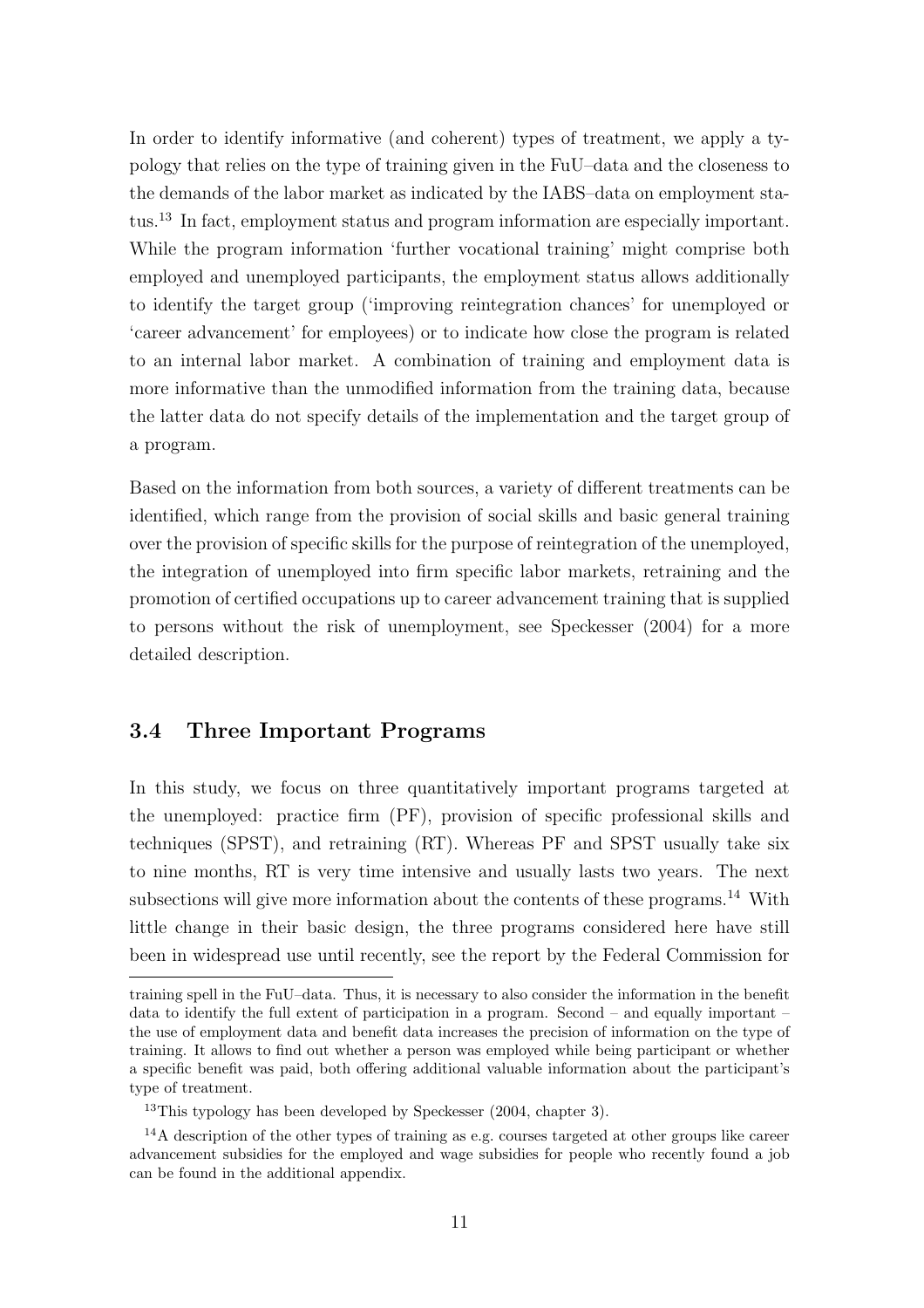Education Planning and Research BLK (2000).

#### 3.4.1 Practice Firm

Practice firms are simulated firms in which participants practice everyday working activities. The areas of practice are whole fields of profession, not specific professions. Hence, practice firms mainly train general skills while provision of new professional skills is of less importance. Some of practice firms are technically oriented, the practice studios, whereas others are commercially oriented, the practice enterprises. One of the practice firm's goals is to evaluate the participant's aptitude for a field of profession. The programs usually last for six months and do not provide official certificates.

#### 3.4.2 Provision of Specific Professional Skills and Techniques

Provision of specific professional skills and techniques intends to improve the starting position for finding a new job by providing additional skills and specific professional knowledge in medium–term courses. It involves refreshing specific skills, e.g. computer skills, or training on new operational practices. SPST is targeted at unemployed or persons at risk of becoming unemployed in order to facilitate integration into full employment. This program mainly consists of classroom training but an acquisition of professional knowledge through practical working experience may also be provided.

After successfully completing the course, participants usually obtain a certificate indicating the contents of the course, i.e. the refreshed or newly acquired skills and the amount of theory and practical work–experience. Such a certificate is supposed to serve as an additional signal to potential employers and to increase the matching probability since the provision of up to date skills and techniques is considered to be a strong signal in the search process. The provision of specific professional skills and techniques aims at achieving the sustained reintegration of unemployed or workers at risk of unemployment into the labor market by improving skills as well as providing signals. Compared to retraining, that is a far more formal and thorough training on a range of professional skills and that provides a complete occupational degree, the role of SPST for a participant's occupational knowledge is weaker. However, the amount of occupation specific knowledge imparted in SPST certainly exceeds the level provided in short–term programs that usually aim at improving job search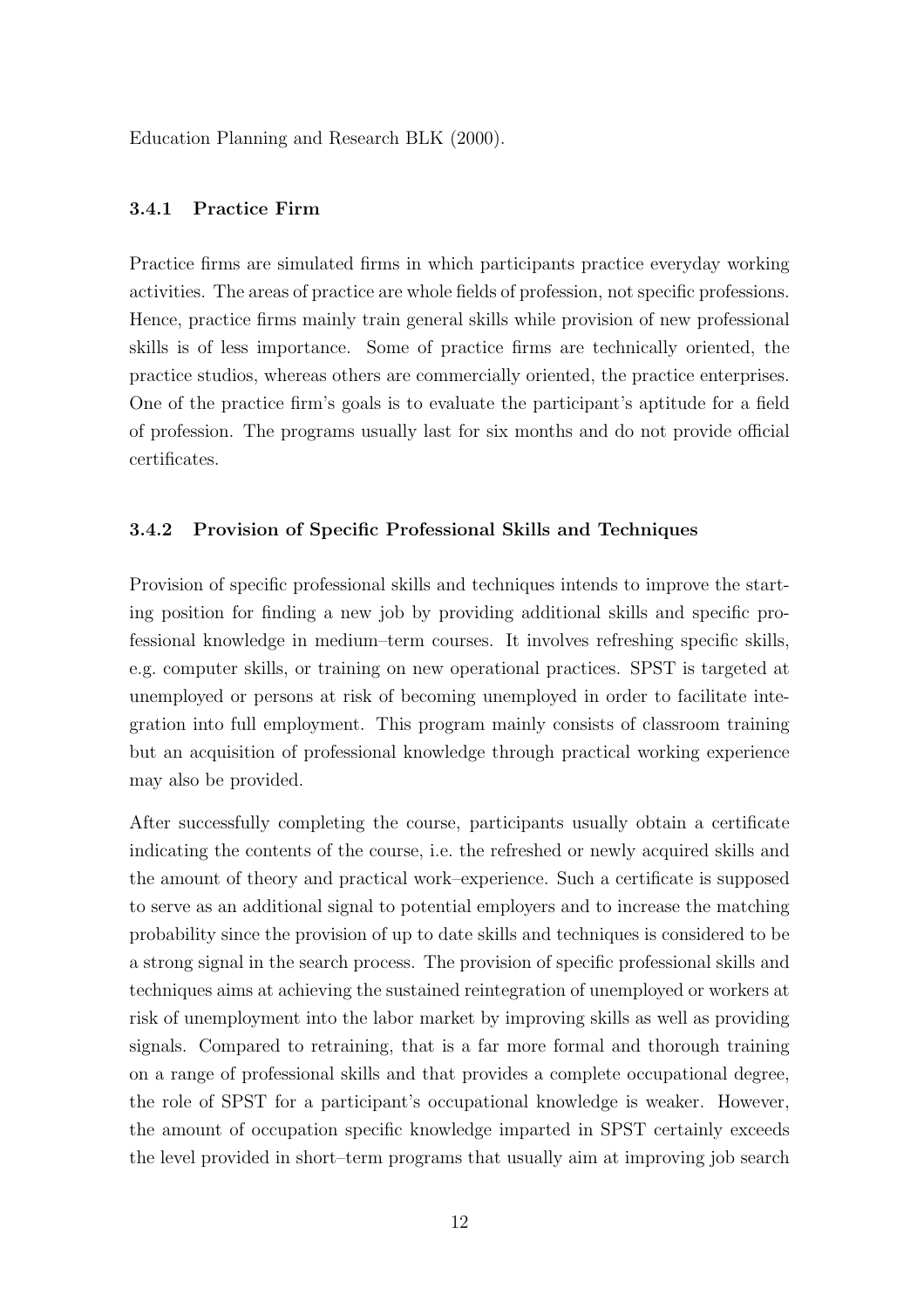techniques or general social skills. Thus, SPST ranges in the middle between very formal (and very expensive) courses on the one hand and very informal and general courses on the other side. As can be seen from see table 2, SPST is quantitavely the most important type of training for the unemployment cohorts analyzed here.

#### 3.4.3 Retraining/Qualification via the Educational System

This type of training consists of the provision of a new and comprehensive vocational training according to the regulation of the German dual system. It is offered to individuals who already completed a first vocational training and face severe difficulties in finding a new employment within their profession. It might however also be offered to individuals without a first formal training degree if they fulfil additional eligibility criteria. Up to 1994, this type of treatment is also accessible to individuals without the formal criterion of "necessity" for career advancement. Participants are then granted income maintenance as a loan.

Qualification via the educational system/retraining provides widely accepted formal certificates according to German dual system of vocational training. It comprises both, theoretical training and practical work experience. The theoretical part of the formation takes place in the public education system. The practical part is often carried out in firms that provide work experience in a specific field to the participants, but sometimes also in interplant training establishments. This type of treatment leads to a formal job qualification that is supposed to improve the job match.

#### 3.4.4 Identification of the Three Programs in the Data

Participation in SPST and RT can be identified from either LED–data or FuU– data, participation in PF only from FuU–data. In the best case, both sources provide coherent information about participation and one can easily identify the type of treatment from both data sources. However, due to quality deficiencies in the participation data, many participants might not be recorded in the FuU– data. In this case, the LED–data helps to identify the treatment on the basis of the benefit variable which itself offers very detailed information about the type of training. In other cases, we observe individual records showing employment in the IABS and at the same time training in the FuU–data. This is for example the case if the treatment takes place in a firm and individuals are paid a normal salary (e.g.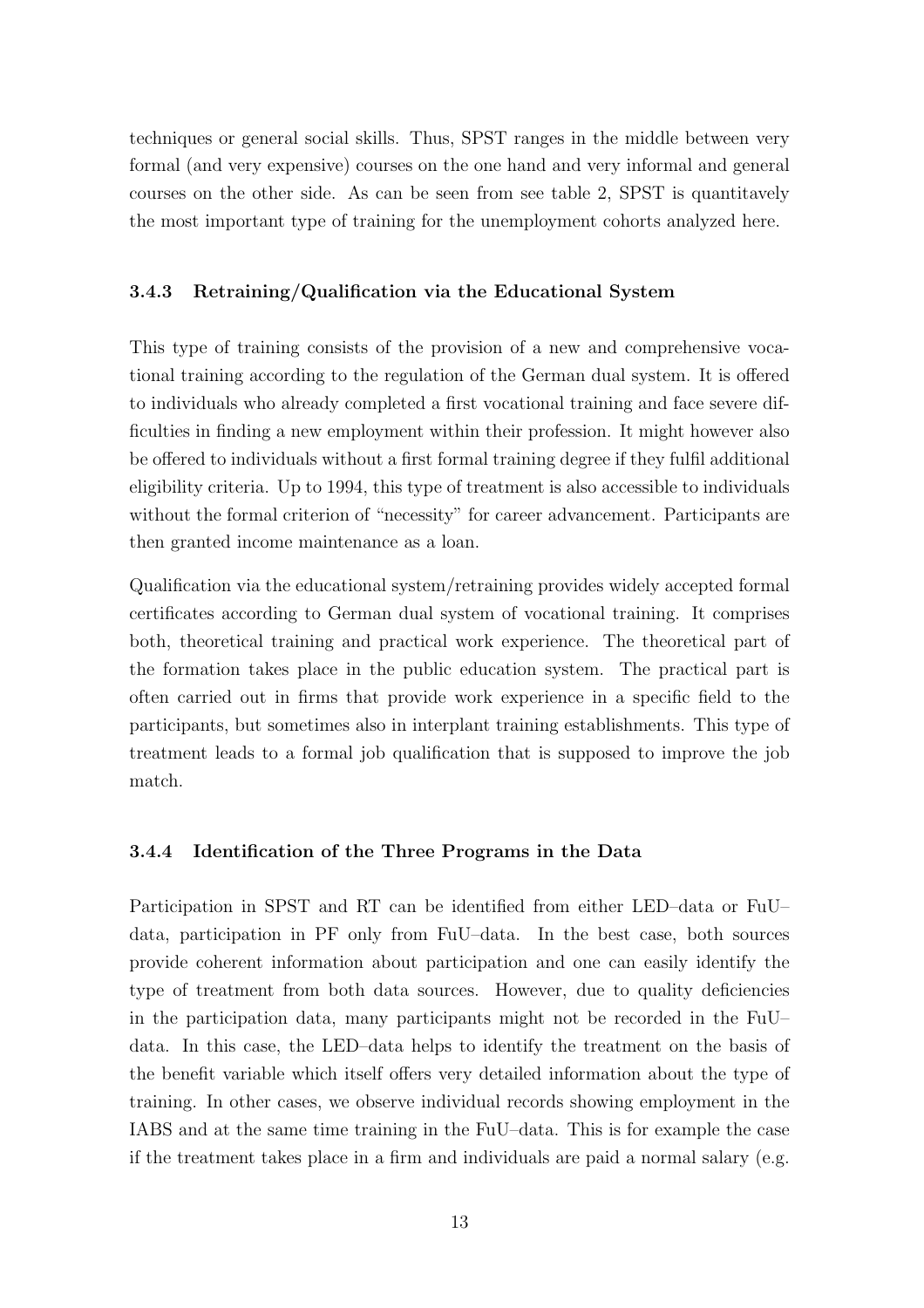integration subsidy) or if individuals are prepared for precise job offers. Since we have two separate sources of data, we make use of all available information and combine benefit information with participation data in order to identify all different types of training.<sup>15</sup>

# 3.5 Inflow Sample into Unemployment and Participation by Type of Training

The goal of this study is to analyze the effect of training programs on employment chances of unemployed individuals. Therefore, we base our empirical analysis on inflow samples into unemployment. We use the inflows into unemployment in the years 1986/87 and 1993/94 in West Germany, omitting Berlin and East Germany. Effectively, we consider individuals who experience a transition from employment to nonemployment and for whom a spell with transfer payments from the Federal Employment Office starts within the first twelve months of nonemployment or for whom the training data indicates a program participation before the unemployed individual finds a new job. In the following, we denote the start of the nonemployment spell as the beginning of the unemployment spell. We condition on receipt of unemployment compensation or program participation to exclude most of the individuals who move out of labor force after ending their job. This concerns especially individuals whose treatment status would be nonparticipation in any training program during their nonemployment spell. A treatment is associated with an unemployment spell if the individual does not start employment before the second month of treatment. Furthermore, we restrict our samples to the 25 to 55 years old in order to rule out periods of formal education or vocational training as well as early retirement.

We choose the years  $1993/94$  and  $1986/87$  to make comparisons between the eighties and the nineties. Figure 1 depicts the unemployment rate in West Germany. The dotted vertical lines mark the years 1986 and 1993, respectively. Whereas in 1986/87, we are at the end of a sequence of years with relatively high unemployment, the cohort 1993/94 enters during a period with increasing unemployment rates. Thus, the 1986/87 cohort faced a fairly favorable labor market in the years to come culminating in the unification boom in West Germany, while the 1993/94 cohort entered unemployment during one of the most severe recessions in West Germany resulting

<sup>&</sup>lt;sup>15</sup>The additional data appendix describes in details, which variables were used for this purpose and how we identified the different program types giving a precise coding plan. Tables 2, 3 and 4 in the additional appendix show the shares by type of treatment that are identified from the participation data, from the benefit payment data or from a combination of both.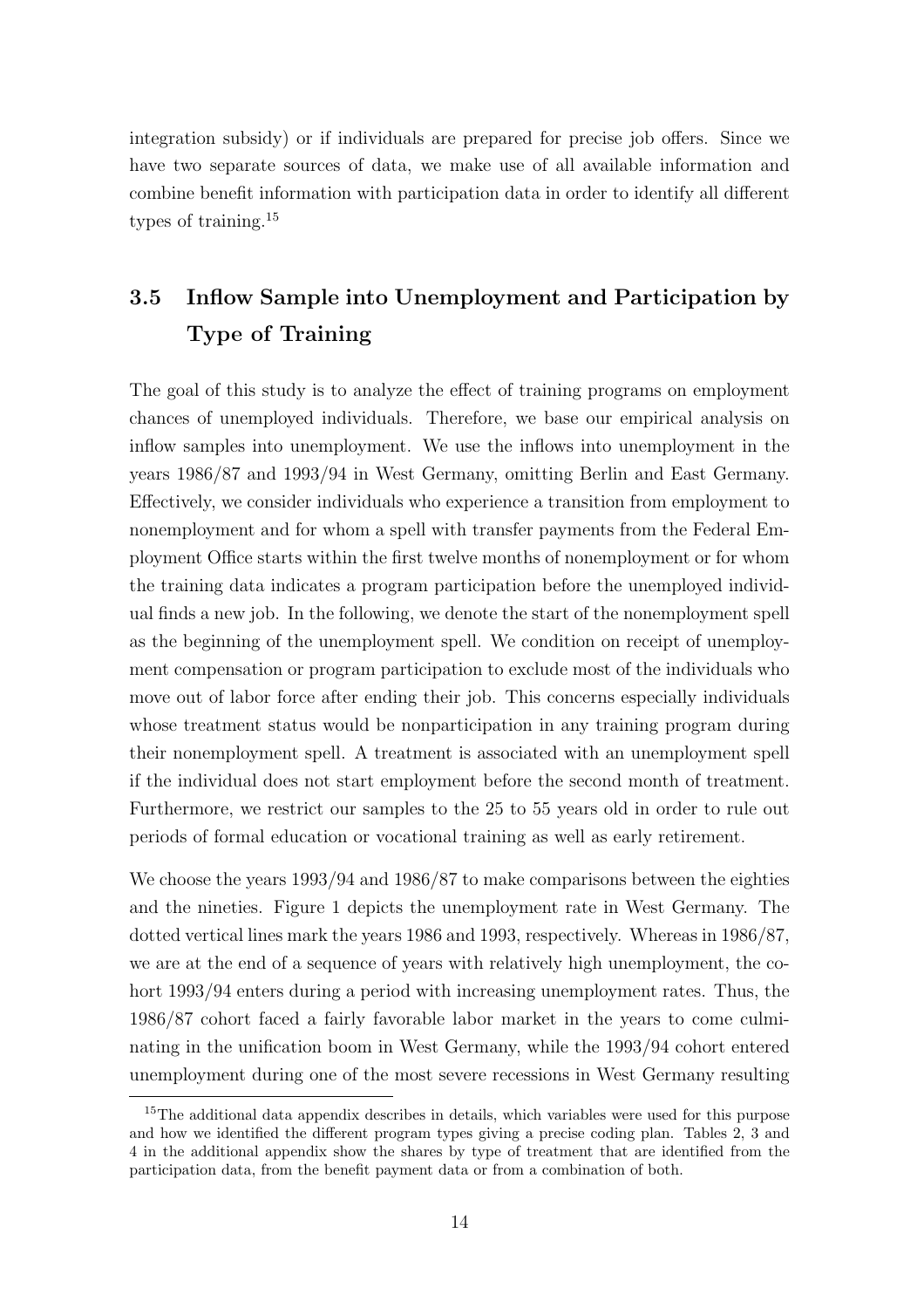in a prolonged period with bad labor market chances. Our data allow to follow individuals entering unemployment in 1986/87 until December 1996/97 and individuals entering unemployment in 1993/94 until the end of 2001/02. A second reason for analyzing two different cohorts is that programs became more targeted over time, see section 2.1.

Table 2 gives information about the size of the inflow samples and the incidence of training. We focus on the three types of training programs which are most suitable for unemployed individuals and which do not involve on–the–job training (training while working in a regular job). These are (i) practice firm  $(PF)$ , (ii) provision of specific professional skills and techniques (SPST), and (iii) retraining (RT). The total inflow sample comprises 20,902 spells for the 1986/87 cohort and 25,051 spells for the 1993/94 cohort. There are 1,714 training spells for the eighties and 2,727 for the nineties. Thus, about 10% of all unemployed participate in one of the three training programs considered. Among these, SPST represents the by far largest type of training with 64% and 72% of the training spells, respectively in the two samples. About one fifth of all training spells are RT, and PF represents the smallest group in both samples. In absolute numbers, there are 246 (325) PF spells in the 86/87 (93/94) inflow sample, 1,093 (1,944) SPST spells and 375 (458) RT spells. Table 3 shows the frequency of training by time window of elapsed unemployment.

Table 4 provides descriptive statistics on the elapsed duration of unemployment at the beginning of treatment. Our discussion focuses on quantiles because averages can be biased due to outliers. The median entrant in PF has been unemployed for 10 months in 1986/87 and 9 months 1993/94. Late starts (75%–quantile) of PF occur after 19 months in 1986/87 and much earlier in the other sample. For RT, the quantiles in the samples are very similar. With a median of 6 and 7 months, RT starts the earliest in both samples. For SPST, we find a reversed trend in comparison to PF. While SPST participation starts almost as early as RT in the 1986/87 sample, the starting dates are noticeably later in 1993/94, with the median increasing from 6 to 11 months.

Table 5 provides descriptive information on the duration of training spells. The average duration of practice firm is similar in both samples with 5.1 months in 1986/87 and 5.7 months in 1993/94. SPST has an average duration of 4.9 months for the 1986/87 sample and 6.3 months for 1993/94. For Retraining, we have the same picture as for SPST but at a higher level. This program lasts on average 13.1 months in the eighties and 14.9 months in the nineties.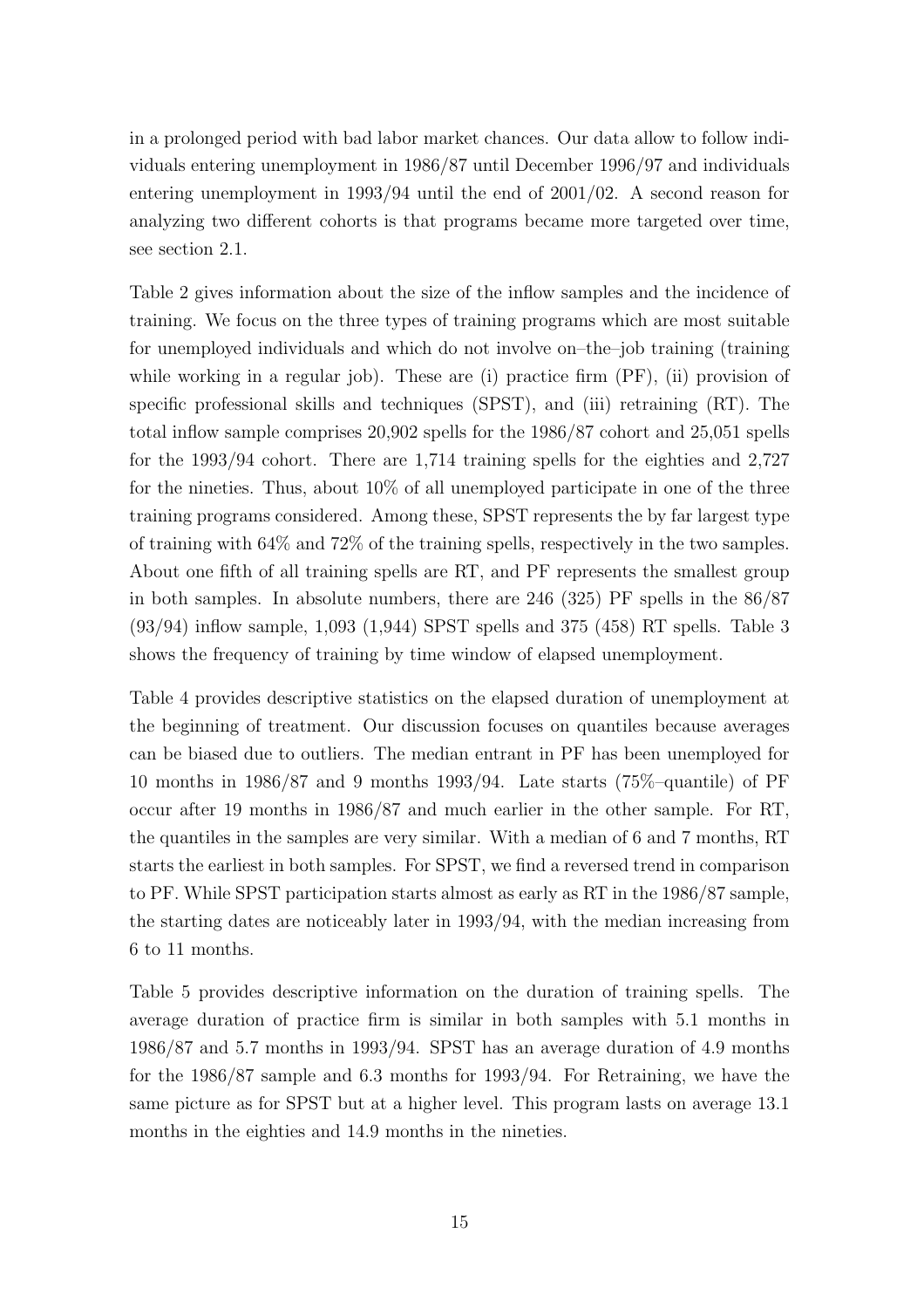# 4 Evaluation Approach

We analyze the employment effects of  $K = 3$  different types of public sector sponsored training programs, where we compare the different treatments among one another as well as to nonparticipation in any of the programs. Our outcome variable is the average difference in employment rates measured at a quarterly frequency. The quarterly employment rate is obtained as the average of three monthly employment dummy variables. We estimate the average treatment effect on the treated (ATT), i.e. the differential impact the treatment shows for those individuals who participate in the treatment under consideration, in a context where individuals have multiple treatment options. Extending the static multiple treatment approach to a dynamic setting, we further distinguish three types of treatment depending upon the quarter in which the program starts in terms of the elapsed unemployment duration. Our dynamic evaluation approach following Sianesi (2003, 2004) applies the standard static treatment approach recursively depending on the elapsed unemployment duration. The estimated ATT parameter thus mirrors the decision problem of the case worker and the unemployed who recurrently during the unemployment spell decide whether to begin any of the programs now or to postpone participation to the future.

In the following, we first discuss our extension of the static multiple treatment approach to a dynamic setting. Then, we describe the implementation of the matching estimator for our problem.

### 4.1 Multiple Treatment Framework

Our empirical analysis is based upon the potential–outcome–approach to causality, see Roy (1951), Rubin (1974), and the survey of Heckman, LaLonde, Smith (1999). Lechner (2001) and Imbens (2000) extend this framework to allow for multiple, exclusive treatments. Lechner (2001) and Gerfin and Lechner (2002) show how to extend standard propensity score matching estimators for this purpose.

Let the  $K+1$  potential outcomes be  $\{Y^0, Y^1, ..., Y^K\}$ , where  $Y^k, k = 1, ..., K$ , represents the outcome associated with treatment k and  $Y^0$  is the outcome when receiving none of the K treatments. To simplify the discussion, we will from now on refer to the nontreatment outcome  $Y^0$  as one of the  $K+1$  treatment outcomes. For each individual, only one of the  $K + 1$  potential outcomes is observed and the remaining K outcomes are counterfactual.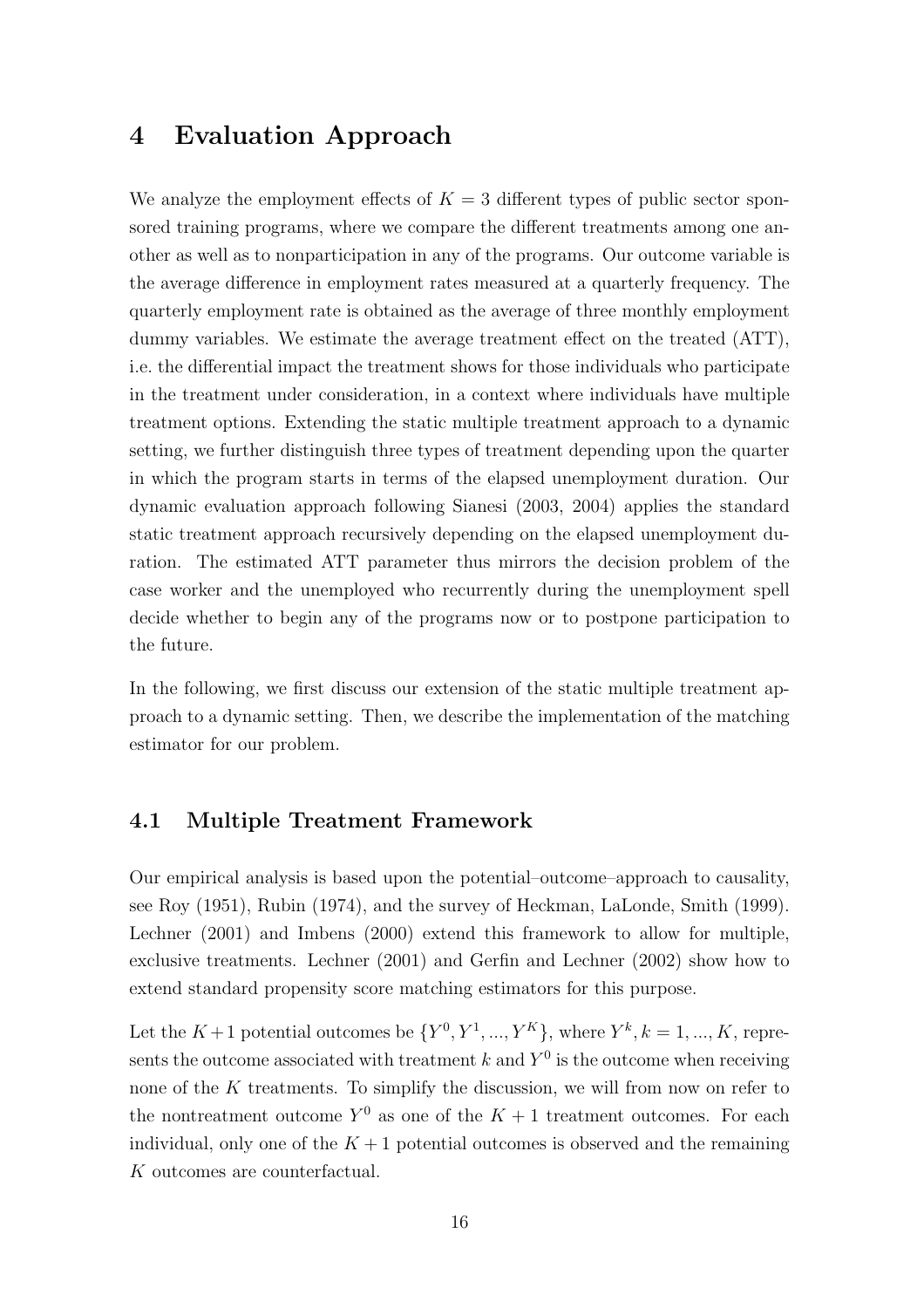One can define pairwise average treatment effects on the treated (ATT)

(1) 
$$
\theta(k,l) = E(Y^k - Y^l | T = k) \text{ with } k, l = 0, 1, ..., K \text{ and } k \neq l,
$$

where  $T = 0, 1, ..., K$  represents the treatment received. The individual treatment effect is the difference between the outcome  $Y^k$  and the outcome  $Y^l$ , where the latter is not observed for the treated individuals in  $\{T = k\}$ . In the following, we call the individuals with treatment status  $\{T = k\}$  the k-group and the individuals with  ${T = l}$  the *l*–group. Note that in general  $\theta(k, l) \neq \theta(l, k)$  because the characteristics of participants in treatment  $k$  differ from those for participants in treatment  $l$ .

#### 4.1.1 Extension to Dynamic Setting

As already mentioned, we use the static multiple treatment framework in a dynamic context. Our basic samples consist of individuals who start an unemployment spell with transfer payments in  $1986/87$  or  $1993/94$  and who had been employed before. These individuals can participate in any of the three training programs at different points of time in their unemployment spell. Both the type of treatment and the selectivity of the treated individuals depend upon the exact starting date of the program. Abbring and van den Berg (2003) and Fredriksson and Johansson (2003, 2004) interpret the start of the program as an additional random variable in the "timing of events". Unemployed individuals are not observed to participate in a program either because their participation takes place after the end of the observation period or because they leave the state of unemployment either by finding a job or by moving out of labor force.

Fredriksson and Johansson (2003, 2004) argue that it is incorrect to undertake a static evaluation analysis by assigning unemployed individuals to a treatment group and a nontreatment group based on the treatment information observed in the data. Consider the case of analyzing treatment irrespective of the actual starting date during the unemployment spell. If one assigns individuals to the control group who find a job later during the observation period, one effectively conditions on future outcomes when defining the treatment indicator. This might lead to a downward bias in the estimated treatment effect, which is the bias emphasized by Fredriksson and Johansson (2003, 2004). An upward bias can arise as well when future participants, whose participation starts after the end of the observation period, are assigned to the control group. Using duration analysis in discrete time, Fredriksson and Johansson (2004) suggest a matching estimator for the treatment effect based on a time–varying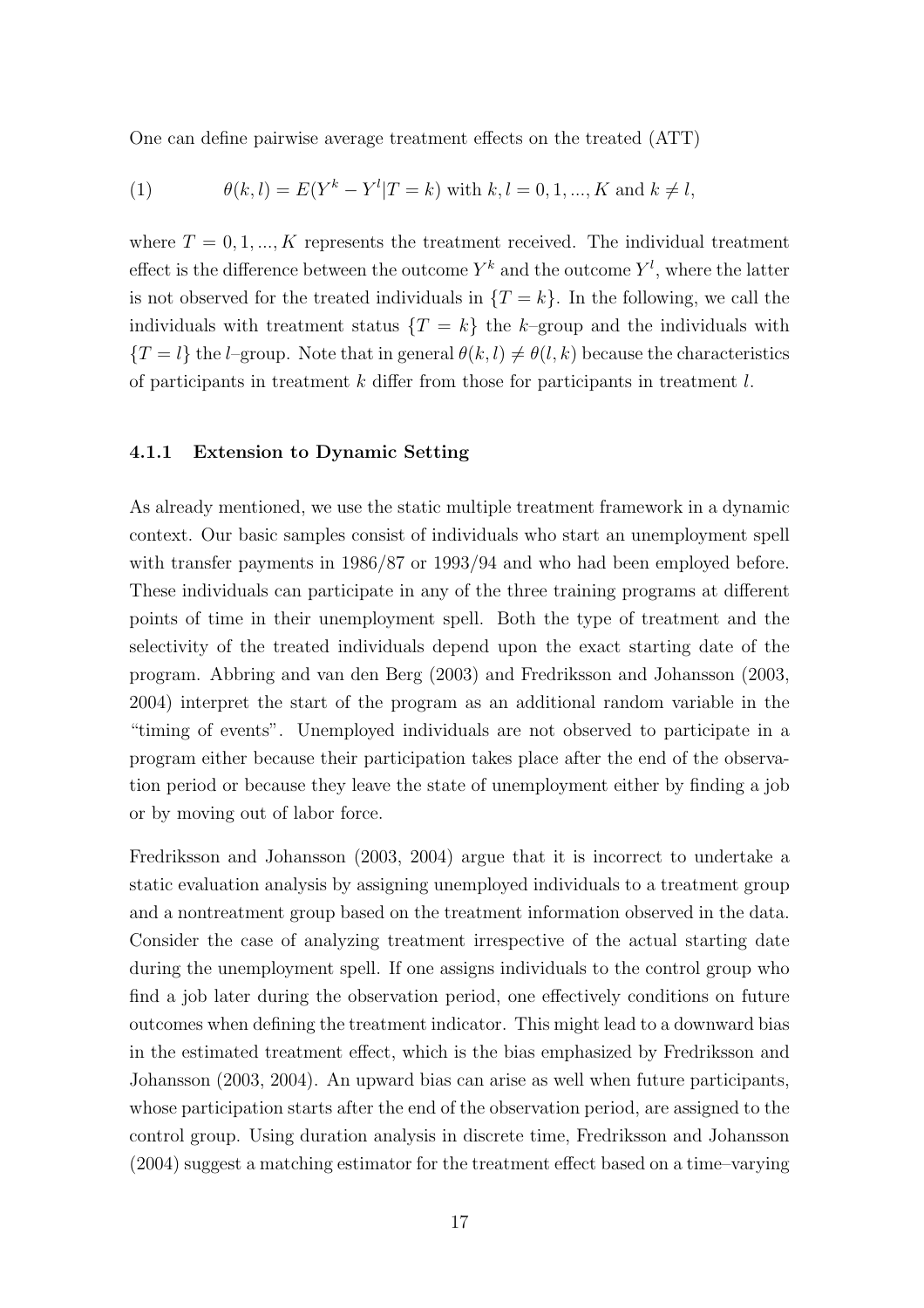treatment indicator. Treatment can only start at discrete points of time. In a similar vein, Sianesi (2004) argues for Sweden that all unemployed individuals are potential future participants in active labor market programs, a view which is particularly plausible for countries with comprehensive systems of active labor market policies like Sweden or Germany.

The above discussion implies that a purely static evaluation of the different training programs is not warranted.<sup>16</sup> Following Sianesi (2003, 2004), we extend the static framework presented above in the following way.<sup>17</sup> We analyze the employment effects of the first participation in a training program during the unemployment spell considered *conditional on the starting date of the treatment*.<sup>18</sup> We distinguish between treatment starting during quarters 1 to 2 of the unemployment spell (stratum 1), treatment starting during quarters 3 to 4 (stratum 2), and treatment starting during quarters 5 to 8 (stratum 3). We do not analyze treatments starting later than quarter 8. This allows us to study treatment effects for a long time period after the beginning of the treatment. Moreover, for treatments starting after 8 quarters, it seems increasingly difficult to distinguish unemployment from being out–of–labor force. It is very likely that a number of individuals have left the labor force after two years of unemployment. Our data do not allow us to distinguish the labor market states unemployment and out–of–labor force, see the discussion in section 3.

#### 4.1.2 Propensity Score Matching

We evaluate the differential effects of multiple treatments under the Conditional Independence Assumption (CIA), i.e. we assume that conditional on individual characteristics X the potential outcomes  ${Y^0, Y^1, ..., Y^K}$  are independent of treatment status T. Building on Rosenbaum and Rubin's (1983) result on the balancing property of the propensity score in the case of a binary treatment, Lechner (2001) shows

 $^{16}$ In a static setting one has to deal, in addition, with the problem that the potential starting dates of the nonparticipants are unobserved. Drawing random starting times of the program is an alternative to use in this context, see e.g. Lechner (2000) and Lechner et al. (2005a,b) for this approach. However, this does not overcome the problems discussed here and we prefer to consider the timing of events explicitly. We do not introduce a random timing of the program starts among the nonparticipants for the following three reasons. First, random starting dates add noise to the data. Second, the drawn starting time might be impossible in the actual situation of the nontreated individual. Third, drawing random starting dates does not take the timing of events seriously.

<sup>&</sup>lt;sup>17</sup>We do not follow Abbring and van den Berg (2003) and Fredriksson and Johansson (2004) in estimating hazard rate models because we are interested in the total employment effects irrespective of multiple transitions between employment and nonemployment.

<sup>&</sup>lt;sup>18</sup>We do not analyze multiple sequential treatments, see Bergemann et al. (2004), Lechner and Miquel (2001), and Lechner (2004).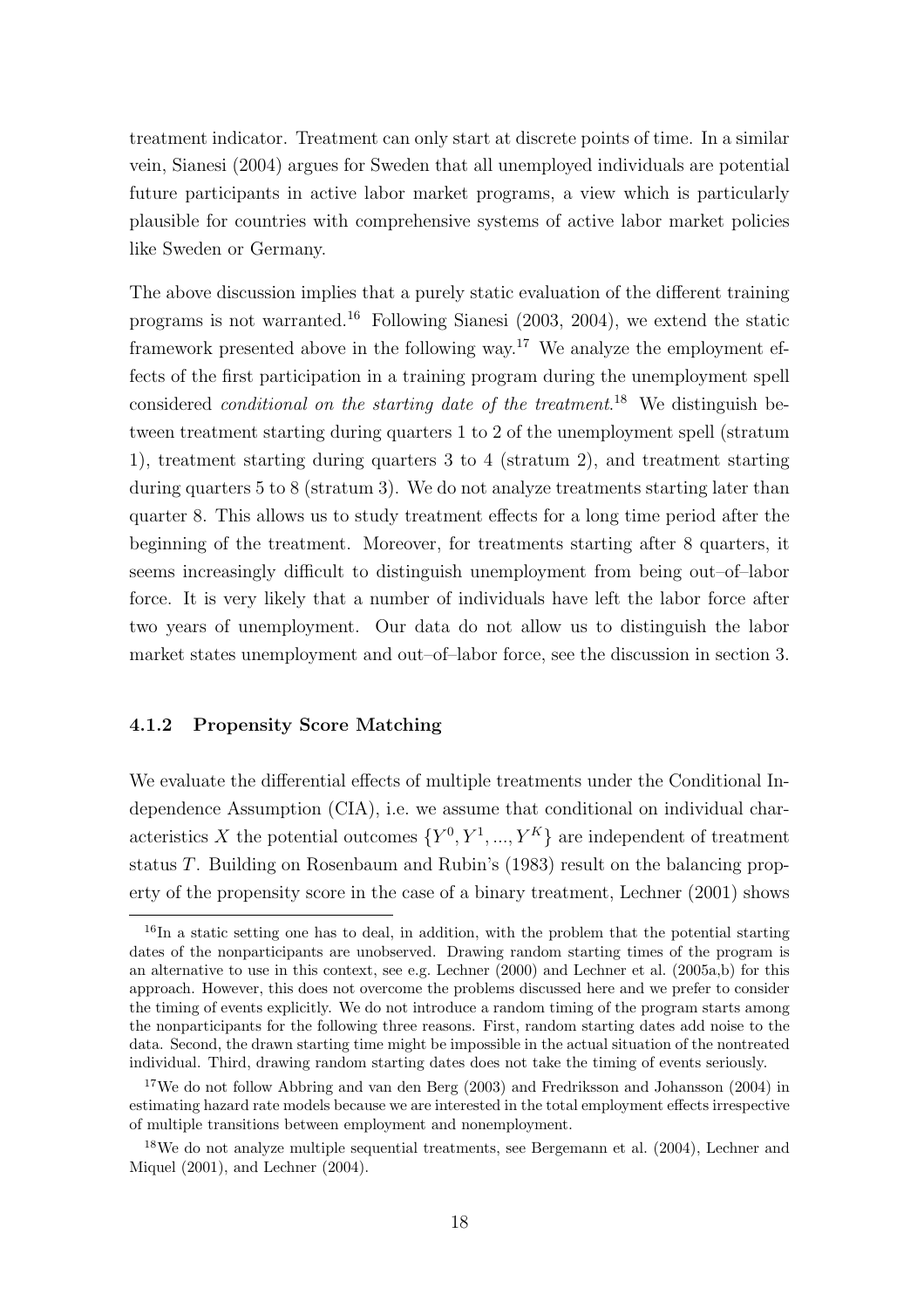that the conditional probability of treatment  $k$ , given that the individual receives treatment  $k$  or  $l$ , exhibits an analogous balancing property for the pairwise estimation of the ATT's  $\theta(k, l)$  and  $\theta(l, k)$ . Formally, we have

(2) 
$$
E(Y^l | T = k, P^{k|kl}(X)) = E(Y^l | T = l, P^{k|kl}(X))
$$

and analogously

$$
E(Y^{k}|T = l, P^{k|kl}(X)) = E(Y^{k}|T = k, P^{k|kl}(X)).
$$

 $P^{k|kl}(X)$  is the conditional probability of treatment k, given that the individual receives treatment  $k$  or  $l$ , i.e.

$$
P^{k|kl}(X) = \frac{P(T = k|X)}{P(T = k|X) + P(T = l|X)} \equiv \frac{P^k(X)}{P^k(X) + P^l(X)}
$$

.

Estimating  $\theta(k, l)$  and  $\theta(l, k)$  under the CIA, the balancing property in equation (2) allows one to apply standard binary propensity score matching based on the sample of individuals participating in either program  $k$  or l (Lechner, 2001; Gerfin and Lechner, 2002; Sianesi, 2003). In this subsample of the data, one simply estimates the probability of treatment  $k$  versus  $l$ , yielding an estimate of the conditional probability  $P^{k|kl}(X)$ , and then applies standard matching techniques for the binary case.

In order to account for the dynamic nature of the treatment assignment process, we estimate the probability of treatment  $k$  versus  $l$  given that unemployment lasts long enough to make an individual 'eligible'. For treatment during quarters 1 to 2, we take the total sample of unemployed, who participate in  $k$  or l during quarters 1 to 2, and estimate a Probit model for participation in  $k$ . If the comparison involves nonparticipation in any treatment, then this group includes those unemployed who either never participate in any program or who start treatment after quarter 2. For treatment during quarters 3 to 4 or quarters 5 to 8, the basic sample consists of those unemployed who are still unemployed in the first month of the stratum considered. We then estimate a Probit of beginning a program within the considered time interval of elapsed unemployment duration using all individuals who are still unemployed at the beginning of the stratum and who participate in  $k$  or  $l$  during the time interval. Sianesi (2004) estimates a separate Probit model for each of the different starting dates of the programs. In our case, the number of observations is too small for this. However, even if enough data were available, we think that it would not be advisable to estimate Probit regressions by quarter (or even by month).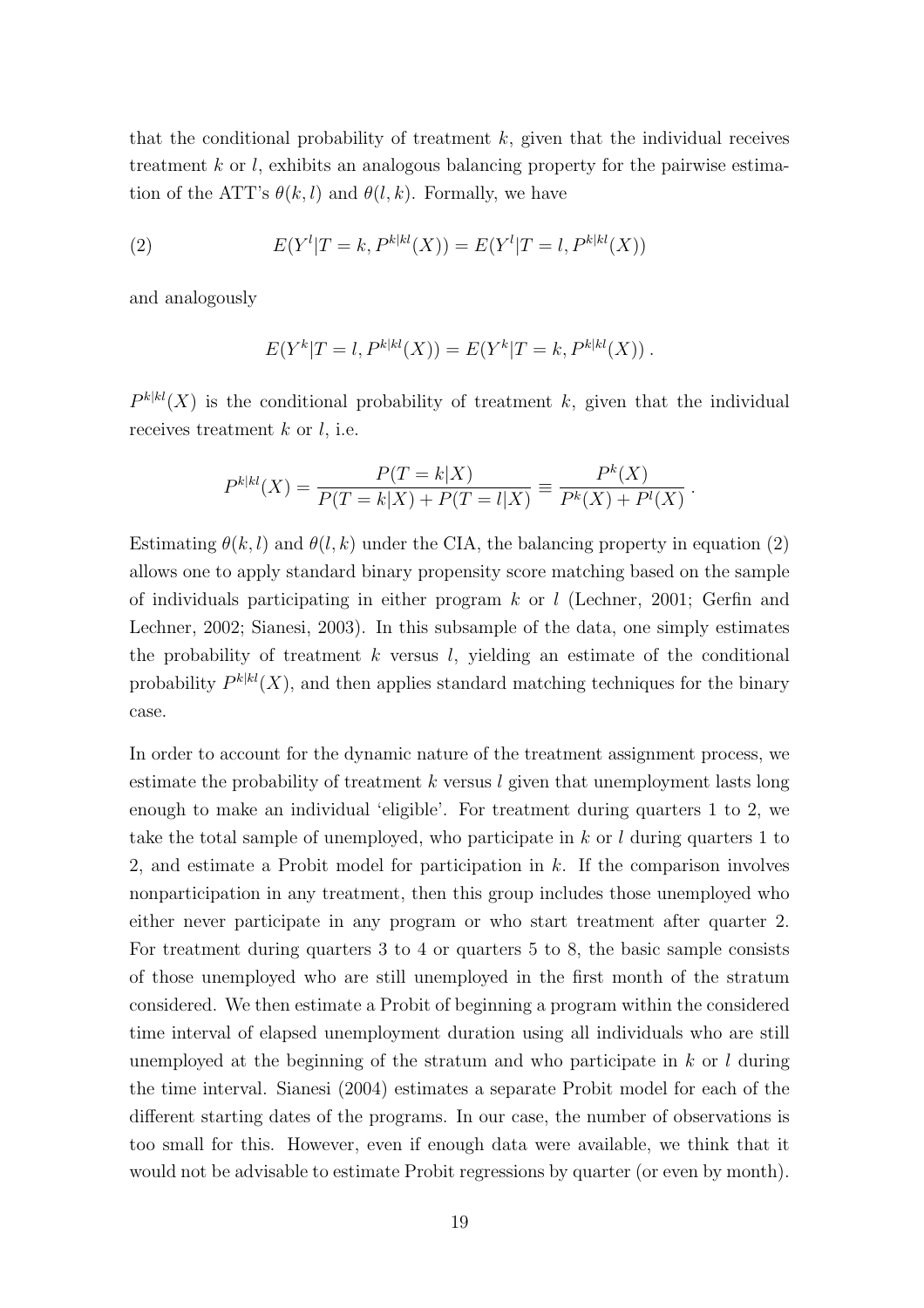The reason is that the starting date of the treatment is somewhat random (relative to the elapsed duration of the unemployment spell) due to available programs starting only at certain calendar dates. Therefore, we pool the treatment Probit for all eligible persons in unemployment in three strata assuming that the exact starting date is random within the time interval considered. However, when matching treated and nontreated individuals, we align by elapsed unemployment duration at the start of the program.

As already mentioned, we aggregate the relative starting dates into three strata while the employment status is measured at a quarterly frequency. We therefore implement a stratified matching approach in order to estimate the ATT for  $k$  relative to l. Effectively, we impose as a matching requirement that the comparisons with treatment  $l$  for an individual receiving treatment  $k$  are still unemployed in the quarter before treatment  $k$  starts. This way, we only match participants in  $l$  who might have started a treatment  $k$  in the same quarter as the respective participant in k. In the following, we call this subset of the  $l$ –group the eligible  $l$ –group. Second, within this group of eligible *l*–participants, we match individuals based on their similarity in the calendar month of the beginning of the unemployment spell and based on their similarity in the estimated propensity score by local linear matching. The expression for the counterfactual outcome in treatment l for the treated  $k$ individual is then obtained through a local linear regression of the treatment outcome in l on the estimated propensity score and the starting month of the unemployment spell. For weighting, we use a bivariate product kernel (details will be described below). This local linear regression is estimated in the eligible subset of the  $l$ group matched to the individual receiving treatment  $k$ . This way, we obtain a close alignment in calendar time as well as elapsed unemployment duration, thus avoiding drawing random starting times of the program.

#### 4.1.3 Interpretation of Estimated Treatment Effect

Our estimated ATT parameter has to be interpreted in a dynamic context. We analyze treatment conditional upon the unemployment spell lasting at least until the start of the treatment  $k$  and this being the first treatment during the unemployment spell considered. Therefore, the estimated treatment parameter is (similar to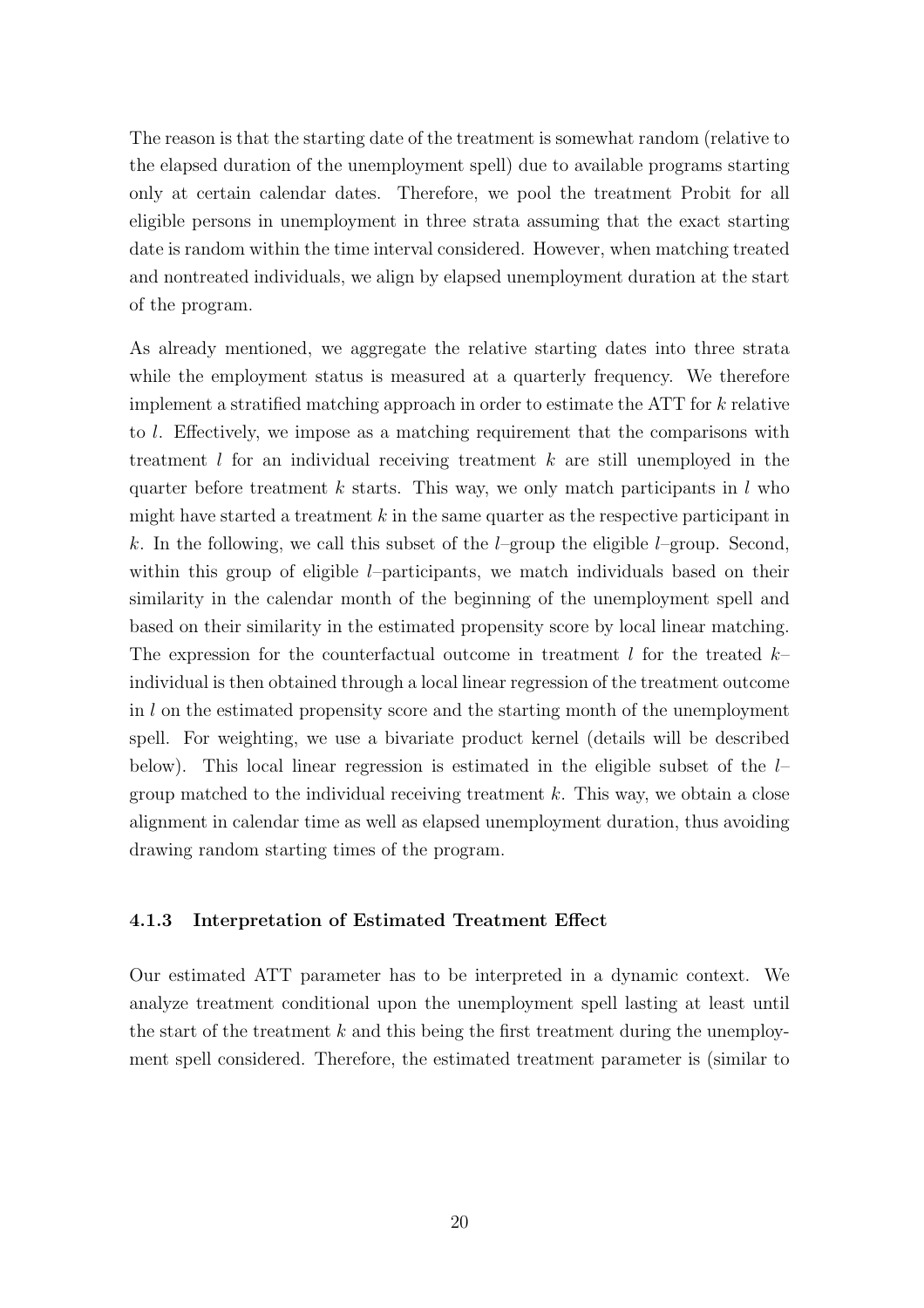equation  $(1)$  in Sianesi,  $2004$ <sup>19</sup>

(3) 
$$
\theta(k, l; u, \tau) = E(Y^{k}(u, \tau))T_{u} = k, U \ge u - 1, T_{1} = ... = T_{u-1} = 0)
$$

$$
-E(Y^{l}(\tilde{u}, \tau - (\tilde{u} - u))|T_{u} = k, u \le \tilde{u} \le \bar{u}, U \ge u - 1, T_{1} = ... = T_{u-1} = 0),
$$

where  $T_u$  is the treatment variable for treatment starting in quarter u of unemployment.  $Y^k(u, \tau)$ ,  $Y^l(u, \tau)$  are the potential treatment outcomes for treatments k and l, respectively, in periods  $u + \tau$ , where treatment starts in period u and  $\tau = 0, 1, 2, \dots$ , counts the quarters since the beginning of treatment. U is the duration of unemployment,  $\tilde{u}$  is the random quarter when alternative treatment l starts, and  $\bar{u} = 2, 4, 8$  is the last quarter in the stratum of elapsed unemployment considered. Then,  $\tau - (\tilde{u} - u)$  counts the quarters since start of treatment l yielding alignment of unemployment experience, because  $u + \tau = \tilde{u} + (\tau - (\tilde{u} - u))$ , and  $Y^{l}(\tilde{u}, \tau - (\tilde{u} - u))$  is the outcome of individuals who receive treatment l between period u and  $\bar{u}^{20}$ . For starts of l later than u, we have  $\tilde{u} - u > 0$  and therefore, before l starts,  $\tau - (\tilde{u} - u) < 0$ . Then, these individuals are still unemployed, i.e.  $Y^{l}(\tilde{u}, \tau - (\tilde{u} - u)) = 0$  when the second argument of  $Y^{l}(\cdot, \cdot)$  is negative. This way, we account for the fact that alternative treatments, for which the individual receiving treatment k in period u is eligible, might not start in the same quarter  $u$ . Also, each member of the eligible subset of the  $l$ –group is used in the pairwise comparisons for treatment k.

Conditioning on past treatment decisions and outcomes, the treatment parameter for a later treatment period (quarters 3 to 4 or quarters 5 to 8) is not invariant with respect to changes in the determinants of the exit rates from unemployment or the treatment propensity in the earlier phase of the unemployment spell. This is a direct consequence of modeling heterogeneity with respect to the starting time of the treatment relative to the length of elapsed unemployment. Both the  $k$ –group and the l–group at the start of the treatment are affected by the dynamic sorting effects taking place before, see Abbring and van den Berg (2004) for a recent dis-

<sup>&</sup>lt;sup>19</sup>In contrast to equation (3), Sianesi (2004) conditions on being unemployed in period u, i.e.  $U \geq$ u. We use the restriction  $U \geq u-1$  defining eligibility for treatment assuming that the assignment to treatment can occur up to one quarter before beginning of treatment. An unemployed in  $u-1$ might anticipate obtaining a job in  $u$ . For this reason, our estimated treatment effect for treatment versus receiving no treatment at all might be conservatively downward biased.

<sup>&</sup>lt;sup>20</sup>Based on monthly data, Sianesi (2003) restricts the comparison to treatment  $l$  starting in the same month as treatment  $k$ . In our setup, where starting times are aggregated into three strata, that would leave eligible individuals for comparison with treatment  $k$  starting in period  $u$  not being used in any pairwise treatment combination. That is because if  $u$  lies before the end of the time window of elapsed unemployment considered, then some individuals in the eligible subset of the l–group receive treatment after  $u$ .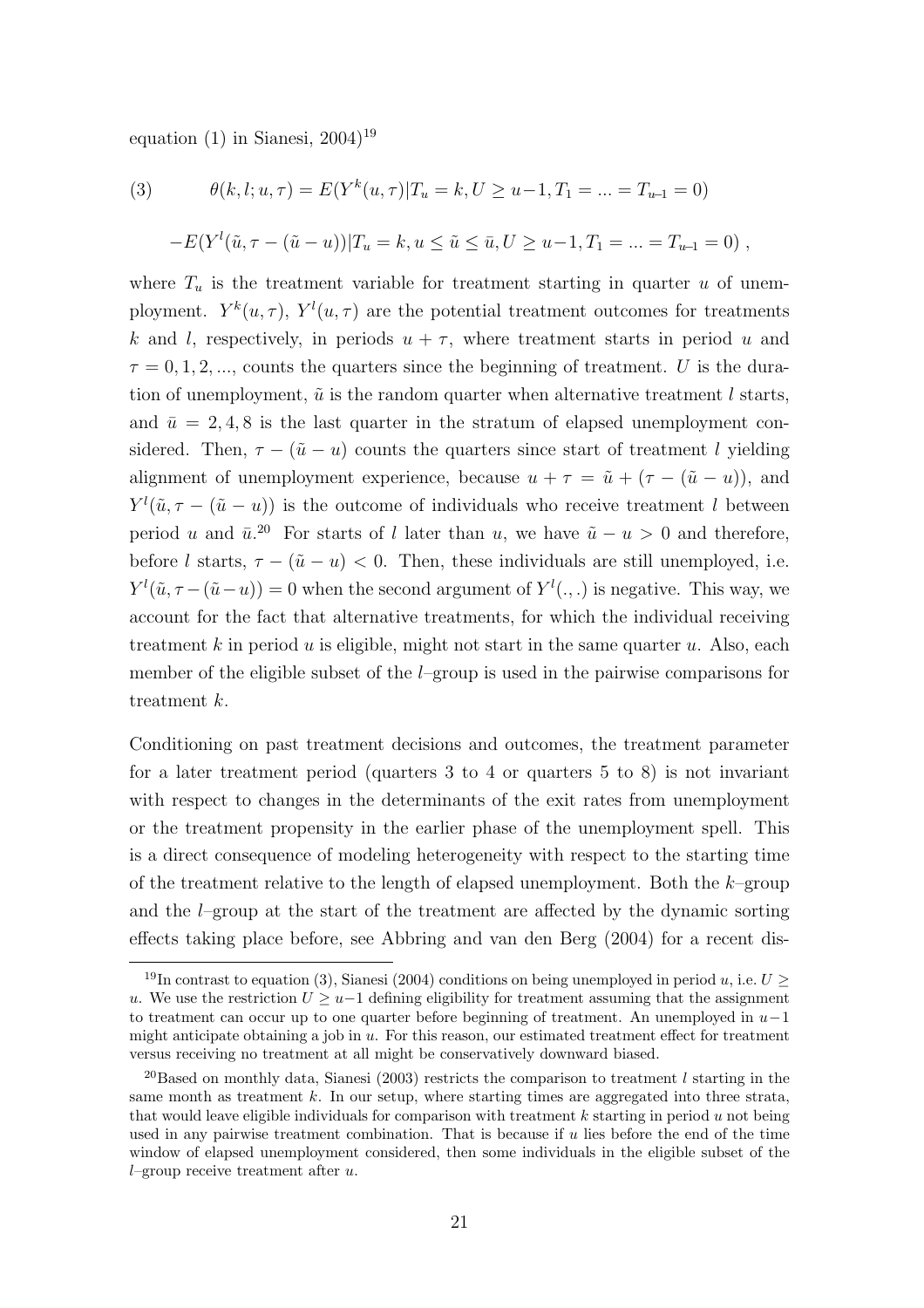cussion of this problem in the context of estimating duration models. Thus, the estimated treatment parameter depends dynamically on treatment decisions and outcomes in the past when taking the timing of events seriously (Abbring and van den Berg, 2003; Fredriksson and Johansson 2003, 2004; Sianesi 2003, 2004). To avoid this problem, one often assumes a constant treatment effect over the duration of elapsed unemployment at the program start. Alternatively, other suitable uniformity or homogeneity assumptions for the treatment effect could be used. Such assumptions are not attractive in our context.<sup>21</sup> By taking account of the dynamic sorting effects taking place before treatment, there is no simple relationship between our estimated treatment parameter in equation (3) and the static ATT in equation  $(1)$ , the literature typically attempts to estimate.<sup>22</sup>

Using propensity score matching in a stratified manner, we estimate the treatment parameter in (3) allowing for heterogeneity in the individual treatment effects and for an interaction of the individual treatment effects with dynamic sorting taking place. To make this a valid exercise, we assume the following dynamic version of the conditional mean independence assumption (DCIA) to hold for our inflow sample into unemployment

(4) 
$$
E(Y^l(\tilde{u}, \tau - (\tilde{u} - u)) | T_u = k, u \le \tilde{u} \le \bar{u}, U \ge u - 1, T_1 = ... = T_{u-1} = 0, X)
$$
  
=  $E(Y^l(\tilde{u}, \tau - (\tilde{u} - u)) | T_{\tilde{u}} = l, u \le \tilde{u} \le \bar{u}, U \ge u - 1, T_1 = ... = T_{u-1} = 0, X)$ ,

where X are time–invariant (during the unemployment spell) characteristics,  $T_{\tilde{u}} = l$ indicates treatment  $l$  between  $u$  and  $\bar{u}$ , the end of the stratum of elapsed unemployment considered, and  $\tau \geq 0$ , see equation (3) above and the analogous discussion in Sianesi (2004, p. 137). We effectively assume that conditional on  $X$ , conditional on being unemployed until period  $u-1$ , and conditional on not receiving treatment k or l before u (both referring to treatment in period u) individuals are comparable in their outcome for treatment l occurring between u and  $\bar{u}$ .

For  $l = 0$ , i.e. the comparison to the nontreatment alternative, the treatment parameter in (3) is interesting when each time period one decides whether to start treatment in the next quarter against the alternative to postpone possible treatment to the future (treatment now versus waiting, see Sianesi, 2004). For  $l \neq 0$ 

<sup>&</sup>lt;sup>21</sup>Sianesi (2003) reports 'synthetic' averages over the relative starting dates u,  $\frac{N_{k,u}}{N} \theta(k, l; u, \tau)$ , to provide a summary statistic of the u specific treatments. These  $u \frac{N_{k,u}}{N_k}$  $\frac{N_{k,u}}{N_k} \theta(k,l;u,\tau)$ , to provide a summary statistic of the u specific treatments. These estimated averages have by themselves no causal interpretation.

<sup>&</sup>lt;sup>22</sup>Fitzenberger and Speckesser  $(2005)$  provide a more detailed discussion of the relationship between the static and dynamic treatment parameter in the binary treatment case  $K = 1$ .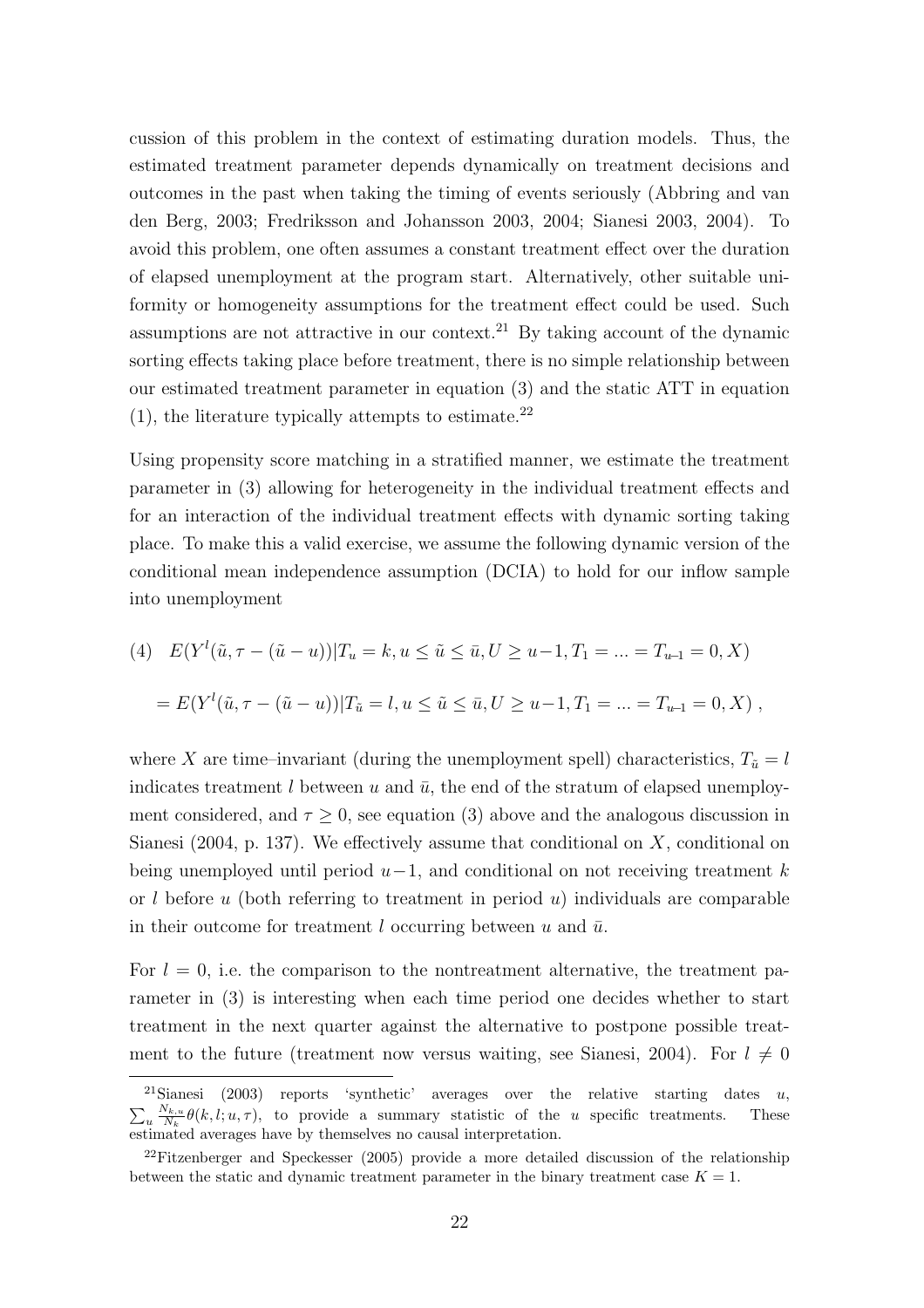and  $k \neq 0$ , the treatment parameter in (3) is interesting when each time period one decides whether to start treatment  $k$  in the next quarter against the alternative to receive treatment *l* at some point in the near future before the end of the considered time window in elapsed unemployment (treatment  $k$  versus  $l$  in a dynamic context, see Sianesi, 2003). In addition, exits from unemployment in a certain period are not known in the period until they take place. Anticipation effects might invalidate this analysis, when the actual job arrival or the actual treatment is known some time beforehand. The former might introduce a downward bias in the estimated treatment effect while the latter might introduce an upward bias. This is a problem in any of the analyses based on the timing–of–events approach. However, it will not be a problem, if individuals anticipate the chances or the determinants of one of these events as long as this occurs in the same way for individuals receiving different treatments or no treatment conditional on X and conditional on the duration of elapsed unemployment  $u-1$ .

As a further balancing test, we investigate whether treated and matched nontreated individuals should not differ significantly in their employment rates before the beginning of treatment. By construction, treated individuals in the k-group and their matched counterparts in the  $l$ –group exhibit the same unemployment duration until the beginning of treatment  $k$ . Therefore, we investigate whether they differ in time–invariant unobserved characteristics by analyzing employment differences during eight quarters before the start of the unemployment spell.

#### 4.2 Details of the matching approach

Estimating the ATT for treatment  $k$  versus l requires estimating the expected counterfactual outcome for the individuals in group  $k$ , had they instead received treatment  $l$  in the same or a later quarter during the time window of elapsed unemployment considered. The estimation of the counterfactual outcome is based upon the observed outcomes of the eligible individuals in the  $l$ –group. For this, we use a matching approach (Rosenbaum and Rubin (1983), Heckman, Ichimura, Todd (1998), Heckman, LaLonde, Smith (1999), Lechner (2000)) based on the estimated dynamic propensity score, as described in the previous section, and apply local linear matching to estimate the average counterfactual outcome.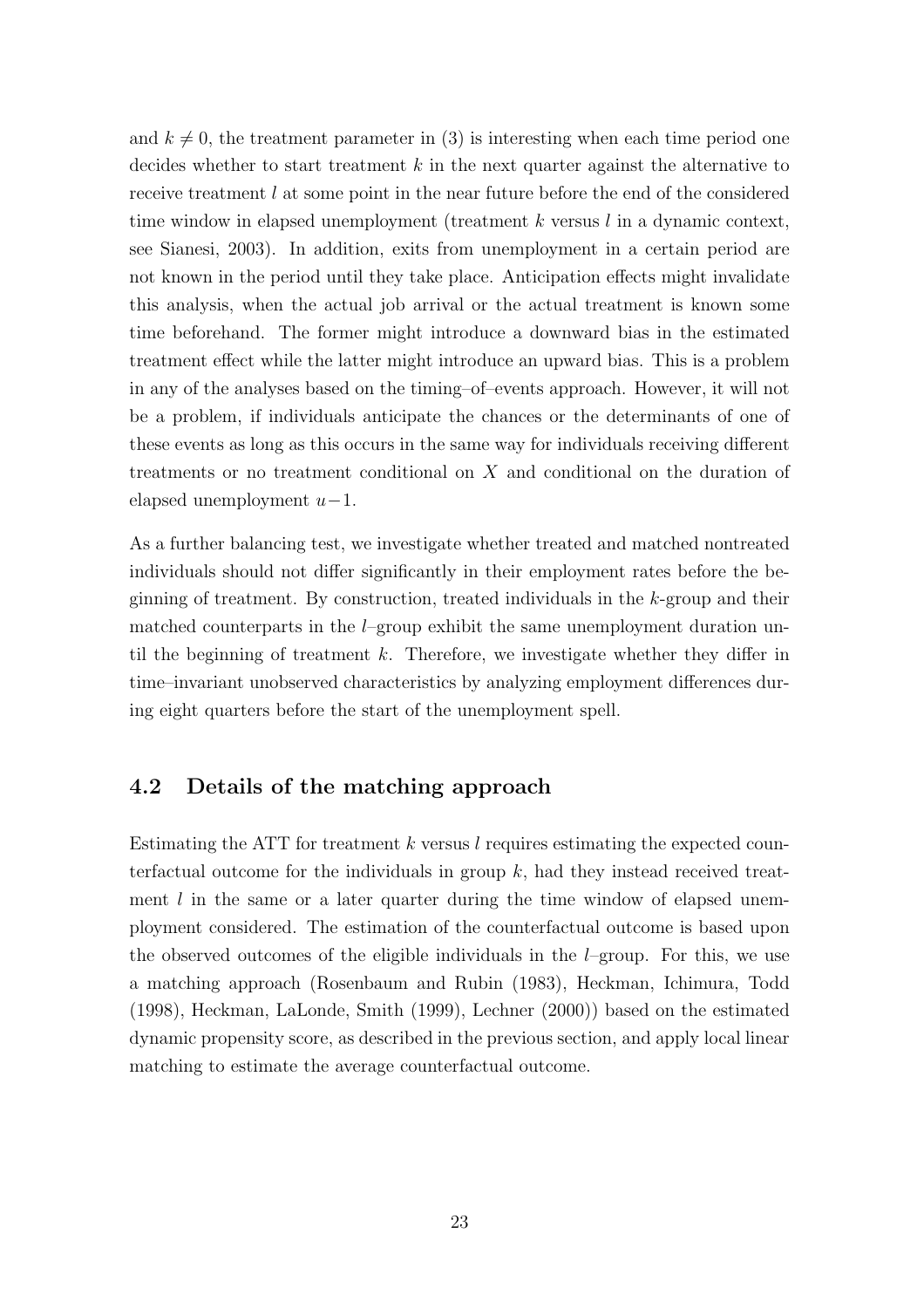#### 4.2.1 Local Linear Regression

Effectively, we run a nonparametric local linear kernel regression (Heckman, Ichimura, Smith, Todd (1998), Pagan and Ullah (1999) Bergemann et al. (2004)) which comprises a weight function  $w_{N_l}(i, j)$  that gives the higher weight to individual j in the eligible subset of the *l*–group,  $\{T_{\tilde{u}} = l\}$ , the stronger his similarity to participant i in treatment k regarding the estimated propensity score and the starting month of the unemployment spell. Based on a local linear regression of the outcomes in the eligible l–group on the estimated propensity score and the starting month of unemployment, the estimated ATT can be written as

(5) 
$$
\frac{1}{N_k} \sum_{i \in \{T_{u_i} = k\}} \left\{ Y_{i, u_i, \tau}^k - \sum_{j \in \{T_{\tilde{u}} = l, u_i \leq \tilde{u} \leq \bar{u}\}} w_{N_l}(i, j) Y_{j, \tilde{u}, \tilde{\tau}}^l \right\},
$$

where  $u_i$  is the quarter in which the treatment for i starts falling in the time window considered.  $N_l$  is the number of eligible members of the *l*–group and  $N_k$  the number of participants i in treatment k depending on elapsed unemployment u.  $Y_{i,u_i,\tau}^k$  and  $Y_{j,\tilde{u},\tilde{\tau}}^l = Y_j^l(\tilde{u}, \tau - (\tilde{u} - u_i))$  are the outcomes in the post treatment period  $u_i + \tau$ , where  $\tilde{\tau} = \tau - (\tilde{u} - u_i)$ .

Kernel matching has a number of advantages compared to nearest neighbor matching, which is widely used in the literature (Lechner 2000, Lechner et al. 2005a,b, Sianesi 2003, 2004). The asymptotic properties of kernel based methods are straightforward to analyze and bootstrapping provides a consistent estimator of the sampling variability of the estimator in (5) even if matching is based on closeness in generated variables (this is the case with the popular method of propensity score matching which will be discussed below), see Heckman, Ichimura, and Todd (1998), Heckman, Ichimura, Smith, and Todd (1998) or Ichimura and Linton (2001) for an asymptotic analysis of kernel based treatment estimators.<sup>23</sup> In contrast, Abadie and Imbens (2006) show that matching estimators based on a fixed number of matches are not root–N consistent and that the bootstrap is in general not valid due to their extreme nonsmoothness.

<sup>&</sup>lt;sup>23</sup> Heckman, Ichimura, and Todd (1998) and Heckman, Ichimura, Smith, and Todd (1998) discuss the asymptotic distribution of estimated treatment effects based on local linear matching taking account of the sampling variability of the estimated propensity score. This asymptotic result justifies the application of bootstrapping.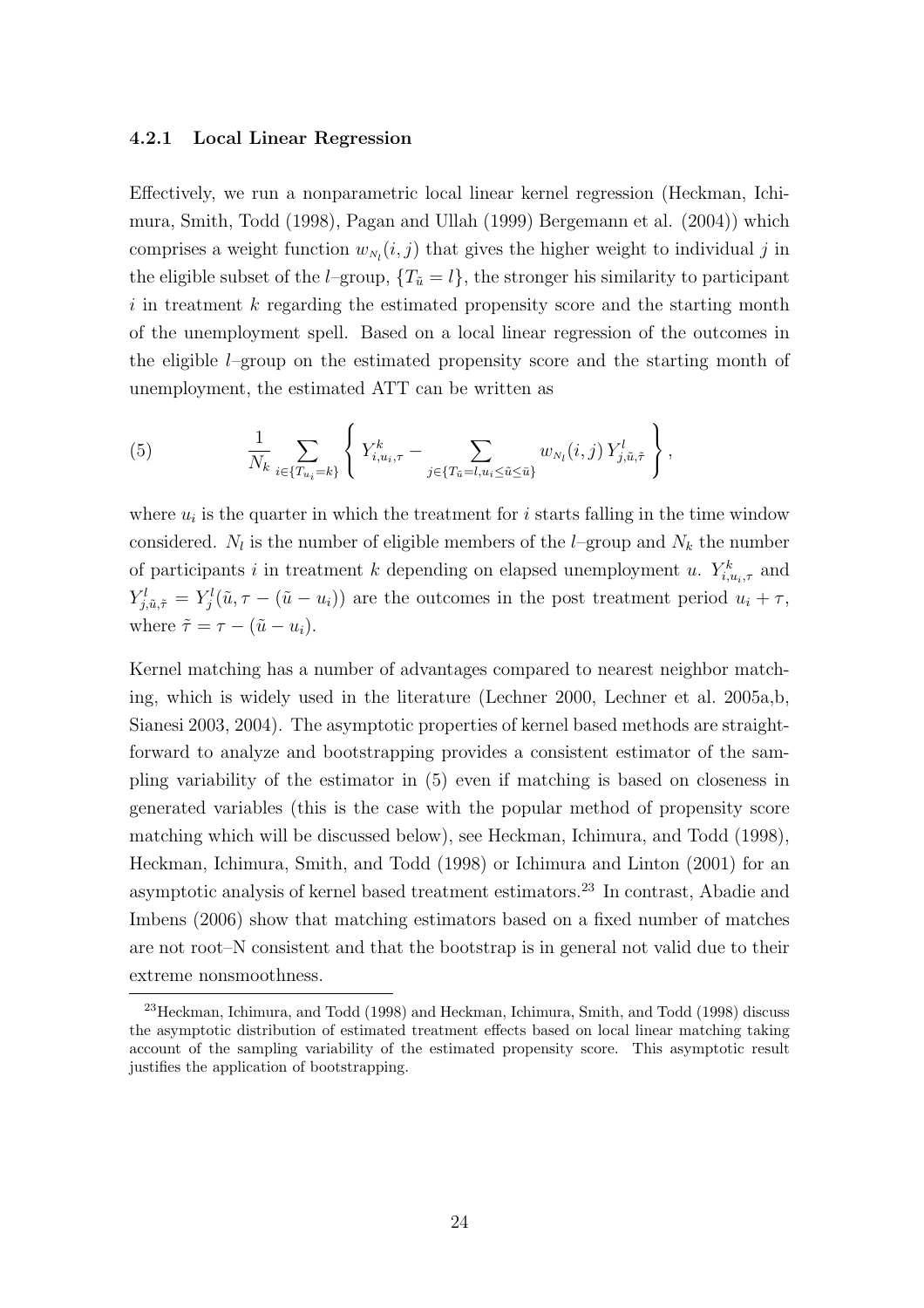#### 4.2.2 Kernel Function and Bandwidth Choice

Matching estimators differ with respect to the weights attached to members of the comparison group. In our case, the weights are implied by the nonparametric local linear kernel regression of the outcome in the eligible *l*-group,  $Y_{j,\tilde{u},\tilde{\tau}}^l$ , on the estimated propensity score and the starting month of unemployment, see Heckman, Ichimura, Smith, and Todd (1998). We use a product kernel (see Racine and Li (2004)) in the estimated propensity score and the calendar month of entry into unemployment

(6) 
$$
KK(p, c) = K\left(\frac{p - p_i}{h_p}\right) \cdot h_c^{|c - c_i|}
$$

with  $K(z) = exp(-z^2/2)$ √  $\overline{2\pi}$ , i.e. the Gaussian kernel function.<sup>24</sup>  $p_i$  and  $c_i$  are the estimated propensity score and the calendar month of entry into unemployment, respectively, for treated individual i in the  $k$ -group, p and c for eligible individuals in the *l*–group.  $h_p$  and  $h_c$  are the bandwidths which are determined by the crossvalidation procedure described in the following.

In our case, standard bandwidth choices for pointwise estimation are not advisable because the estimation of the treatment effect is based on the average expected outcome in treatment l for the treated individuals in the  $k$ –group. To choose the bandwidths  $h_p$  and  $h_c$ , we use a two dimensional variant of the leave–one–out cross– validation procedure suggested in Bergemann et al. (2004) and Fitzenberger and Speckesser (2005) mimicking the estimation of the average expected outcome in the alternative treatment l for each period. First, for each participant i in the k–group, we identify the nearest neighbor  $nn(i)$  in the eligible subset of the *l*–group, i.e. the individual in that group whose propensity score is closest to that of  $i$ . Second, we choose the bandwidths to minimize the sum of the period–wise squared prediction errors

(7) 
$$
\sum_{\tau=0}^{\tau_{\max}} \left[ \frac{1}{N_k} \sum_{i=1}^{N_k} \left( Y_{nn(i),u_i,\tau}^l - \sum_{j \in \{T_{\tilde{u}(i)} = l, u_i \leq \tilde{u} \leq \tilde{u}\} \setminus nn(i)} w_{(N_l(i)-1)}(i,j) Y_{j,\tilde{u},\tilde{\tau}}^l \right) \right]^2
$$

where  $\tau_{\text{max}} = 33 - \underline{u}$  and  $\underline{u} = 1, 3, 5$  is the first quarter of the time window 1–2, 3–4, 5–8 during which treatment starts.  $\tau$  counts the number of quarters since quarter  $u_i$ , and  $N_l(i)$  represents the size of the eligible *l*–group for i,  $\{T_{\tilde{u}_i} = l\}$ . The estimation of the employment status for  $nn(i)$  is not based on  $nn(i)$  itself. However, the individual

<sup>&</sup>lt;sup>24</sup>Note that  $h_c \in [0, 1]$ , where  $h_c = 0$  amounts to only considering matches whose unemployment spell starts in the same calendar month.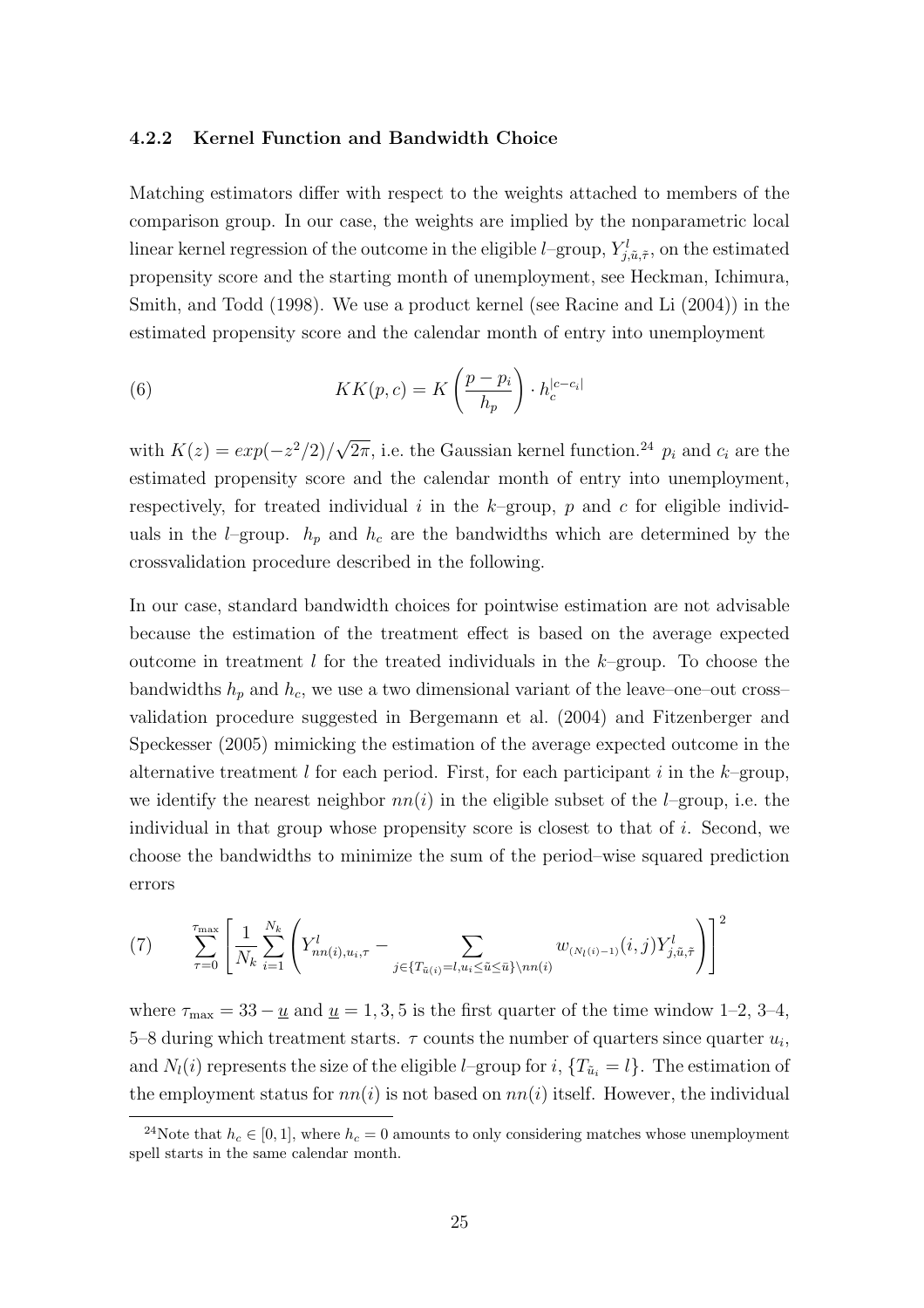$nn(i)$  is used for the local linear regression for other treated individuals in the  $k$ group, provided it is in the eligible  $l$ –group and unless it happens to be also the nearest neighbor in this case. Therefore, the local linear regression in (7) always depends on  $(N_l(i) - 1)$  observations. The optimal bandwidths  $h_p$  and  $h_c$  affecting the weights  $w_{(N_l(i)-1)}(i,j)$  through the local linear regression are determined by a two–dimensional search.<sup>25</sup>

#### 4.2.3 Bootstrapping

We take account of the sampling variability in the estimated propensity score by bootstrapping the standard errors of the estimated treatment effects. We use partly a parametric bootstrap by resampling the coefficients of the probit estimates for the propensity scores based on their estimated asymptotic distribution. To account for autocorrelation over time, we use the entire time path for each individual as block resampling unit. All the bootstrap results reported in this paper are based on 200 resamples. Since the crossvalidation in (7) is computationally expensive, the sample bandwidths are used in all resamples.

#### 4.2.4 Balancing Test

As a balancing test, we use the regression test suggested in Smith and Todd (2005) to investigate whether the time–invariant (during the unemployment spell) covariates are balanced sufficiently by matching on the estimated propensity score  $\hat{P}(X)$ . The test involves regressing the respective covariate  $X_q$  on a flexible polynomial in  $\tilde{P}(X)$ with order  $\delta$  and interactions with the treatment dummy variable

(8) 
$$
X_g = \sum_{d=0}^{\delta} \beta_d \,\hat{P}(X)^d + \sum_{d=0}^{\delta} \gamma_d \, D_k \,\hat{P}(X)^d + \eta_{kl} \,,
$$

where  $X_g$  is one component in the covariate vector X and  $D_k = I(T = k)$  is a dummy variable for treatment  $k$ . The regression in  $(8)$  is estimated separately based on the sample of those individuals receiving either treatment  $k$  or  $l$  in the respective interval for unemployment duration  $(1-2, 3-4, 5-8)$ . If the estimated propensity score balances the covariate  $X_q$  in the treatment and the control sample, then the coefficients on all terms involving the treatment dummy,  $\gamma_0, \gamma_1, ..., \gamma_\delta$ , should be

 $^{25}$ Since the controls consist of the large group of nonparticipants in the respective stratum, it turns out for our application that there is no need to smooth over the calendar month of entry into unemployment as well. In this case,  $h_c$  is set to zero and a one dimensional search is performed.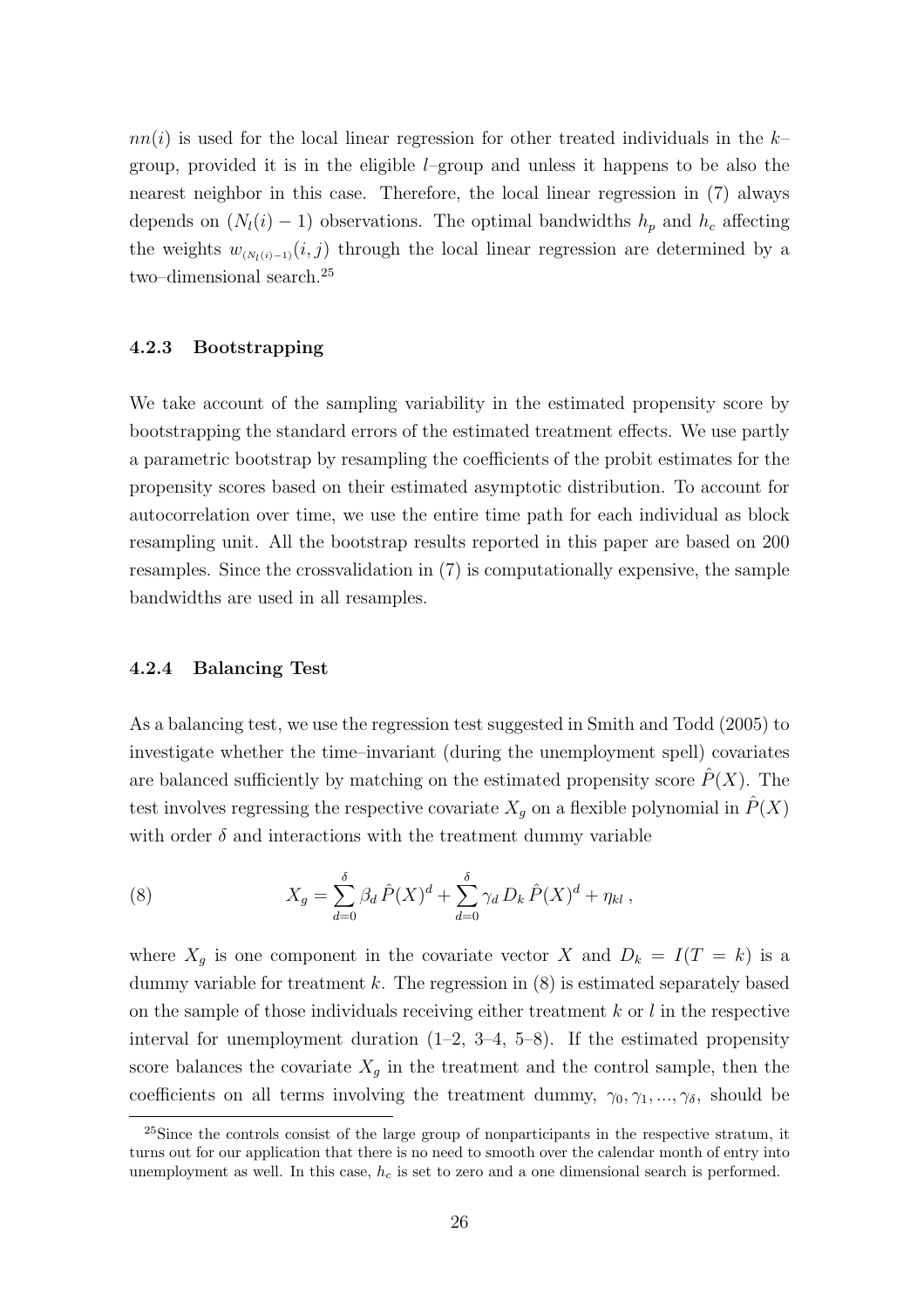zero. We test this joint hypothesis both for cubic ( $\delta = 3$ ) and quartic ( $\delta = 4$ ) polynomials to see whether the test result is sensitive to the choice of the order of the polynomial, a problem mentioned by Smith and Todd (2005, p. 373). If the test does not reject, then the treatment dummy  $D_k$  does not provide any significant information about the covariate  $X_g$  conditional on the estimated propensity score. For each specification of the propensity score, we report the number of covariates for which the balancing test passes, i.e. the zero hypothesis is not rejected.<sup>26</sup>

# 5 Empirical Results

### 5.1 Estimation of Propensity Scores

Our empirical analysis is performed separately for the two samples of inflows from employment into unemployment, associated with transfer payment or program participation. To estimate the propensity scores, we run Probit regressions for training starting during the three time intervals for elapsed unemployment duration, i.e. 1–2 quarters (stratum 1), 3–4 quarters (stratum 2), and 5–8 quarters (stratum 3). Instead of estimating a multinomial choice model for entry in one of the three programs or no entry at all for each window of elapsed unemployment duration and sample we estimate a series of binary Probit regressions. In the additional appendix, we report our preferred specifications for the 1986/87 and 1993/94 samples which are obtained after extensive specification search.

The covariates considered are all defined for the beginning of unemployment and are thus time–invariant for an individual during the unemployment spell. Personal characteristics considered are age (as dummies for five–year intervals), dummy variables for gender, marital status, having kids, being a foreigner and formal education (no vocational training degree, vocational training degree, tertiary education degree). In addition, we use information about the last employer, namely industrial sector and firm size dummies, and a number of characteristics of the previous job as employment status and information on earnings in the previous job. Furthermore, we use three variables containing information on earnings. Due to reporting errors and censoring, we do not know the exact earnings for all observations. Therefore, we distinguish the following three cases. First, we use a dummy variable that is equal to one if daily earnings are above 15 Euro (in 1995 Euros), roughly the minimum

<sup>&</sup>lt;sup>26</sup>The results of the propensity score estimations are contained in the additional appendix.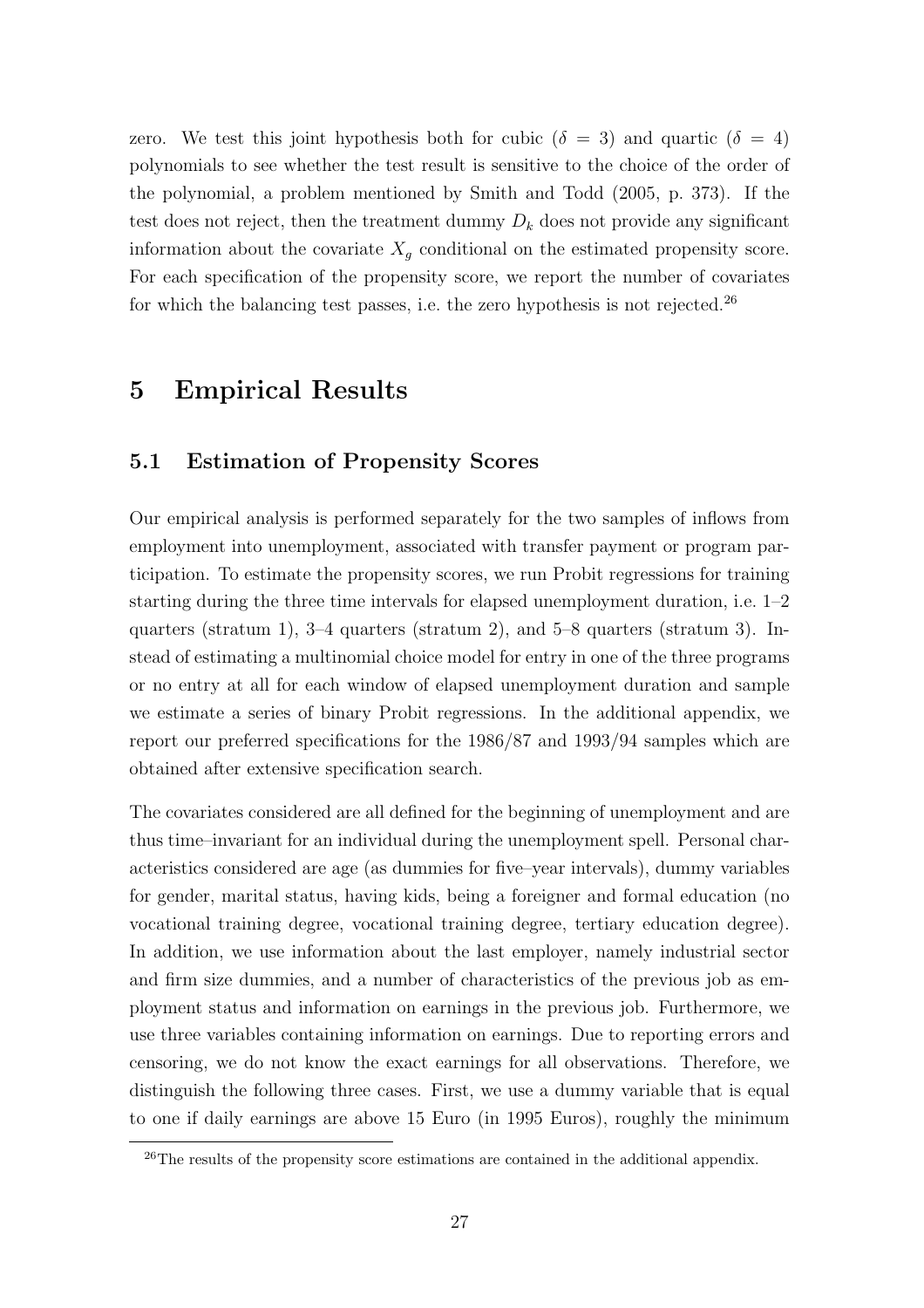level to be subject to social security taxation.<sup>27</sup> Second, we have a dummy variable that indicates whether daily earnings are topcoded at the social security taxation threshold (Beitragsbemessungsgrenze). Third, we have a variable that records log daily earnings in the range between 15 Euro and the topcoding threshold and zero otherwise.

Regarding the employment and program participation history, we consider the following covariates. We use dummies indicating employment status in month 6, 12, and 24 before the beginning of unemployment. We also consider the number of months in regular employment during five years before the beginning of unemployment. The previous program participation history of an individual is captured by dummy variables that indicate participation in an ALMP program in year(s) 1, 2, and 3–5 before the beginning of unemployment. Differences in regional labor market conditions as well as supply of programs are the reason to include regional variables in the specification. We use the federal state of last employment and the unemployment rate as well as the population density at the district level. Finally, we also use the calendar month of the beginning of the unemployment period, either as a variable counting elapsed months since a given reference date (e.g. January 1960) or as dummies for the respective years and quarters.

Our specification search starts by using as many as possible of the covariates mentioned above without interactions. The specification search is mainly led by the following two criteria: (i) single and joint significance, and (ii) balance of the covariates according to the Smith–Todd (2005) test implemented as described in the last section. As regards the qualitative variables, like state, firm size and industry, which are split up into dummies for the different categories in the regression, we usually test for joint significance. When insignificance is found, the covariates are dropped. Furthermore, we test for the significance of interaction effects, in particular interactions with gender and age. In order to achieve balance of covariates, we test different functional forms (e.g. the square of a variable) and interaction effects. In a few cases, we keep insignificant covariates or interactions if they help to achieve balance. As we find the balancing test to be somewhat sensitive to small cell sizes we occasionally aggregate small groups that have similar coefficients. One example

<sup>27</sup>Monthly earnings below e.g. DEM 410 in 1986 and DEM 500 in 1992 in West Germany for marginal part–time employees (*geringfügig Beschäftigte*) were not subject to social security taxation and should therefore not be present in the data. In addition, it was possible to earn at most twice as much in at most two months of the year without contributing to the social insurance. Probably due to recording errors, the data shows a number of employment reports with zero or very low earnings. Since this information is not reliable, we only use the information for daily earnings reported above 15 Euro as a conservative cut–off point.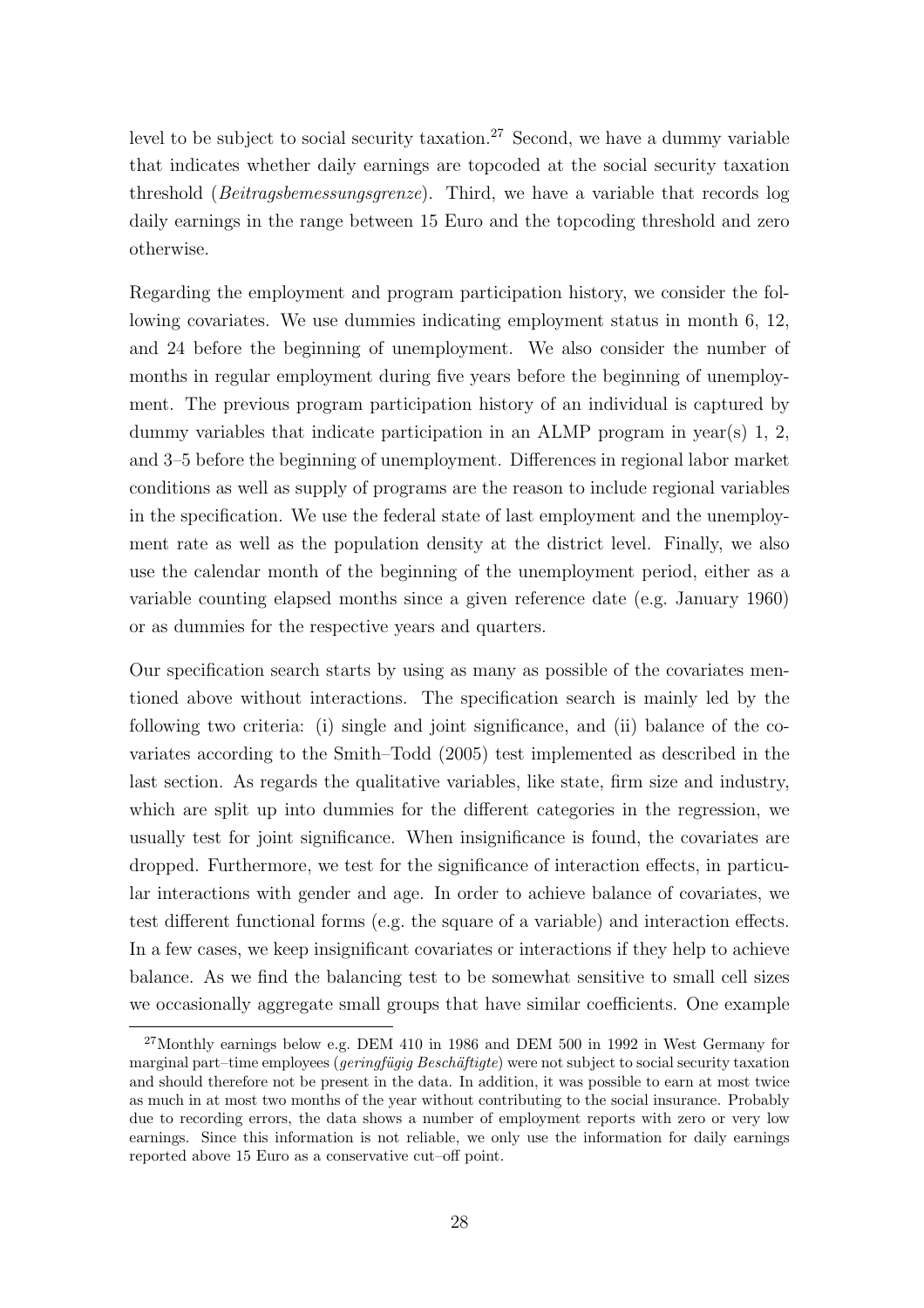is the aggregation of two federal states.

The results for the Probit estimates in the additional appendix show that the final specifications vary considerably over the inflow cohorts and the three time intervals even keeping the  $k/l$ -comparison constant. On the one hand, this emphasizes the necessity to treat all 36  $k/l$ –pairs separately. On the other hand, it makes it impossible to present and discuss all the specifications in detail. In general, the number of covariates decreases with elapsed unemployment duration. This is not surprising because many covariates contain information about the previous job, which should characterize someone in a better way who has only recently become unemployed compared to a long–term unemployed.

Age effects are significant in most estimations. In particular, participants in retraining are younger than individuals in other groups. This reflects the assignment policy of the employment agency. In fact, the very comprehensive and expensive retraining schemes are preferably assigned to individuals who have a long time horizon of working life. Gender effects are also relevant in most estimations, but cannot be easily summarized. In cases where the foreign dummy is significant, it shows that foreigners have a lower probability to participate in any program. The employment history is important in most estimations. Previous participation in an ALMP program is sometimes significant. If so, it increases the probability of another program participation. The industrial sector of the previous job is sometimes significant and the firm size only rarely. In most estimations regional effects and the calendar date of unemployment entry (seasonal effects) are contained.

The results of the balancing tests for each specification are also reported in the additional appendix. Using a cubic in the estimated propensity score the test almost always does not reject for all or for all except one variable in the respective propensity score specification. Only in two out of 36 cases the test rejects two variables. Considering both variants, i.e. the cubic and the quartic in the propensity score, the test does not reject for more than one variable in the specification in 20 out of 36 specifications. Overall, we are confident to have achieved a sufficient degree of balance between treatment and control groups in order for matching on the propensity score to be a valid exercise.

A graphical examination of the common support requirement for estimating the average treatment effect on the treated (ATT) can also be found in the additional appendix. When the control group consists of those not participating in any program, for very small estimated participation probabilities, there is sometimes only a positive density for the nonparticipants. This does not matter since we only es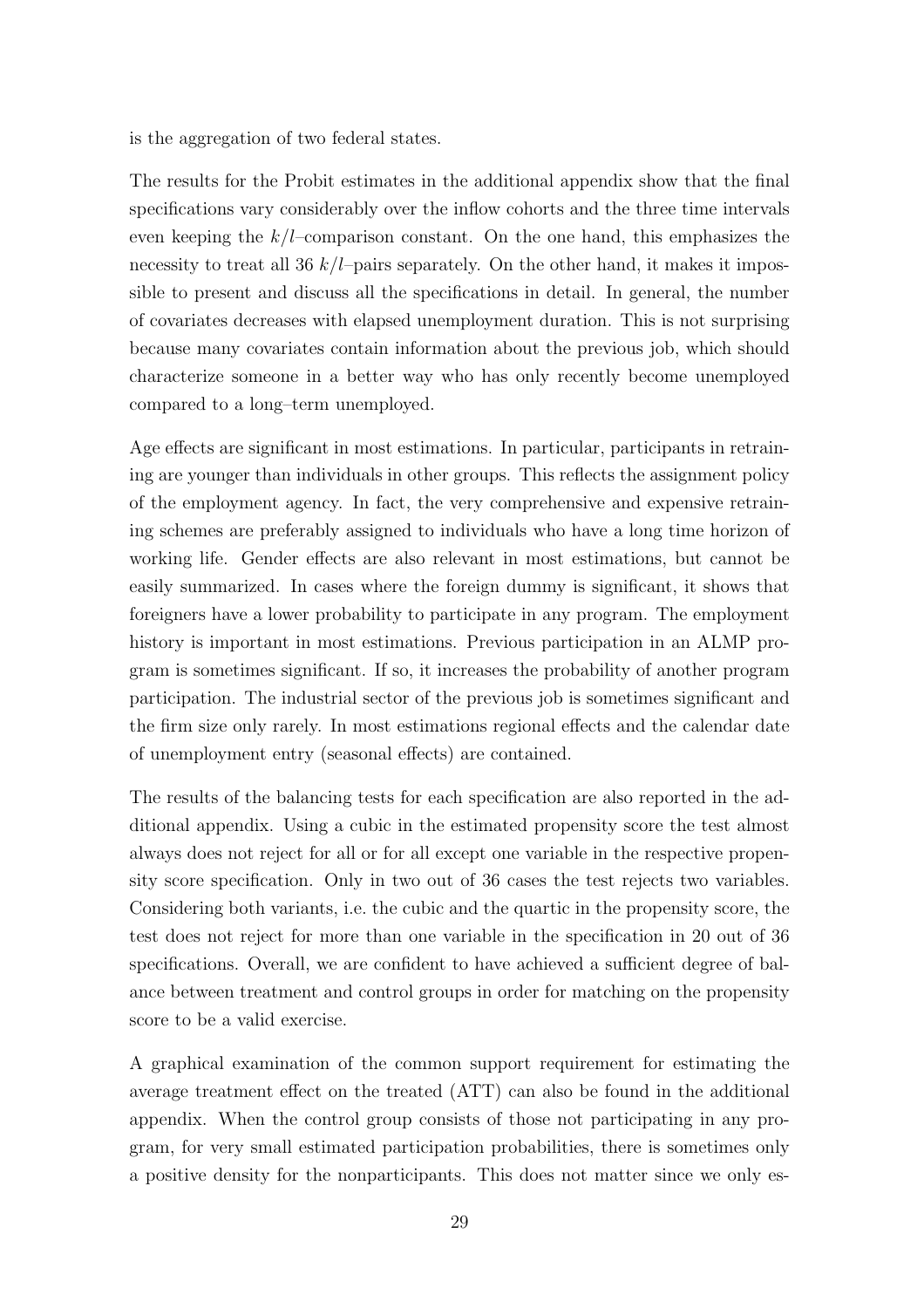timate the ATT for the participants but not the ATT for the nonparticipants (i.e. treatment on the untreated) in this case. Moreover, as we perform kernel matching we need not be concerned about closeness of treated individuals and potential matches because the kernel weights account for this. Overall, we are satisfied with the overlap of support for all  $k/l$ -pairs and proceed without restricting the samples.

### 5.2 Estimated Treatment Effects

The outcome variable is the average of monthly employment dummies in a quarter. We match participants in treatment  $k$  and participants in treatment  $l$  by their similarity in the estimated propensity scores<sup>28</sup> and the starting month of the unemployment spell. For matching, we use only eligible participants in  $l$  who are still unemployed in the quarter before treatment starts and we align them by the quarter of elapsed unemployment duration. The ATT is then estimated separately for quarters  $\tau = 0, \ldots, \tau_{\text{max}}$  since the beginning of program k according to equation (5), where  $\tau_{\text{max}} = 31, 27, 25$ , respectively, for stratum 1, 2, and 3. The expected counterfactual employment outcome for  $l$  is obtained by means of a local linear regression on the propensity score and the starting month of the unemployment spell among the eligible  $l$ –group. We obtain an estimate for the variance of the estimated treatment effects through bootstrapping the entire observation vector for a spell in our inflow sample. This way, we take account of possible autocorrelation in the outcome variable. Inference is based on 200 resamples. As a further test of the matching qualitiy, we estimate in the same way the differences between participants and matched nonparticipants during quarters 1 to 8 before the beginning of unemployment. By construction, participants in  $k$  and matched eligible members of the l–group are unemployed between the beginning of their unemployment spell and the beginning of the treatment in the  $k$ -group.

Figures 2–7 graphically represent the evaluation results. Each figure contains a panel of three times three graphs, where each row represents one pairwise comparison of two treatments and each column represents one of the three intervals of elapsed duration of unemployment at the beginning of the treatment, i.e.  $1-2$  (stratum 1), 3–4 (stratum 2), or 5–8 (stratum 3) quarters since the start of the unemployment spell. The graphs display the estimated average treatment effect for the treated during quarters 0 to  $\tau_{\text{max}}$  since the beginning of the treatment and the differences during 8 quarters before the beginning of the unemployment spell. We put pointwise

<sup>&</sup>lt;sup>28</sup>We use the fitted index  $X_i\beta$  from the Probit estimates.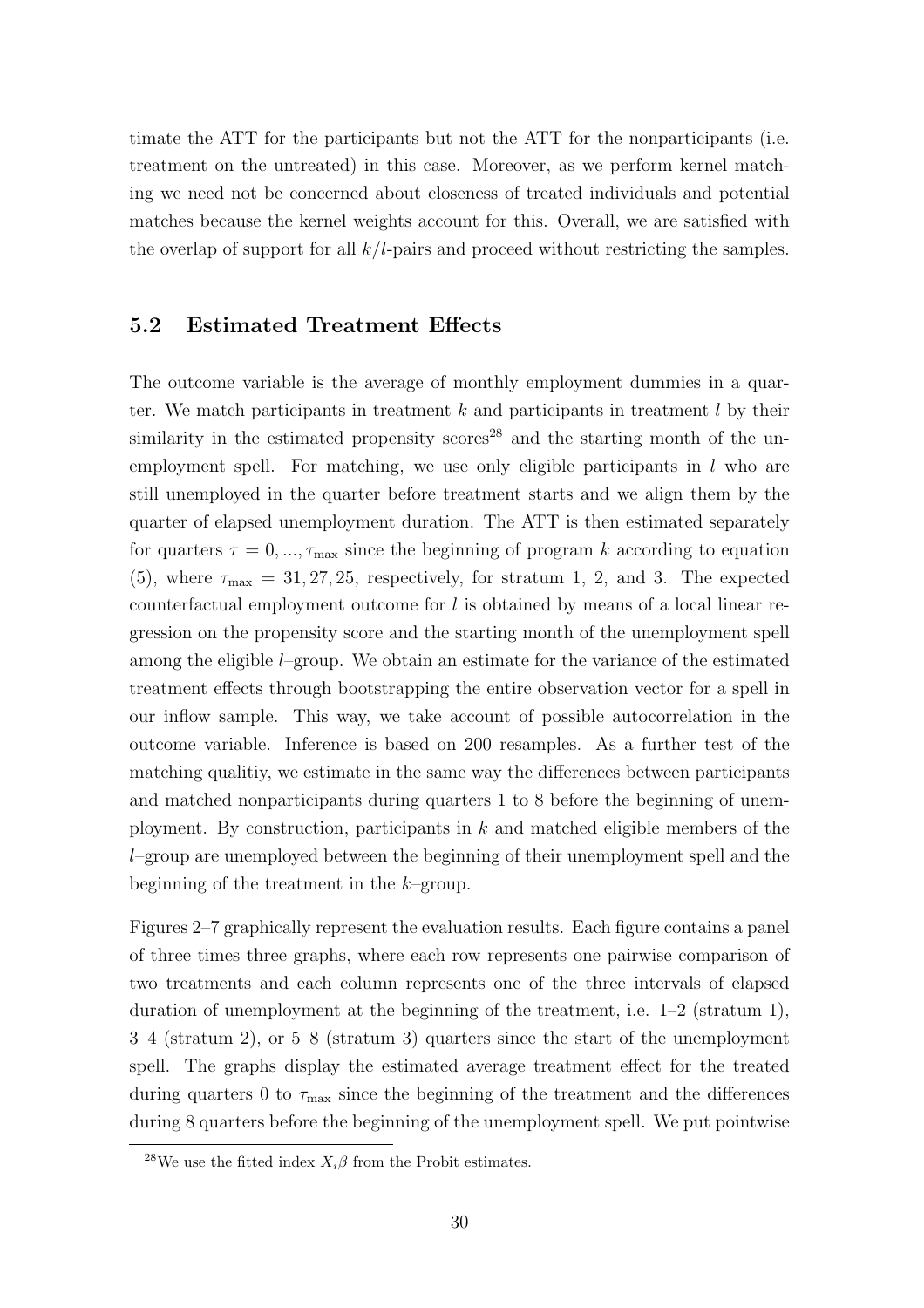95%–confidence intervals around the estimated treatment effects. The vertical gap at zero reflects the variable time between beginning of the unemployment spell and the beginning of the treatment.

In order to contrast the initial negative lock–in effects of the programs with the later positive program effects, we calculate the cumulated effects of the program 8, 16, and 24 quarters after the beginning of the program. The cumulated effects are calculated as the sum of the effects depicted in figures 2–7 starting in quarter 0 and summing up over the first 8, 16, and 24 quarters, respectively. Table 6 provides the results. The estimated standard errors are based on the bootstrap covariance estimates for the quarter specific treatment effects.

#### 5.2.1 Training versus Waiting

We first discuss the effects of the three training programs against the alternative of waiting, i.e. no treatment during the time interval (stratum) of elapsed unemployment duration, displayed in figures 2 and 5.

We do not find significant pre–unemployment employment differences in any case. Since all individuals become eventually unemployed, this test for matching quality should focus on the differences during the earlier quarters. There is no evidence of systematic differences in employment rates between treated and associated matched individuals. This indicates that time–invariant unobserved heterogeneity does not invalidate our matching approach.

The results for 1986/87 in figure 2, show positive medium–run  $(1-3 \text{ years})$  and long– run (4–6 years) post treatment effects of all three training programs after a negative lock–in–effect in the program right after the beginning of treatment. These effects are typically of the magnitude 10 to 20 percentage points (ppoints) and significant. They are smaller and not significant for PF in the second and third stratum. For SPST and RT the medium–run effects lie even above 20 ppoints for strata 2 and 3 and are larger than the long–run effects. As expected, the lock–in–periods are shortest for PF (typically the shortest treatment), lasting at most 3 quarters, and longest for RT, lasting up to two years. SPST lies in between for strata 1 and 2 with a lock–in period of about 1 year and shows a very short lock–in–period of 2 quarters for stratum 3. The positive effects for SPST show similar patterns for the three strata (similar to the results for SPST in Fitzenberger and Speckesser, 2005), with the effects being slightly higher in strata 2 and 3. For RT the positive medium–run effects are larger for strata 2 and 3 compared to stratum 1 and the long–run effects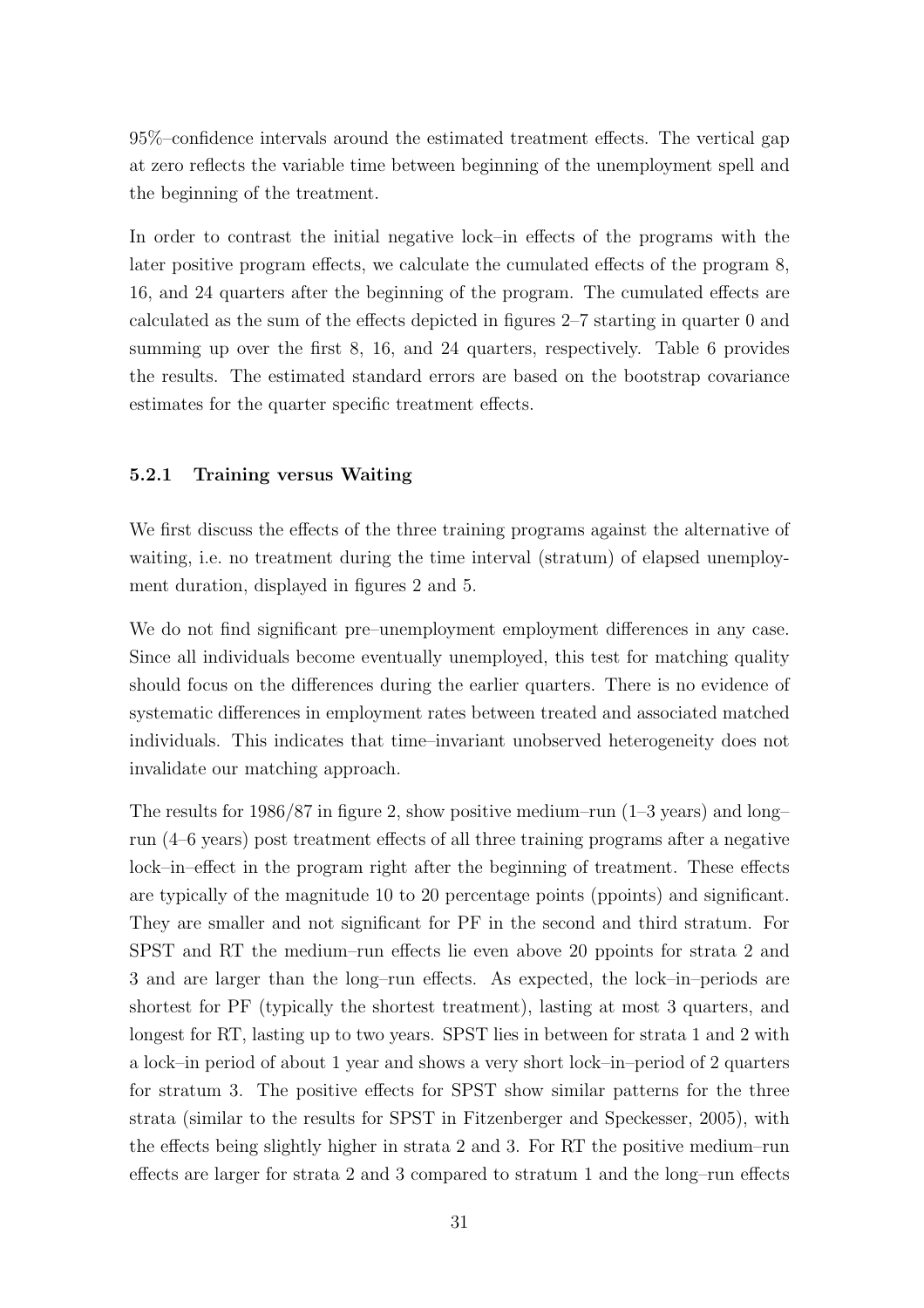are larger for stratum 2 compared to both strata 1 and 2.

For the 1993/94 cohort, figure 5 shows similar patterns for training versus waiting. For PF, we find shorter lock–in periods for strata 2 and 3 and small positive but insignificant treatment effects after the lock–in period in stratum 1. For strata 2 and 3, we now find significantly positive medium– and long–run treatment effects of 10 to 15 ppoints. Again, the lock–in period is longer for SPST and even longer for RT. The significantly positive medium– and long–run effects for SPST lie between 10 and 20 ppoints and are more persistent than for the earlier cohort. The positive medium– and long–run effects for RT in stratum 1 are below 10 ppoints and barely significant. The effects are somewhat stronger for strata 2 and 3.

Next, we discuss the cumulated effects of the different programs against the alternative of waiting, which are reported in table 6. This allows for a simple comparison of the ATT effects across programs, though it is important to recall that these effects for the treated cannot be compared because they are based on the separate groups of participants in the different programs. It will be interesting to contrast these effects to the results of the pairwise program comparisons reported in the next subsection.

For the 1986/87 cohort, the cumulated long–run effects after 24 quarters are significantly positive at the 10%–level for all cases, except PF in stratum 3. Overall, SPST shows the largest long–run effects with the highest value of 4.2 for stratum 3, i.e. during the 24 quarters after the beginning of the treatment the treated individuals are employed on average for about 4 quarters more than had they not been treated. For SPST and RT, the long–run effects are higher for later strata, though one can not put a causal interpretation to this because the selection of individuals in the different strata changes. There are less cases with significantly positive cumulated effects after 16 quarters. After 8 quarters, the cumulated effects are still negative for RT due to the longer lock–in period, mostly positive for SPST and PF, and significant in strata 2 and 3 for SPST.

For the 1993/94 cohort, the cumulated long–run effects after 24 quarters are significantly positive in all strata for SPST, for strata 2 and 3 for PF, and for stratum 2 for RT. For SPST, the pattern is similar to the earlier cohort. For PF, the effect is higher for strata 2 and 3 and much lower for stratum 1. Also for RT, the effects are lower and even significantly negative in stratum 1. Early treatments for PF or RT in stratum 1 show worse effects for 1993/94 compared to 1986/87. The effects at 8 and 16 quarters for RT show stronger lock–in effects for the later cohort. For PF in strata 2 and 3, there are stronger positive effects already at 8 and 16 quarters.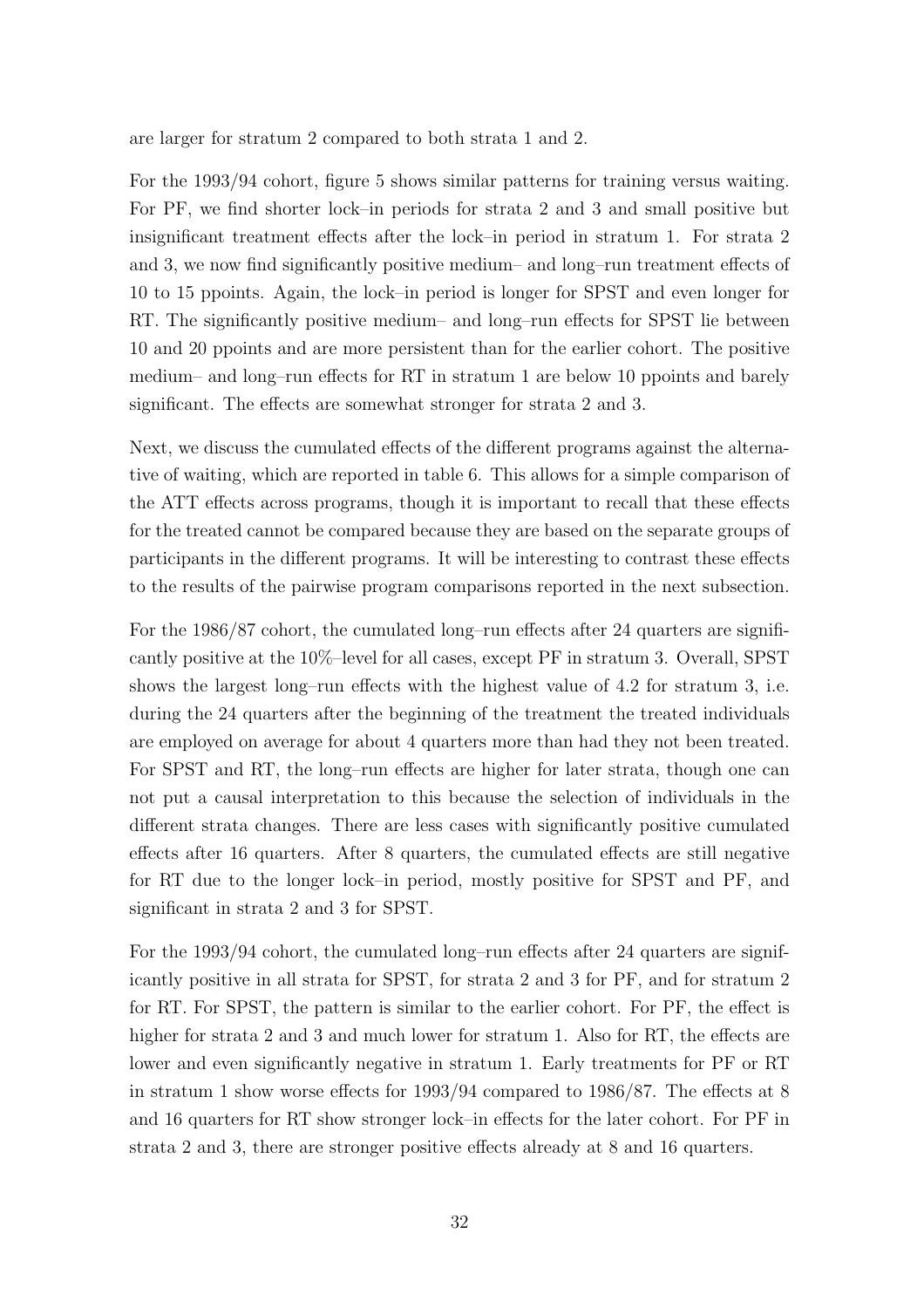Summing up, our results on training versus waiting show that most training programs yield significantly positive and fairly persistent medium– and long–run treatment effects. There are strong lock–in effects, with RT showing the longest lock–in periods (up to 8 quarters). The treatment effects for stratum 1 deteriorate from 1986/87 to 1993/94, which could reflect the stronger targeting in the later years. The cumulated effects are significantly positive for most programs. Overall, SPST seems to show the best results for the treated individuals.

#### 5.2.2 Pairwise Comparisons of Training Programs

As mentioned before, the results in the previous subsection should not be misinterpreted in saying that one program is better than another program because we only reported estimated treatment effects for the treated individuals in one stratum and the selection of treated individuals differs by stratum and program type. Therefore, we now estimate the effects of a treatment  $k$  versus the alternative  $l$ , where  $l$  is one of the other training programs, for the participants in treatment  $k$ . This pairwise comparison addresses the issue whether the different programs are well targeted. With individual heterogeneity of treatment effects, it could very well be the case that the participants in SPST fare better on average through participating in SPST as compared to RT even though the participants in RT also fare better on average through participating in RT as compared to SPST. This example is used because we find some evidence for such effects, though they are often not significant.

The quarterly treatment effects for the pairwise comparisons are displayed in figures 3, 4, 6 and 7. After a short description of these effects, our discussion focuses on the cumulated effects in table 6. Note that for the pairwise comparisons, the control groups used for local linear matching are considerably smaller compared to evaluating one training program versus nonparticipation, see tables 2 and 3.

In the majority of cases, we do not find significant pre–unemployment employment differences. In a small number of cases, there are significant (but barely so) employment differences for some quarters before the beginning of unemployment.<sup>29</sup> Therefore, we conclude that there are no systematic differences in employment rates left between treated and associated matched individuals.

We find significant short–run treatment effects in a number of cases reflecting the different lock–in periods of the three training programs. RT performs worse than

 $29$ These differences in employment history become insignificant, if larger bandwidths are used. Further details are available upon request.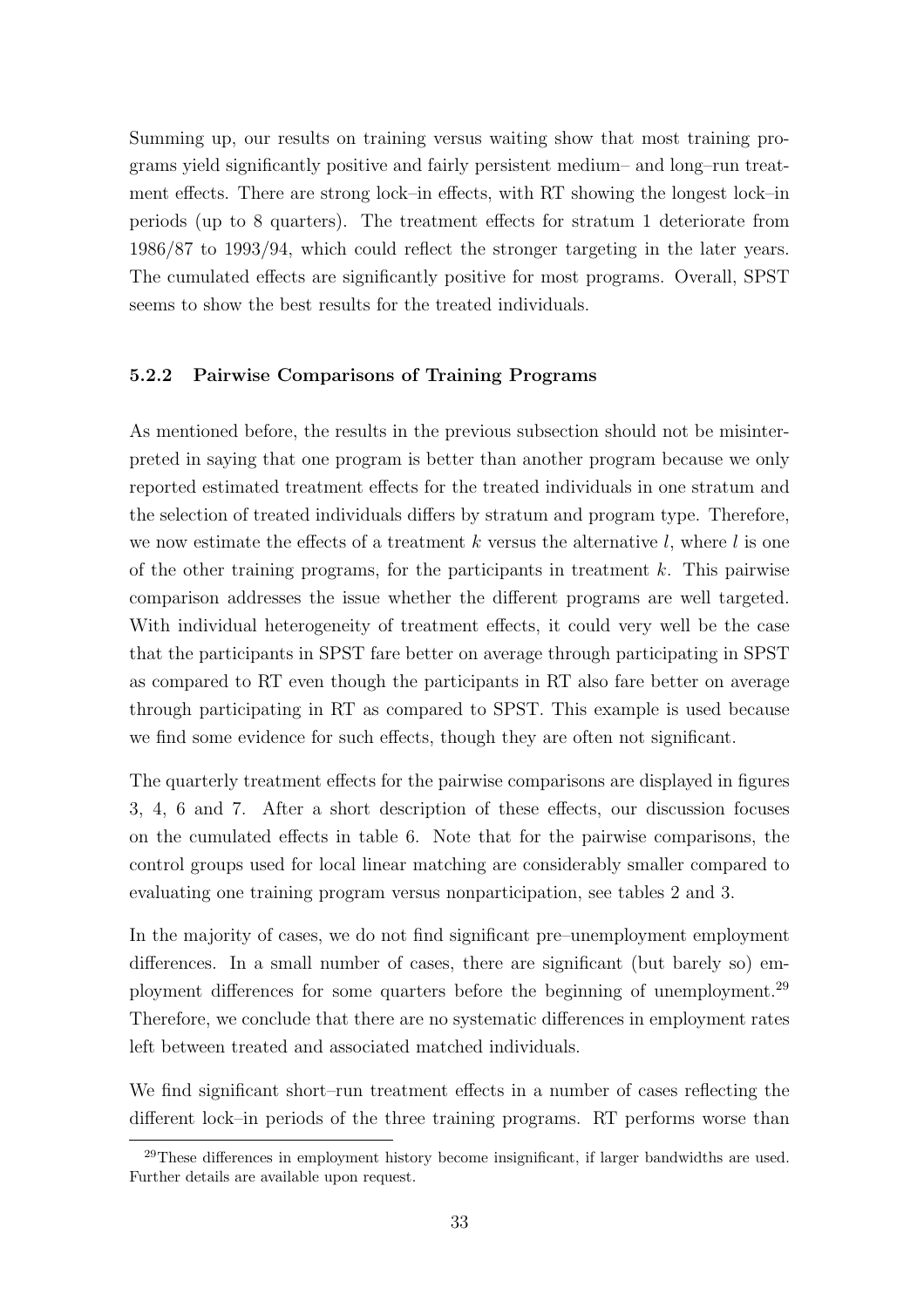the two other programs during the first two years and PF tends to perform better during the first year. However, we do not find this for all cases. We do not find persistent medium– and long–run effects. In a number of cases, the treatment effects in the medium and long run are significant over a short time period and display quite erratic movements. We prefer to discuss the estimated cumulated effects to assess these effects.

The estimated cumulated effects in table 6 suggest that for the cohort 1986/87 most significant effects are caused by the differential lock–in periods. When comparing SPST with RT for those treated in SPST, we find strong significant positive effects after 8 quarters. When RT is compared with SPST for those treated in RT, we find smaller such effects and the effect is insignificant for stratum 3. When comparing RT with PF, we find analogous effects due to the longer lock–in period for RT but there are only significant for PF versus RT in strata 1 and 3. The medium– and long– run effects at 16 and 24 quarters are rarely significant. For participants in SPST, SPST seems to outperform RT at 16 quarters for strata 1 and 3 but the cumulated effects are reduced at 24 quarters and not significant any more. For participants in RT, SPST seems to outperform RT as well at 16 quarters for stratum 1 but again the effect at 24 quarters is reduced and not significant any more. PF seems to outperform SPST for participants in SPST in stratum 1 after 24 quarters, whereas the cumulated long–run effects are insignificant for participants in PF. The long–run cumulated effects for RT in comparison to PF for participants in RT are positive and sizeable, but not significant. The long–run cumulated effects of PF in comparison to RT are also positive but not significant.

For the cohort 1993/94, the cumulated effects at 8 quarters are qualitatively similar reflecting again the different lock–in periods. Both PF, for all strata, and SPST, for stratum 1, seem to outperform RT in the medium– and long–run for the participants in PF and SPST, respectively. RT is also outperformed in the medium– and long– run by SPST and PF even for participants in RT, though the effects are only strongly significant at 16 quarters (the effects are of similar size at 24 quarters). Comparing SPST and PF, the medium– and long–run effects are not significant but the point estimates suggest both programs outperform the respective other program for the own participants.

Summing up, our results on the pairwise comparisons are much weaker compared to the comparison of training versus waiting, because the standard errors for the pairwise comparisons are much higher. Nevertheless, we can draw some conclusions. The significant cumulated effects after 8 quarters reflect the different lock–in periods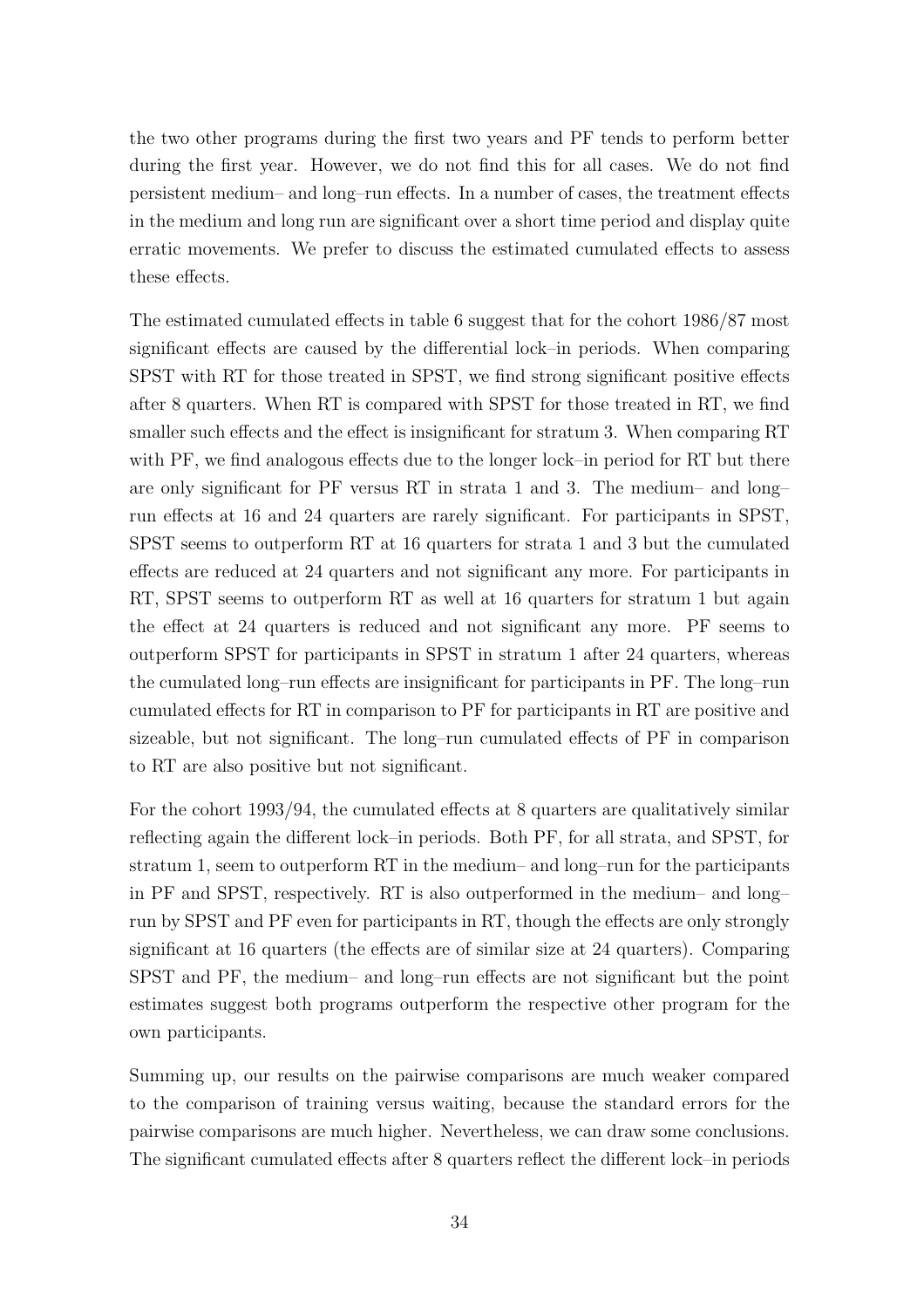for the three training programs. Most medium– and long–run cumulated effects are insignificant which suggests that in these cases, the employment outcome of the treated individuals could not have been improved on average in the medium– or long–run by reallocating them to a different training program. There is, however, weak evidence for SPST outperforming RT in the medium–run and in the long–run even for the participants in RT, especially for the 1993/94 cohort. Also for the 1993/94 cohort, PF outperforms RT in the medium– and the long–run even for the participants in RT. The point estimates for SPST versus PF suggest for stratum 1 in 1986/87 that the cumulated employment effect would have been better if participants in SPST would have instead participated in PF. For 1993/94, the point estimates suggest that SPST outperforms PF in the medium– and the long–run even for participants in PF. However, none of these effects in 1993/94 are significant.

### 6 Conclusions

Based on a unique administrative data set, which has only recently been made available, we analyze the long–run employment effects of three types of public sector sponsored training in West Germany, which do not involve a job for the participants. The three types of training are Pratice Firm (PF), Retraining (RT), and the Provision of Specific Professional Skills and Techniques (SPST). Specifically, we estimate the average treatment effect on the treated (ATT) against the alternative of nonparticipation in any program as well as for pairwise comparisons among the three programs. We take inflow samples into unemployment for West Germany in 1986/87 and 1993/94. We use the approach for multiple treatment evaluation suggested by Lechner (2001) and Imbens (2000) and apply it to a dynamic setup. Slightly modifying the approach suggested by Sianesi (2003, 2004), we distinguish three types of treatment depending upon the elapsed duration of unemployment when treatment starts, i.e. treatment starts during the first two quarters (stratum 1), during the third and fourth quarter (stratum 2), and in the fifth to eighth quarter (stratum 3). An overall assessment of the microeconomic effects is not possible, because necessary information for a comprehensive cost–benefit–analysis is lacking in our data set.

When comparing treatment against nonparticipation, the estimated treatment effects in almost all cases involve first a lock–in period with negative treatment effects and significantly positive treatment effects in the medium– and long–run. The lock– in period is shortest for PF (at most 2 quarters) and longest for RT (around 2 years).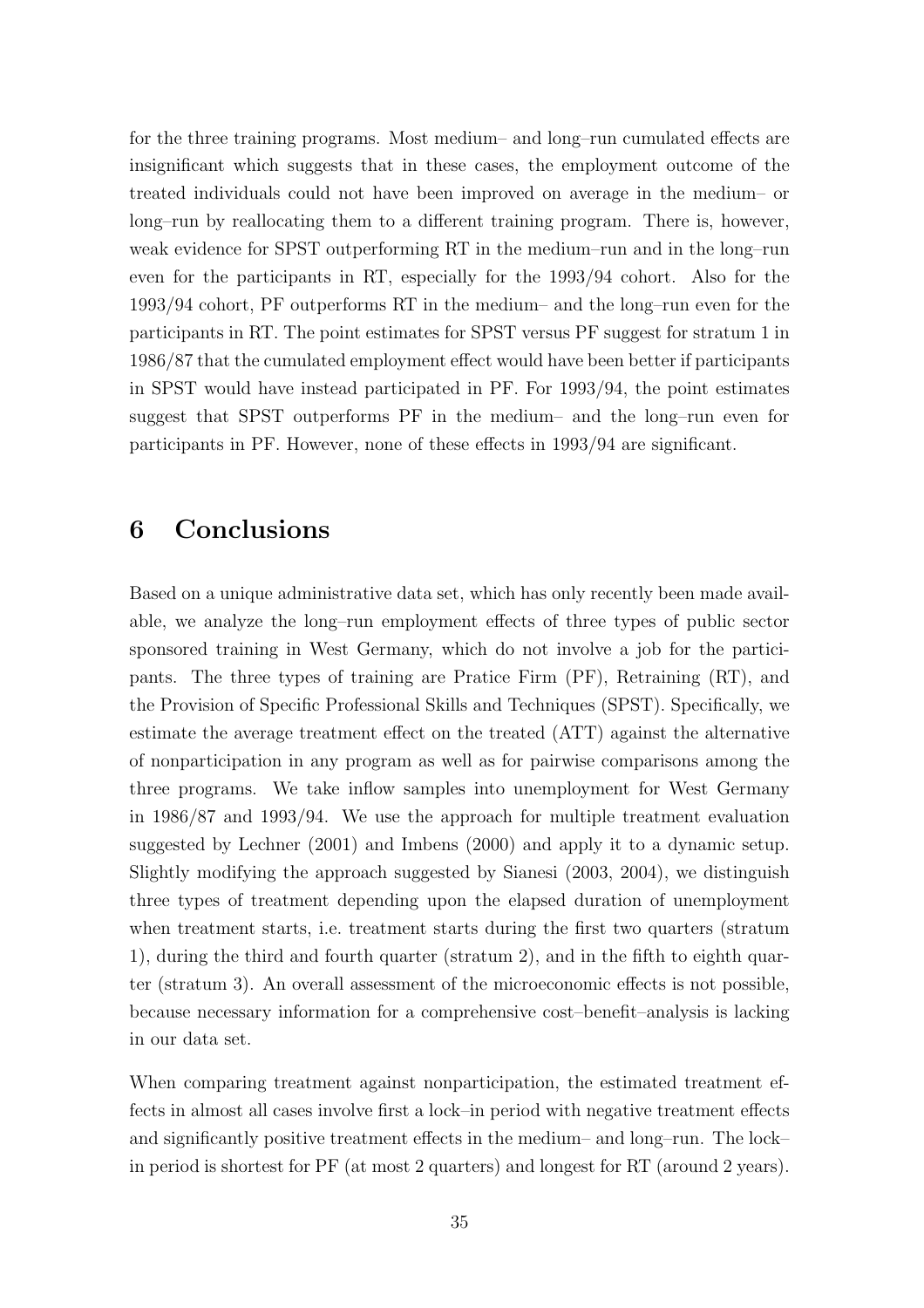SPST lies in between with a lock–in period around of 4 to 6 quarters. The treatment effects for stratum 1 deteriorate from 1986/87 to 1993/94, which might reflect stronger targeting of the programs over time. The cumulated effects are significantly positive for most programs. Overall, SPST seems to show the best results for the treated individuals.

The pairwise comparisons of the three treatments, one against another, shows first the differences in the lock–in periods and in most cases insignificant treatment effects in the medium– and long–run. There is, however, weak evidence for SPST and PF outperforming RT in the medium–run and in the long–run, especially for the 1993/94 cohort. For 1993/94, SPST tends to outperform PF, but the effect is not significant. We do not find evidence for business cycle effects on the performance of the programs.

Comparing our results to the study by Lechner et al. (2005a) based on the same data source, our general results for the 1993/94 cohort differ only in some ways from those obtained in their study, though the exact treatment definition, the choice of valid observations, and the employed econometric methods differ substantially from ours. In fact, we find significantly positive effects for all treatments relative to nonparticipation much earlier after the treatment starts, but our results for RT in comparison to other training programs are often negative.

Our study draws a somewhat more positive picture of large scale public sector sponsored training programs compared to the previous literature. However, an overall assessment of the microeconomic effects is not possible since various necessary information for a comprehensive cost–benefit–analysis are lacking in our data. Since the relative performance of SPST tends to improve over time and PF does not seem to dominate the other two programs, our evidence is in contrast to some of the conclusions in the surveys by Martin and Grubb (2001), Kluve and Schmidt (2002), and OECD (2005) advocating a strong on–the–job component for public sector sponsored training to show positive employment effects.

# References

- Abadie, and G. Imbens (2006). "Large Sample Properties of Matching Estimators for Average Treatment Effects." Econometrica 74, 235-267.
- Abbring, J. and G.J. van den Berg (2003). "The Nonparametric Identification of Treatment Effects in Duration Models." Econometrica 71, 1491–1517.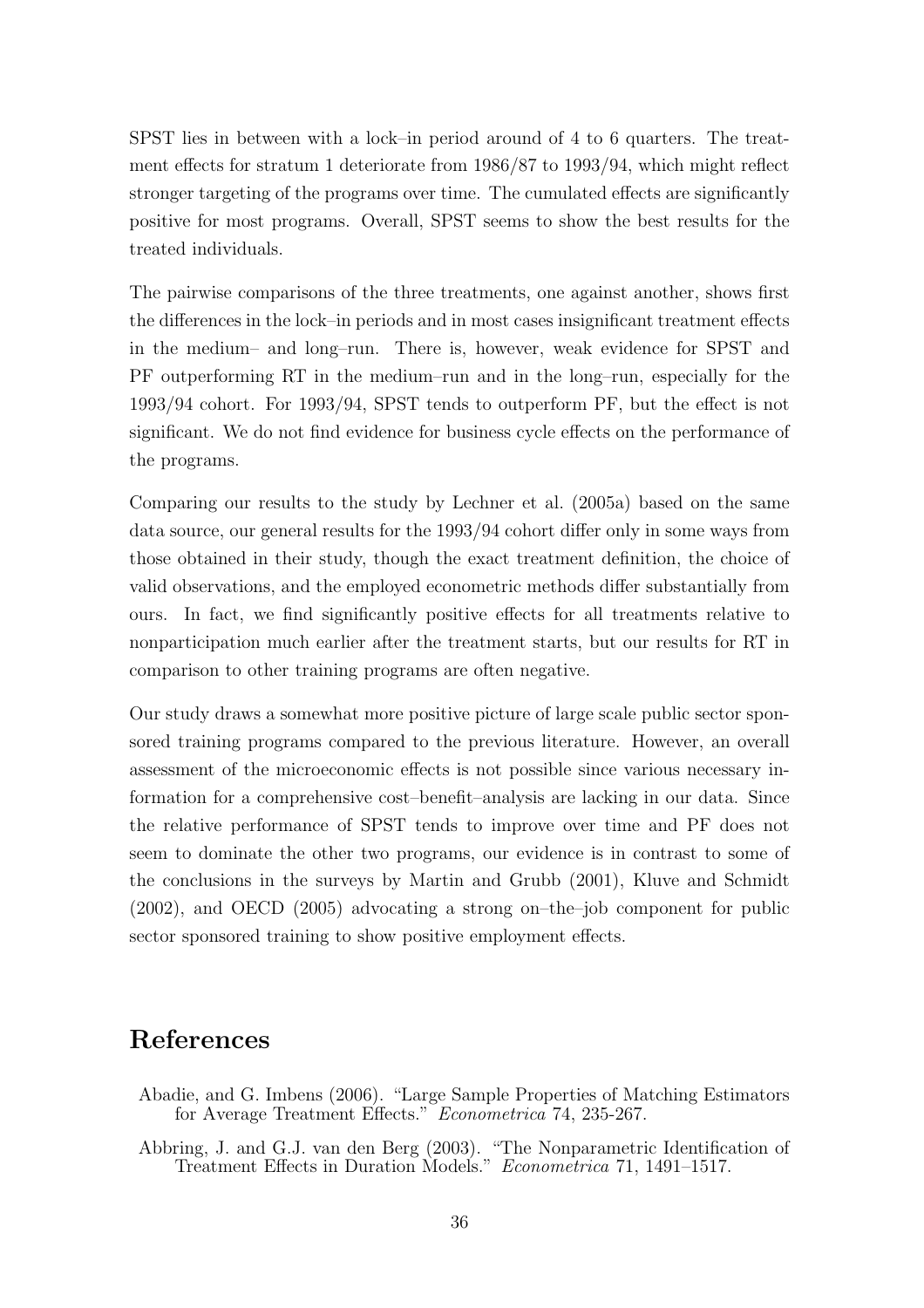- Abbring, J. and G.J. van den Berg (2004). "Social Experiments and Instrumental Variables with Duration Outcomes." Unpublished Manuscript, Free University Amsterdam and Tinbergen Institute.
- Bender, S., A. Bergemann, B. Fitzenberger, M. Lechner, R. Miquel, S. Speckesser, C. Wunsch (2005). "Uber die Wirksamkeit von Fortbildungs- und Umschu- ¨ lungsmaßnahmen", Beiträge zur Arbeitsmarkt- und Berufsforschung, IAB, Nürnberg.
- Bender, S., A. Haas, and C. Klose (2000). "IAB employment subsample 1975– 1995", Schmollers Jahrbuch (Journal of Applied Social Science Studies) 120, 649–662.
- Bender, S. and C. Klose (2000) "Berufliche Weiterbildung für Arbeitslose ein Weg zurück in die Beschäftigung? Analyse einer Abgängerkohorte des Jahres 1986 aus Maßnahmen der Fortbildung und Umschulung mit der ergänzten IAB– Beschäftigtenstichprobe 1975-1990." Mitteilungen aus der Arbeitsmarkt- und Berufsforschung 33, 421–444.
- Bergemann, A. B. Fitzenberger, and S. Speckesser (2004). "Evaluating the Dynamic Employment Effects of Training Programs in East Germany Using Conditional Difference–in–Differences." ZEW Discussion Paper, Mannheim.
- BLK ([Bund/Länder/Kommission für Bildungsplanung und Forschungsförderung] 2000), Erstausbildung und Weiterbildung, Materialien zur Bildungsplanung und Forschungsförderung  $(83)$ , Bonn: BLK.
- Blasche, D. and E. Nagel (1995). "Beschäftigungssituation von Teilnehmern an AFG-finanzierter beruflicher Weiterbildung," Mitteilungen aus der Arbeitsmarkt- und Berufsforschung 28, 195–213.
- Bundesanstalt für Arbeit (1993, 1997, 2001). Berufliche Weiterbildung. Nürnberg: Bundesanstalt für Arbeit (various issues).
- Bundesanstalt für Arbeit (2003), Geschäftsbericht 2002, Einundfünfzigster Geschäftsbericht der Bundesanstalt für Arbeit. Nürnberg: Bundesanstalt für Arbeit.
- Fay, R. (1996) "Enhancing the Effectiveness of Active Labour Market Policies: Evidence from Programme Evaluations in OECD countries." Labour Market and Social Policy Occasional Papers, 18, OECD, Paris.
- Fitzenberger, B., A. Osikominu, and R. Völter (2006). "Imputation Rules to Improve the Education Variable in the IAB Employment Subsample." Forthcoming Schmollers Jahrbuch (Journal of Applied Social Science Studies).
- Fitzenberger, B. and S. Speckesser (2005) "Employment Effects of the Provision of Specific Professional Skills and Techniques in Germany." ZEW Discussion Paper.
- Fredriksson, P. and P. Johansson (2003) "Program Evaluation and Random Program Starts." Institute for Labour Market Policy Evaluation (IFAU), Uppsala, Working Paper, 2003:1.
- Fredriksson, P. and P. Johansson (2004) "Dynamic Treatment Assignment The Consequences for Evaluations Using Observational Data." IZA Discussion Paper No. 1062.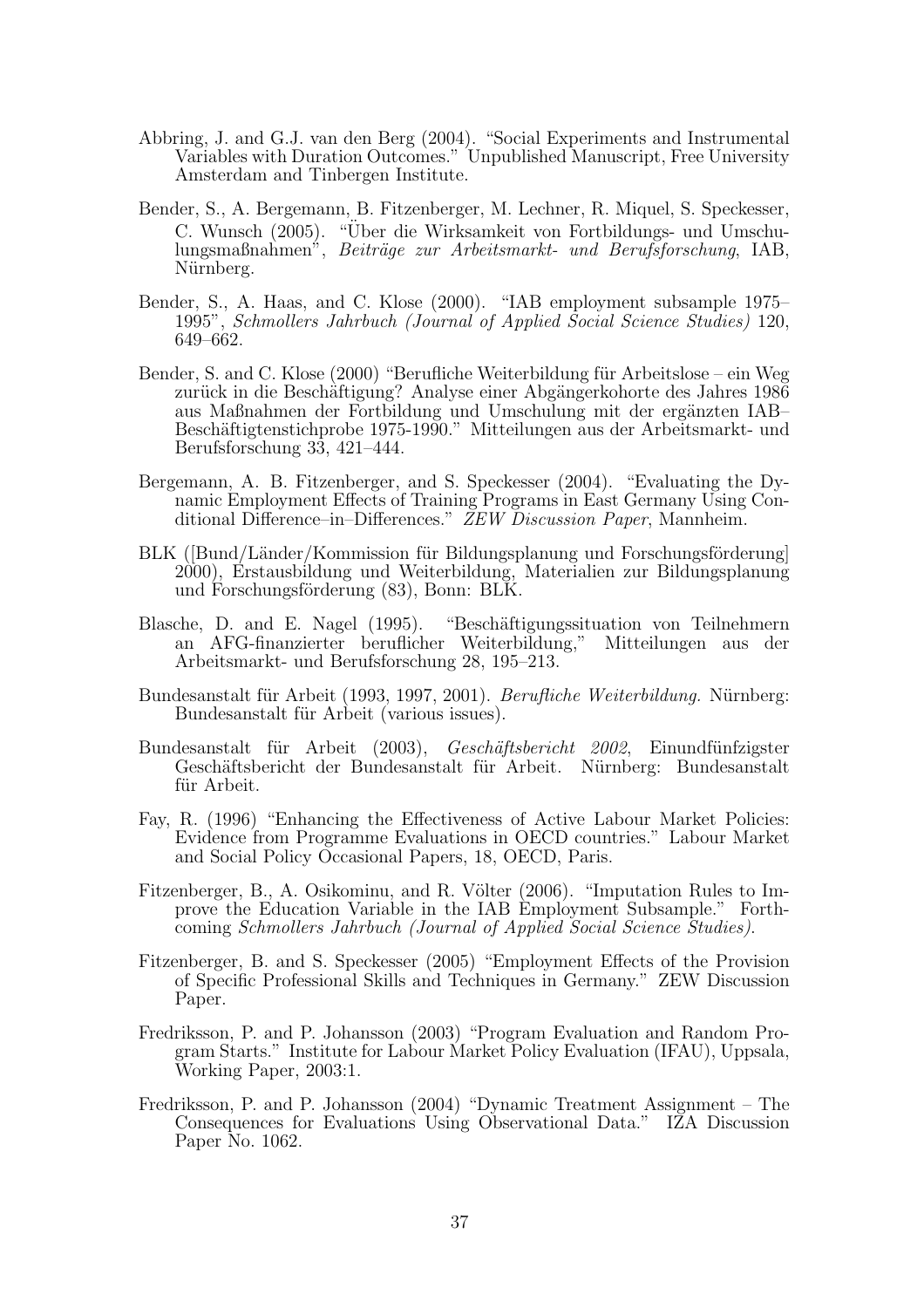- Gerfin, M. and M. Lechner (2002) Microeconometric Evaluation of the Active Labor Market Policy in Switzerland. Economic Journal, 112(482), 854–893.
- Hagen, T. and V. Steiner (2000) "Von der Finanzierung der Arbeitslosigkeit zur Förderung der Arbeit - Analysen und Handlungsempfehlungen zur Arbeitsmarktpolitik." ZEW Wirtschaftsanalyszen, 51, Nomos, Baden-Baden.
- Heckman, J. H. Ichimura, and P. Todd (1998). "Matching as an Econometric Evaluation Estimator." Review of Economic Studies 65, 261–294.
- Heckman, J. H. Ichimura, J.A. Smith and P. Todd (1998). "Characterizing Selection Bias using Experimental Data." Econometrica 65, 1017–1098.
- Heckman, J. R.J. LaLonde, and J.A. Smith (1999). "The Economics and Econometrics of Active Labor Market Programs." In: O. Ashenfelter and D. Card (eds.), Handbook of Labor Economics, Vol. 3 A, Amsterdam: Elsevier Science, 1865–2097.
- Ichimura, H. and O. Linton (2001). "Asymptotic Expansions for some Semiparametric Program Evaluation Estimators." Discussion paper, London School of Economics and University College London.
- Imbens, G. (2000). "The Role of the Propensity Score in Estimating Dose-Response Functions" Biometrica 87, 706-710.
- Kluve, J. and C. Schmidt (2002) "Can training and employment subsidies combat European unemployment?", Economic Policy, 441–448.
- Lechner, M. (2000). "An evaluation of public sector sponsored continuous vocational training programs in East Germany." Journal of Human Resources, 35, 347–375.
- Lechner, M. (2001). "Identification and Estimation of Causal Effects of Multiple Treatments under the Conditional Independence Assumption." In: M. Lechner and F. Pfeifer (eds.) (2000), *Econometric Evaluation of Active Labor* Market Politics in Europe, Heidelberg: Physica–Verlag.
- Lechner, M. (2004). "Sequential Matching Estimation of Dynamic Causal Models." Discussion Paper 2004–06, University of St. Gallen.
- Lechner, M. and R. Miquel (2001). "A Potential Outcome Approach to Dynamic Program Evaluation – Part I: Identification." Discussion Paper 2001–07, SIAW, University of St. Gallen.
- Lechner, M., R. Miquel, and C. Wunsch (2005a). "Long–Run Effects of Public Sector Sponsored Training in West Germany." IZA Discussion Paper No. 1443.
- Lechner, M., R. Miquel, and C. Wunsch (2005b). "The Curse and Blessing of Training the Unemployed in a Changing Economy: The Case of East Germany after Unification." Discussion Paper, University of St. Gallen.
- Martin, J.P. and Grubb, D. (2001) "What works and for whom: A review of OECD countrie's experiences with active labour market policies." Swedish Economic Policy Review, 8, 9–56.
- OECD (2005) "Labour Market Programmes and Activation Strategies: Evaluating the Impacts." Chapter 4 of Employment Outlook, OECD, Paris.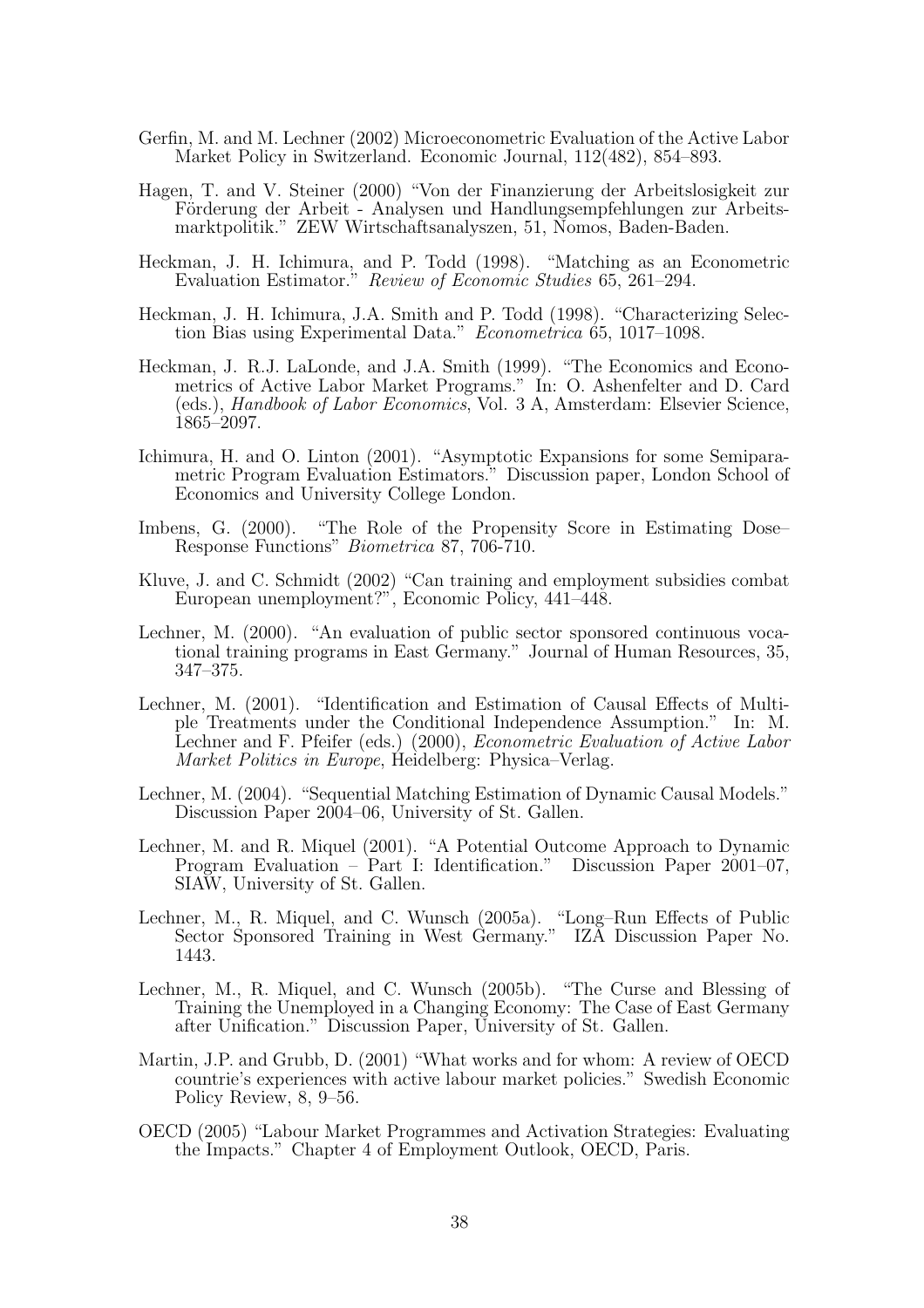- Pagan, A. and A. Ullah (1999). Nonparametric Econometrics. Cambridge: Cambridge University Press.
- Plassmann, G. (2002). "Der Einfluss der Arbeitslosenversicherung auf die Arbeit $s$ losigkeit in Deutschland — eine mikroökonomische und empirische Untersuchung," Beiträge zur Arbeitsmarkt- und Berufsforschung, IAB, Nürnberg.
- Racine, J. and Q. Li (2004). "Nonparametric estimation of regression functions with both categorical and continuous data." Journal of Econometrics 119, 99–130.
- Rosenbaum, P.R. and D.B. Rubin (1983). "The Central Role of the Propensity Score in Observational Studies for Causal Effects." *Biometrika* 70, 41–55.
- Roy, A.D. (1951). "Some Thoughts on the Distribution of Earnings." Oxford Economic Papers 3, 135–146.
- Rubin, D.B. (1974). "Estimating Causal Effects of Treatments in Randomized and Nonrandomized Studies." Journal of Educational Psychology 66, 688–701.
- Sianesi, B. (2003) "Differential Effects of Swedish Active Labour Market Programs for Unemployed Adults in the 1990s." Discussion Paper, Institute for Fiscal Studies, London.
- Sianesi, B. (2004) "An Evaluation of the Swedish System of Active Labor Market Programs in the 1990s." Review of Economics and Statistics 86, 133–155.
- Smith, J.A. and P. Todd (2005). "Rejoinder." *Journal of Econometrics* 125, 365– 375.
- Steffen, J. (2005). "Sozialpolitische Chronik Arbeitslosenversicherung seit 1969", Arbeitnehmerkammer Bremen, Bremen.
- Wunsch, C. (2006). "Labour Market Policy in Germany: Institutions, Instruments and Reforms since Unification." Discussion Paper, University of St. Gallen.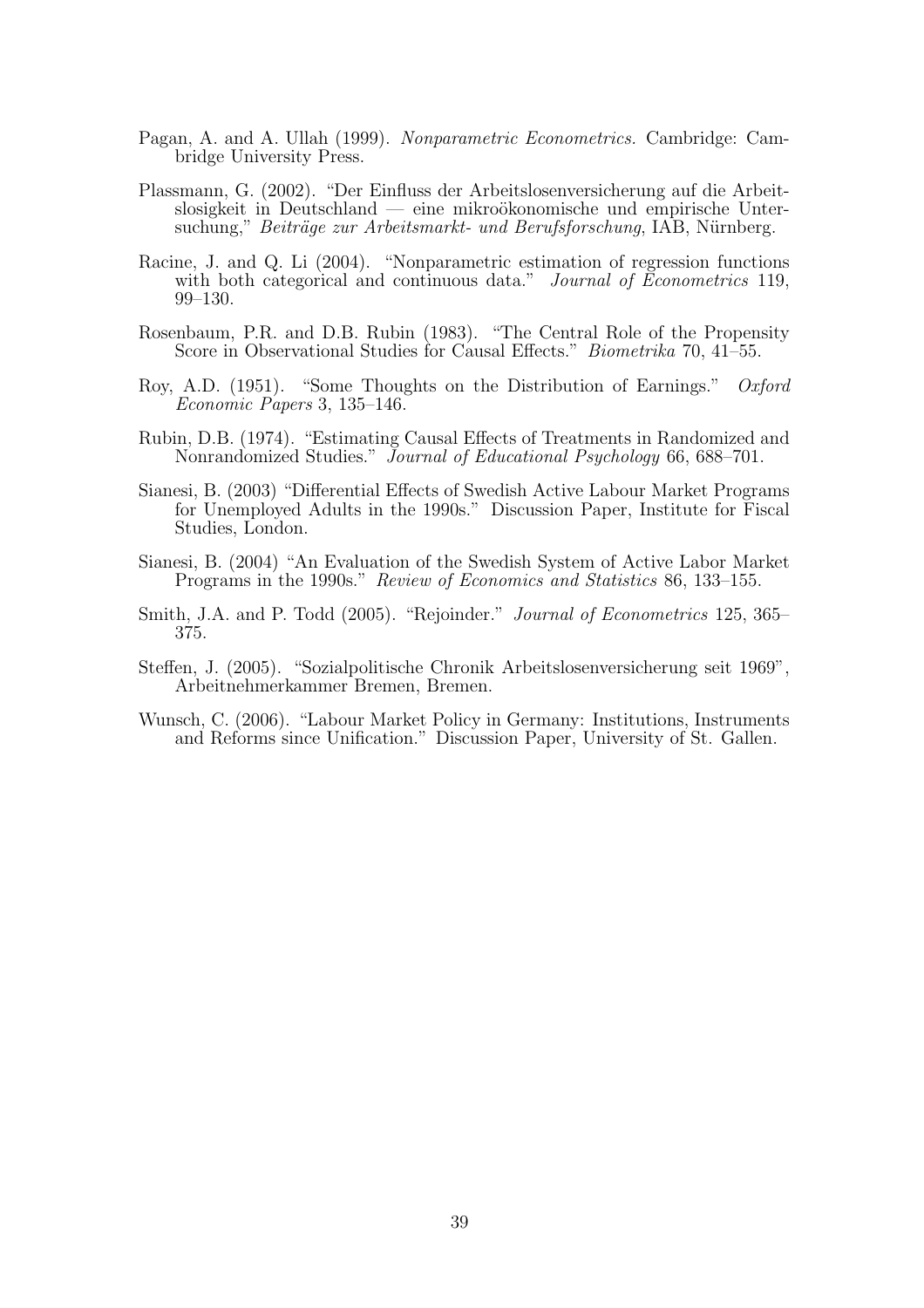# Appendix

# Descriptive Statistics and Description of Data

| Year |       |       | Annual entries |                                                       | Annual average stocks |
|------|-------|-------|----------------|-------------------------------------------------------|-----------------------|
|      |       |       |                | Total Further training Retraining Integration subsidy |                       |
| 1980 | 232.5 | 162.4 | 37.9           | 32.6                                                  | 89.3                  |
| 1985 | 371   | 298.2 | 45.1           | 27.7                                                  | 114.9                 |
| 1990 | 514.6 | 383.4 | 63.3           | 67.9                                                  | 167.6                 |
| 1991 | 540.6 | 421.2 | 70.5           | 48.9                                                  | 189                   |
| 1992 | 574.7 | 464.5 | 81.5           | 28.7                                                  | 180.6                 |
| 1993 | 348.1 | 266   | 72.2           | 9.9                                                   | 176.8                 |
| 1994 | 306.8 | 224.9 | 73.1           | 8.8                                                   | 177.9                 |
| 1995 | 401.6 | 309.7 | 81.8           | 10                                                    | 193.3                 |
| 1996 | 378.4 | 291.6 | 77.3           | 9.5                                                   | 203.6                 |

Table 1: Participation in Further Training in West Germany until 1997

Remark: All numbers in thousands. Source: Amtliche Nachrichten der Bundesanstalt für Arbeit, several volumes



Figure 1: Unemployment Rate in West Germany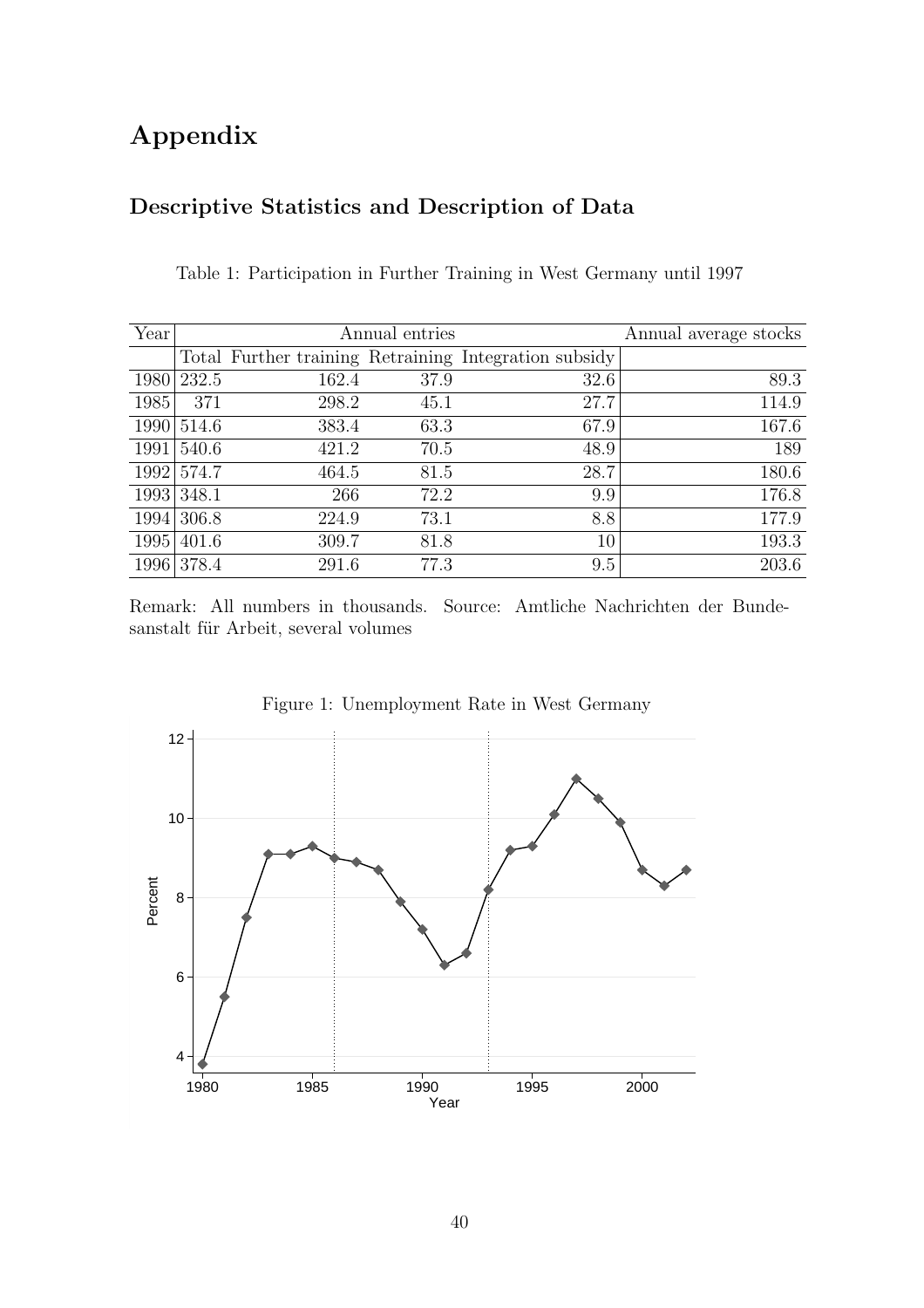| Training Program          |                | Frequency Percent of | Percent among |  |  |
|---------------------------|----------------|----------------------|---------------|--|--|
|                           |                | inflow sample        | treated       |  |  |
|                           | Cohort $86/87$ |                      |               |  |  |
| Practice Firm             | 246            | 1.2                  | 14.4          |  |  |
| <b>SPST</b>               | 1,093          | 5.2                  | 63.8          |  |  |
| Retraining                | 375            | 1.8                  | 21.9          |  |  |
| No training program above | 19,188         | 91.8                 |               |  |  |
| Total inflow sample       | 20,902         | 100                  | 100           |  |  |
| Cohort $93/94$            |                |                      |               |  |  |
| Practice Firm             | 325            | 1.3                  | 11.9          |  |  |
| <b>SPST</b>               | 1,944          | 7.8                  | 71.3          |  |  |
| Retraining                | 458            | 1.8                  | 16.8          |  |  |
| No training program above | 22,324         | 89.1                 |               |  |  |
| Total inflow sample       | 25,051         | 100                  | 100           |  |  |

Table 2: Participation in First Training Program for the Inflow Samples into Unemployment

Remark: Programs that start before a new job is found are considered. We exclude training programs which start together with a job (like integration subsidies) or which involve a very small number of participants since they are not targeted on inflows into unemployment (as career advancement and German language courses). Furthermore, we do not consider the very short programs according to §41a of the Labor Promotion Act, which are only offered to the 1986/87 inflow sample as separate programs, but treat them as open unemployment. This improves the comparability of the inflow samples since comparable very short–term programs offered to the 1993/94 inflow sample are not recorded as programs but as open unemployment in our data. Thus, a participation in retraining after a §41a program is counted as the first program.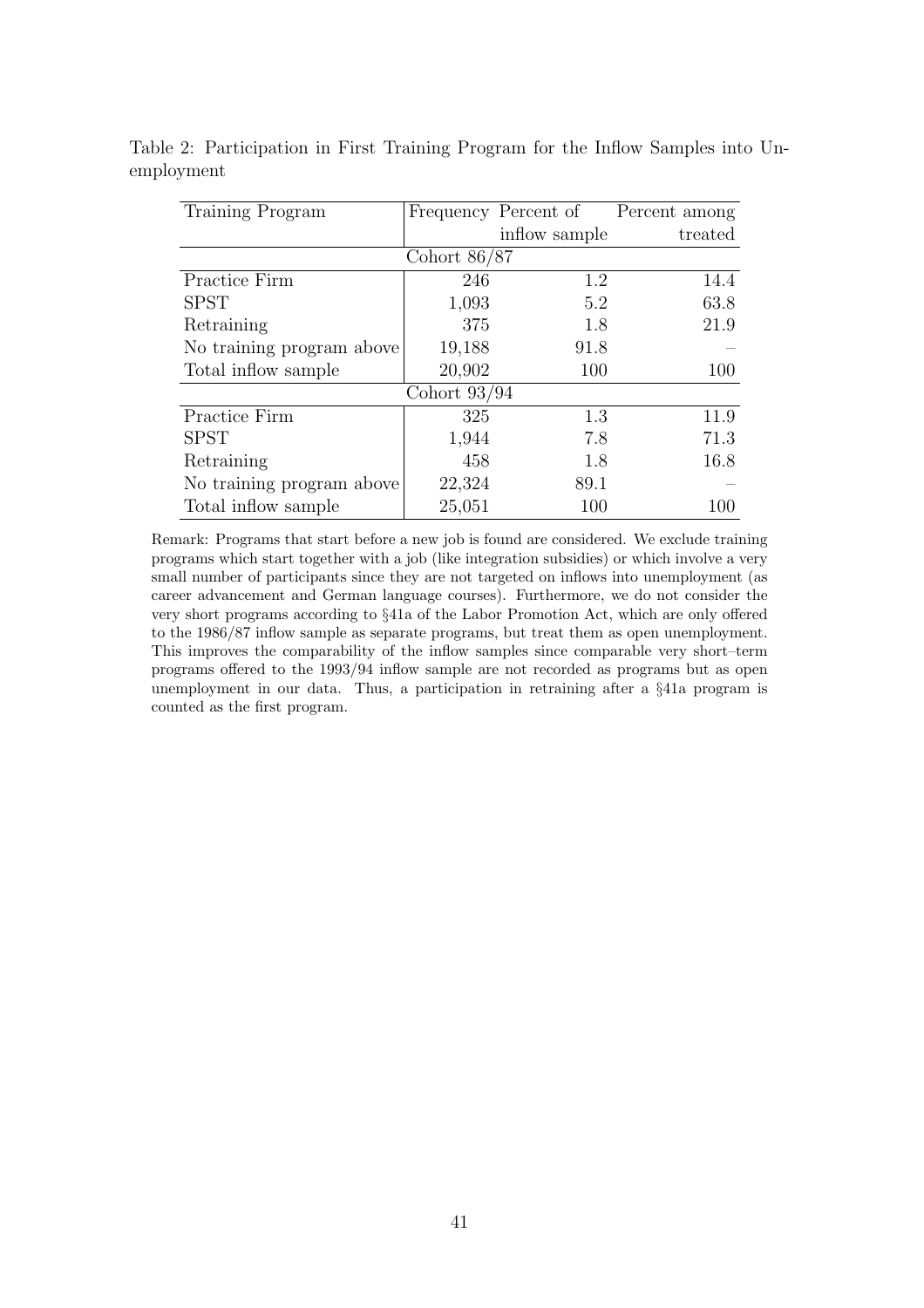|                | Cohort 86/87 Cohort 93/94 |       |
|----------------|---------------------------|-------|
|                | Practice Firm             |       |
| $1-2$ quarters | 74                        | 102   |
| $3-4$ quarters | 60                        | 102   |
| $5-8$ quarters | 69                        | 86    |
| $>8$ quarters  | 43                        | 35    |
| Total          | 246                       | 325   |
|                | <b>SPST</b>               |       |
| $1-2$ quarters | 503                       | 528   |
| $3-4$ quarters | 257                       | 481   |
| 5–8 quarters   | 176                       | 669   |
| $>8$ quarters  | 157                       | 266   |
| $\text{Total}$ | 1,093                     | 1,944 |
|                | Retraining                |       |
| $1-2$ quarters | 172                       | 198   |
| 3–4 quarters   | 101                       | 138   |
| 5–8 quarters   | 71                        | 106   |
| $>8$ quarters  | 31                        | 16    |
| Total          | 375                       | 458   |

Table 3: Number of Training Spells and Length of Unemployment before Program Start

Remark: The time intervals indicate the quarter of program start relative to the beginning of the unemployment spell.

Table 4: Elapsed Duration of Unemployment in Months at Beginning of Training Spell

|                  |               | Cohort 86/87 Cohort 93/94 |
|------------------|---------------|---------------------------|
|                  | Practice Firm |                           |
| Average          | 15.8          | 11.4                      |
| $25\%$ -Quantile | 5             | 5                         |
| Median           | 10            | 9                         |
| 75%-Quantile     | 19            | 15                        |
|                  | <b>SPST</b>   |                           |
| Average          | 13.3          | 12.9                      |
| $25\%$ -Quantile | 3             | 5                         |
| Median           | 6             | 11                        |
| $75\%$ -Quantile | 14            | 18                        |
|                  | Retraining    |                           |
| Average          | 10.2          | 8.1                       |
| $25\%$ -Quantile | 3             | 3                         |
| Median           | 6             |                           |
| $75\%$ -Quantile | 12            | 12                        |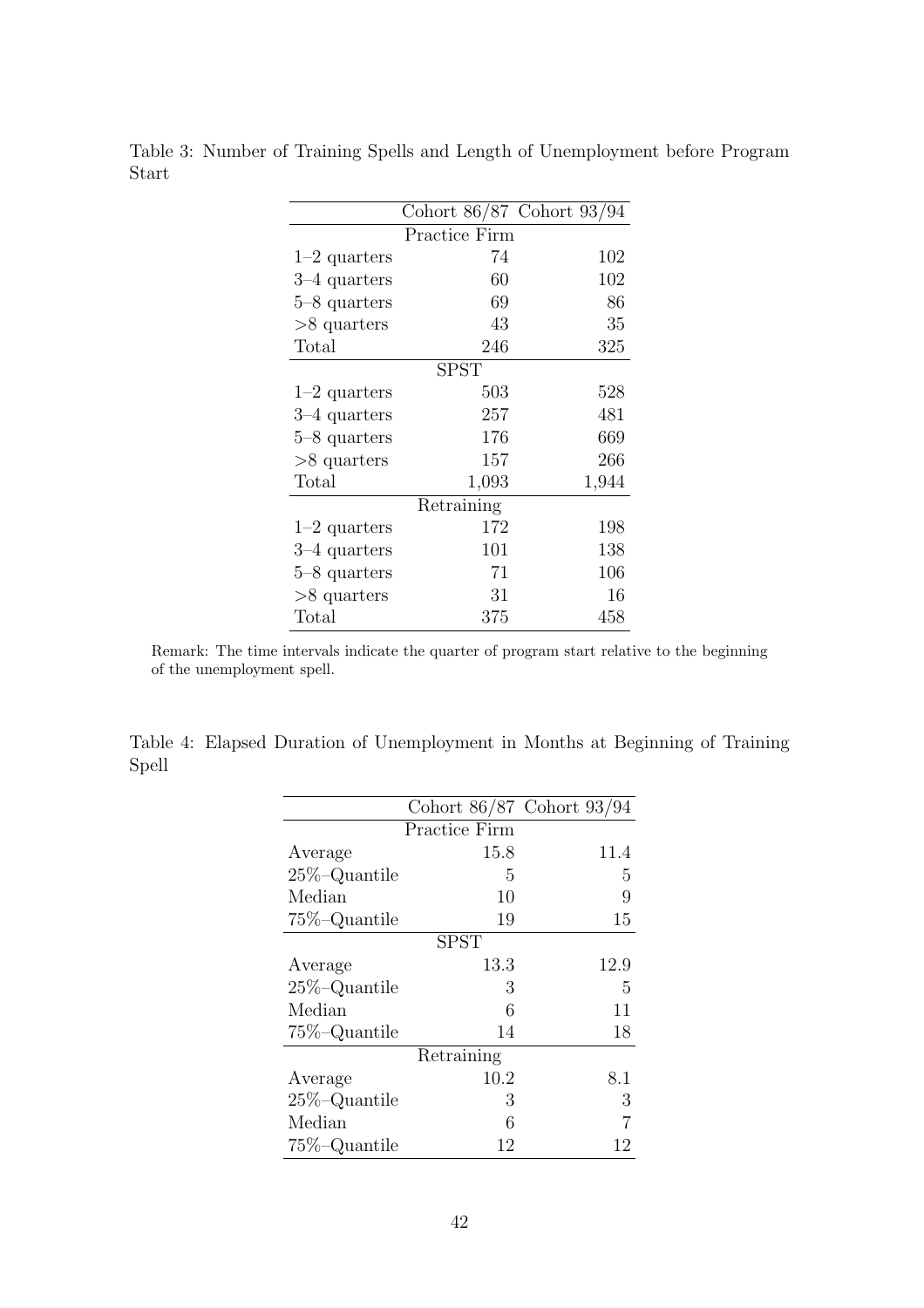|                  |               | Cohort 86/87 Cohort 93/94 |
|------------------|---------------|---------------------------|
|                  | Practice Firm |                           |
| Average          | 5.1           | 5.7                       |
| $25\%$ -Quantile | 2             | 3                         |
| Median           | 5             | 6                         |
| $75\%$ -Quantile | 6             | 8                         |
|                  | <b>SPST</b>   |                           |
| Average          | 4.9           | 6.3                       |
| $25\%$ -Quantile | 2             | 3                         |
| Median           | 4             | 6                         |
| $75\%$ -Quantile | 7             | 8                         |
|                  | Retraining    |                           |
| Average          | 13.1          | 14.9                      |
| $25\%$ -Quantile | 5             | 6                         |
| Median           | 12            | 16                        |
| $75\%$ -Quantile | 22            | 21                        |

Table 5: Realized Duration of Training Spells in months

Remark: The duration of the training spell is defined as the number of months of continuous training. No interruptions are allowed. If in any month we do not identify the program we assume the program has ended the month before.

# Estimated Employment Effects of Further Training Measures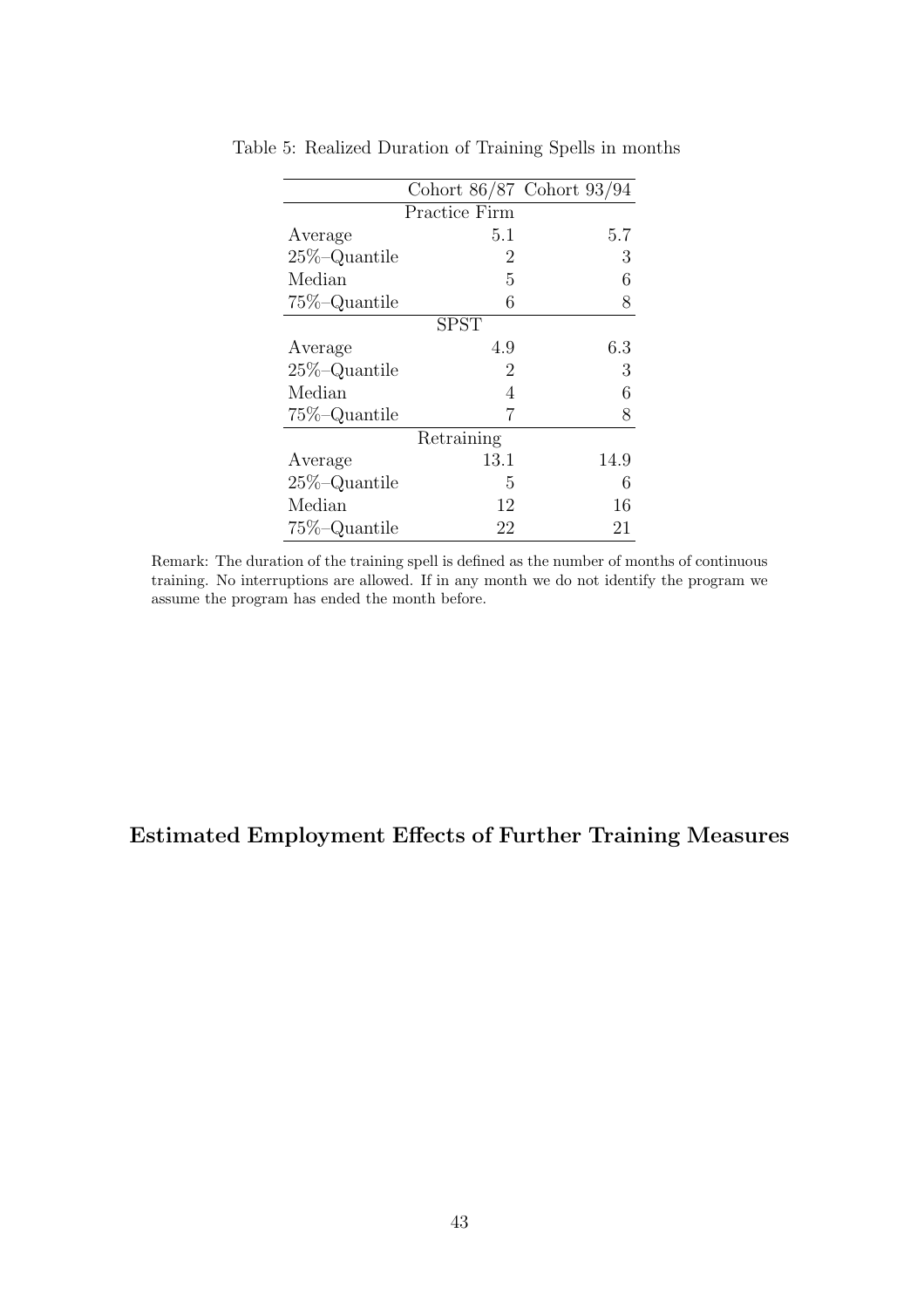



44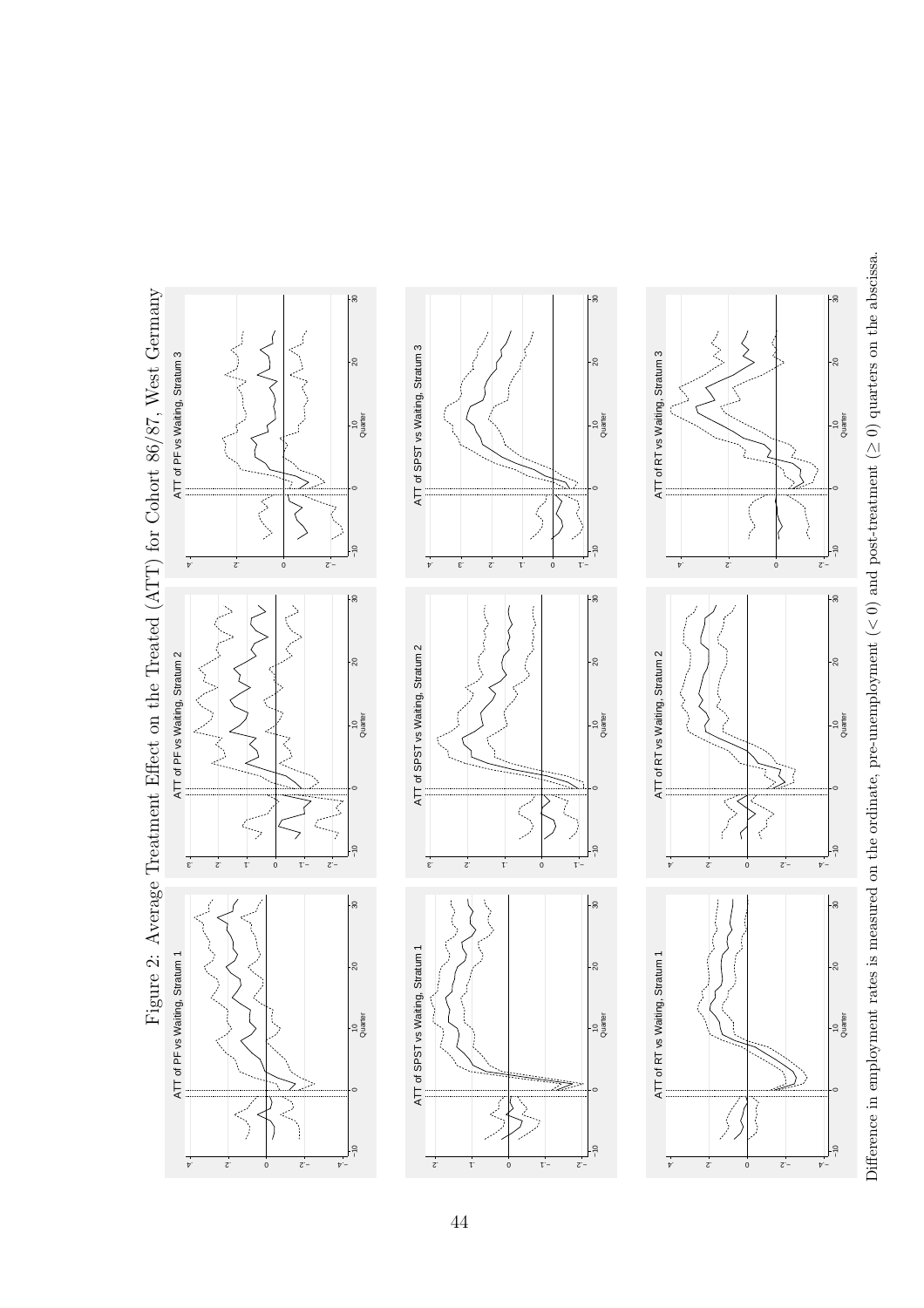Figure 3: Average Treatment Effect on the Treated (ATT) for Cohort 86/87, West Germany Figure 3: Average Treatment Effect on the Treated (ATT) for Cohort 86/87, West Germany −10 10 20 20 30<br>Quarter −10 10 20 20 30<br>Quarter −10 10 20 20 30<br>Quarter R CON  $\overline{\mathcal{L}}$ È ATT of PF vs SPST, Stratum 3 ATT of RT vs SPST, Stratum 3  $\frac{1}{20}$  $-5$ ATT of PF vs SPST, Stratum 3 ATT of RT vs SPST, Stratum 3  $-8$ ATT of PF vs RT, Stratum 3 ATT of PF vs RT, Stratum 3  $\frac{10}{\text{a} \cdot \text{a}}$ -io<br>Quarter 10<br>Quarter  $\overrightarrow{v}$   $\overrightarrow{z}$  $1 - 2$ 0 −.2 −.4 .4 .2 0 −.2 −.4 .3 .2 .1 ٢ŏ ⊦္က −10 10 20 20 30<br>Quarter −10 10 20 20 30<br>Quarter −10 10 20 20 30<br>Quarter Ś ATT of PF vs SPST, Stratum 2 ATT of RT vs SPST, Stratum 2 ATT of PF vs SPST, Stratum 2 ATT of PF vs RT, Stratum 2 ATT of RT vs SPST, Stratum 2 ATT of PF vs RT, Stratum 2  $rac{10}{\text{Quater}}$ 10<br>Quarter 10<br>Quarter  $\leqslant$  $\lesssim$  $\overline{z}$  −  $\overline{v}$  −  $\dot{z}$ .2 0 − <del>Z</del>′− +*i*− 0 −.2 −.4 .4 .2 ⊧န္က ⊧န္က −10 0 10 20 30 −10 10 20 20 30<br>Quarter Quarter −10 10 20 20 30<br>Quarter Quarter Ş ATT of PF vs SPST, Stratum 1 ATT of RT vs SPST, Stratum 1 ATT of PF vs RT, Stratum 1 ATT of PF vs SPST, Stratum 1 ATT of RT vs SPST, Stratum 1  $\frac{1}{20}$  $\overline{20}$  $-20$ ATT of PF vs RT, Stratum 1 10<br>Quarter 10<br>Quarter io<br>Quarter  $\lesssim$ ξ 0 −.1 −.2 −.3 .3 .2 .1 0 − 1 − 2 − .4 .2 0 −.2 −.4 .2 .1

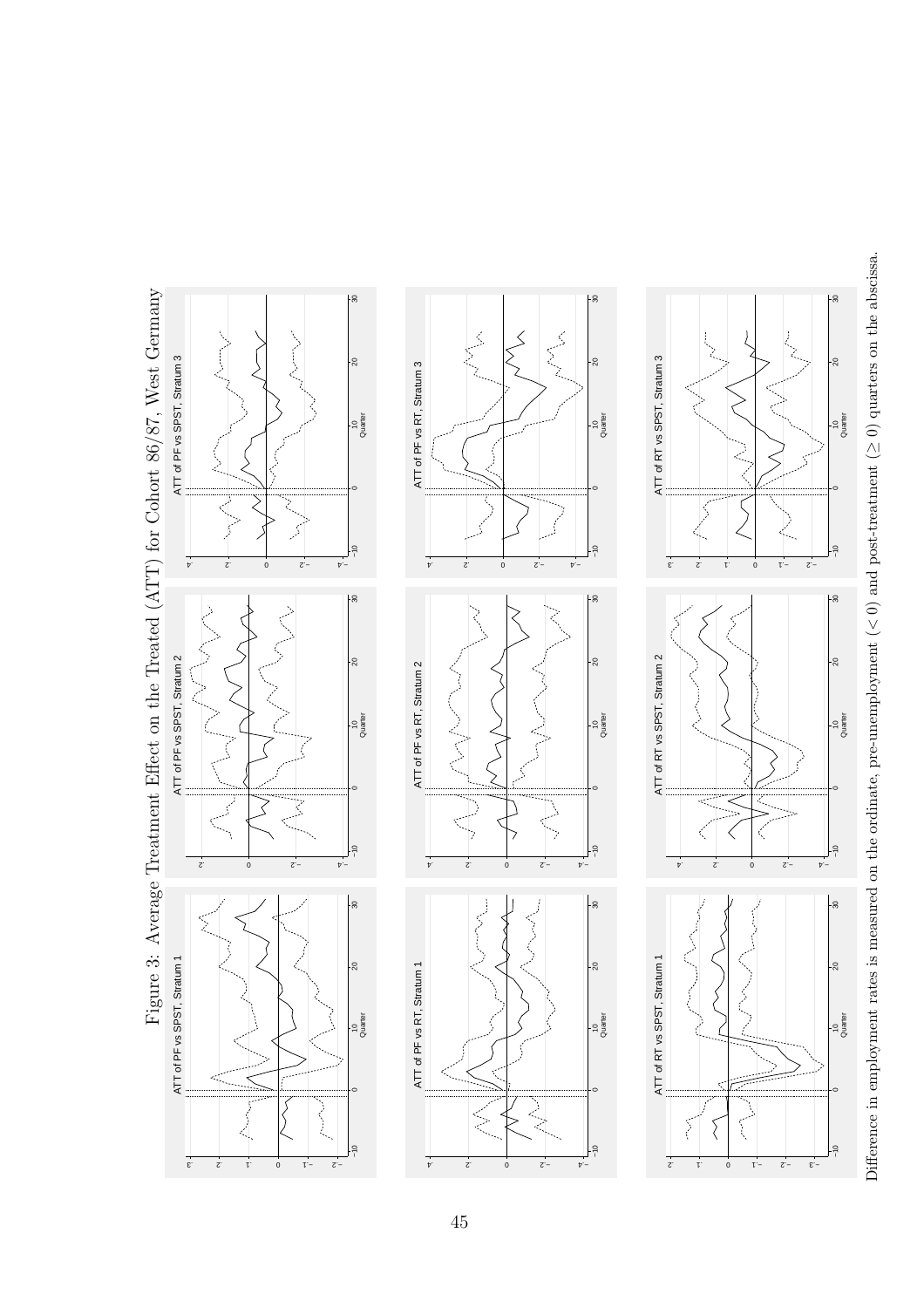

Figure 4: Average Treatment Effect on the Treated (ATT) for Cohort 86/87, West Germany Figure 4: Average Treatment Effect on the Treated (ATT) for Cohort 86/87, West Germany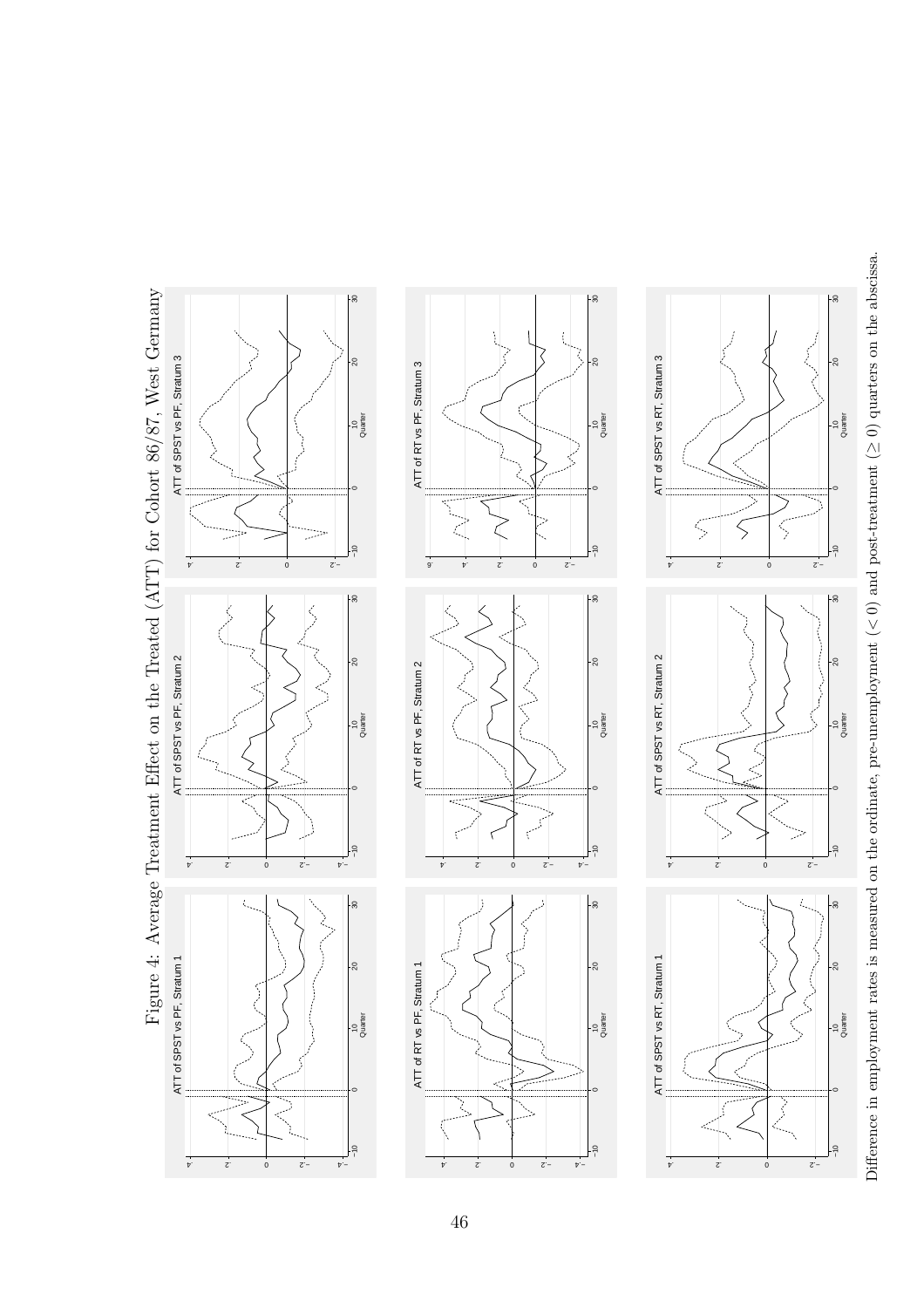

47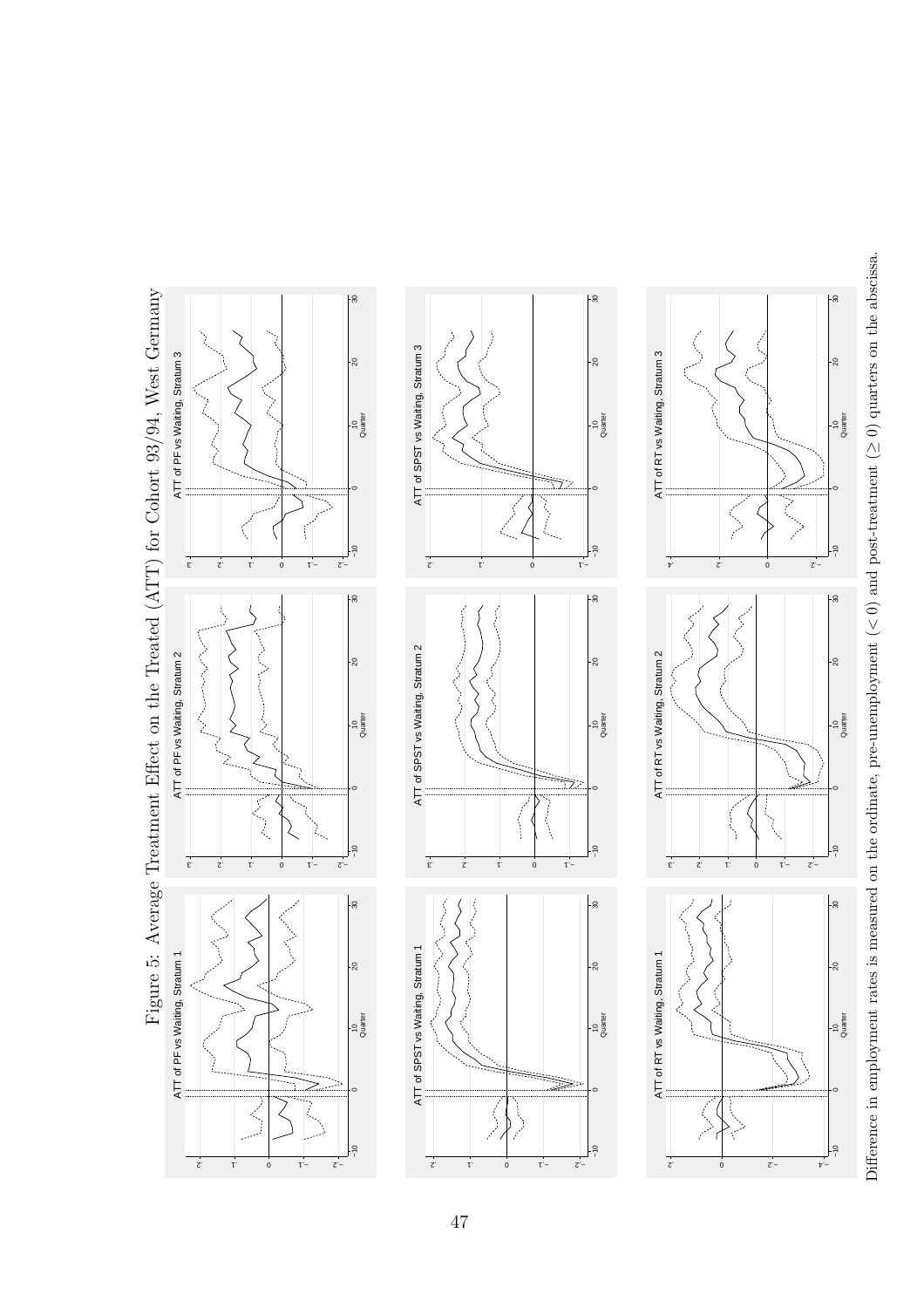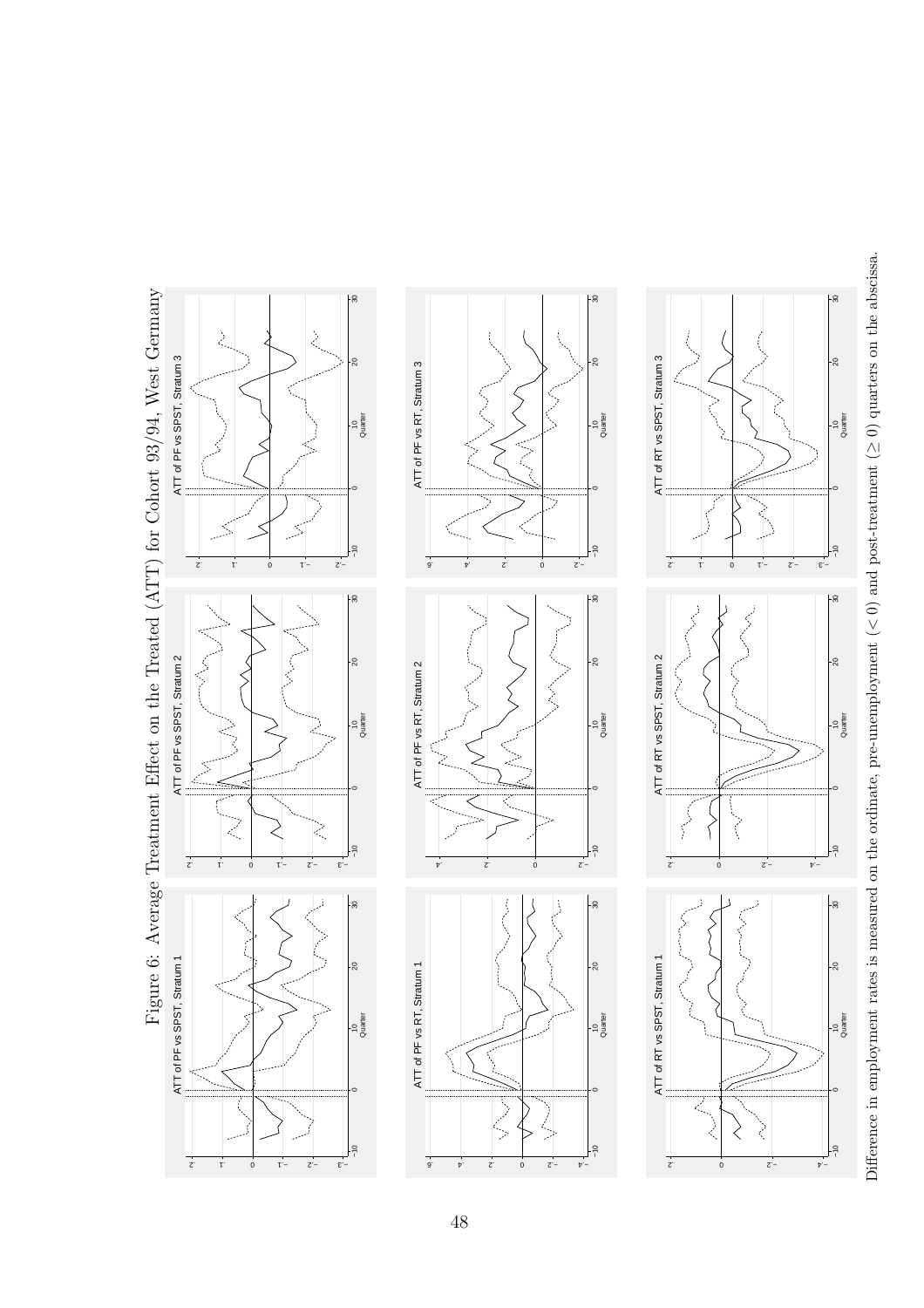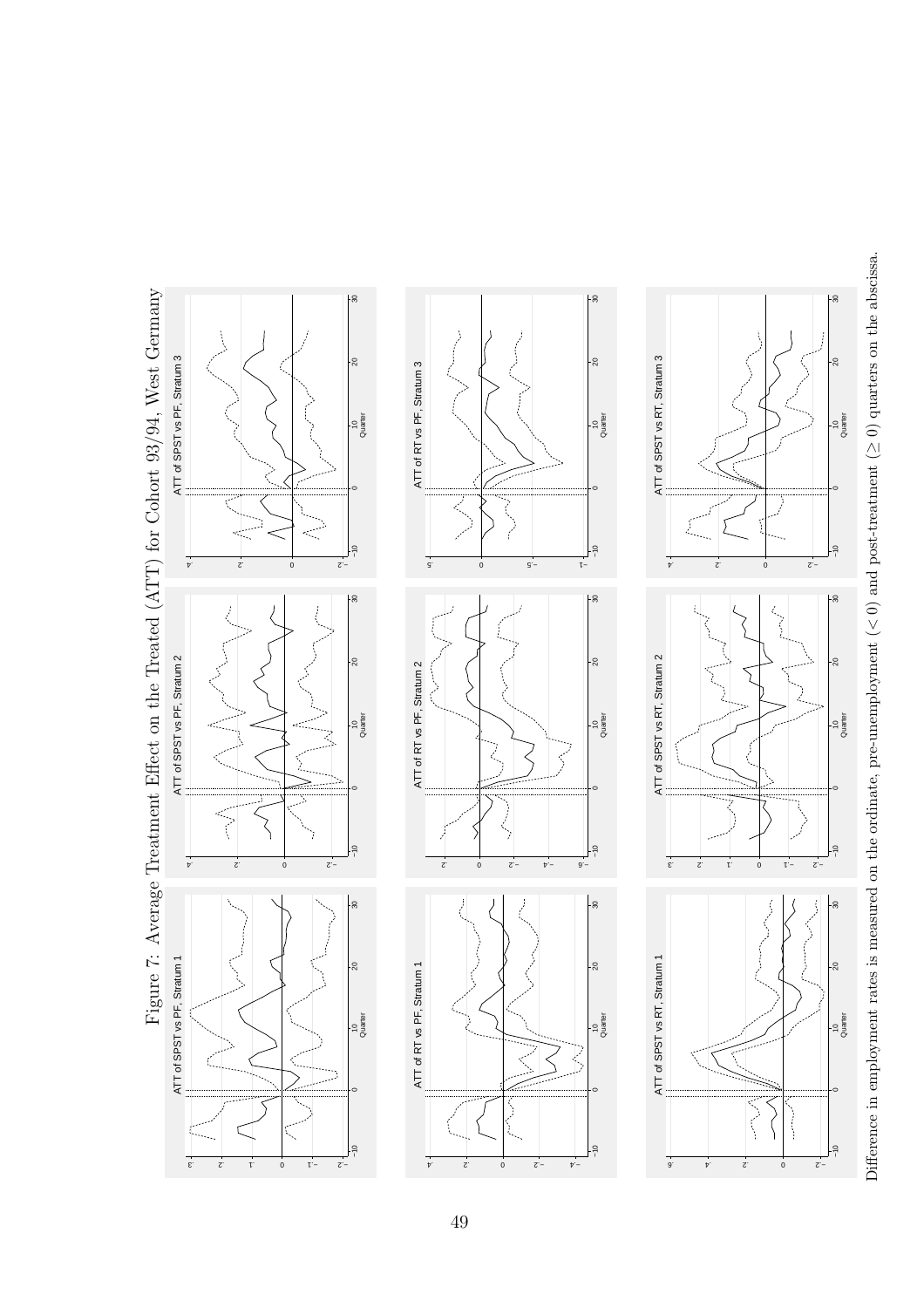|              |                                                                     |                                                                                  | Cumulated Treatment Effects, PF vs Waiting, Cohort 86/87, West Germany   |  |  |
|--------------|---------------------------------------------------------------------|----------------------------------------------------------------------------------|--------------------------------------------------------------------------|--|--|
|              | 8 quarters                                                          | 16 quarters                                                                      | 24 quarters                                                              |  |  |
| Stratum $1$  | $-0.085(0.385)$                                                     | 0.758(0.706)                                                                     | $2.072~(1.016)$ **                                                       |  |  |
| Stratum 2    | $0.164(0.316)$ $1.150(0.653)^*$                                     |                                                                                  | $1.971~(1.009)^*$                                                        |  |  |
| Stratum $3 $ | 0.276(0.304)                                                        | 0.748(0.685)                                                                     | 1.280(1.115)                                                             |  |  |
|              |                                                                     |                                                                                  | Cumulated Treatment Effects, SPST vs Waiting, Cohort 86/87, West Germany |  |  |
|              | 8 quarters                                                          | 16 quarters                                                                      | 24 quarters                                                              |  |  |
| Stratum 1    | 0.174(0.118)                                                        | $1.\overline{420}$ $\overline{(0.241)***}$                                       | $2.524 (0.373)$ ***                                                      |  |  |
| Stratum $2 $ | $0.631(0.173)$ ***                                                  | $1.920~(0.353)$ *** 2.766 $(0.536)$ ***<br>$2.725(0.406)$ *** $4.221(0.649)$ *** |                                                                          |  |  |
|              | Stratum 3   $0.702$ $(0.173)$ ***                                   |                                                                                  | Cumulated Treatment Effects, RT vs Waiting, Cohort 86/87, West Germany   |  |  |
|              | 8 quarters                                                          | 16 quarters                                                                      | 24 quarters                                                              |  |  |
| Stratum $1$  | $-1.353(0.169)$ ***                                                 | $-0.150(0.326)$                                                                  | $0.921~(0.511)^*$                                                        |  |  |
| Stratum 2    |                                                                     | $-0.678$ $(0.252)$ *** 1.069 $(0.501)$ **                                        | $2.842(0.761)$ ***                                                       |  |  |
| Stratum $3$  | $-0.347(0.216)$                                                     | $1.673(0.533)$ ***                                                               | $3.017~(0.808)$ ***                                                      |  |  |
|              |                                                                     |                                                                                  |                                                                          |  |  |
|              |                                                                     |                                                                                  | Cumulated Treatment Effects, PF vs SPST, Cohort 86/87, West Germany      |  |  |
|              | 8 quarters                                                          | 16 quarters                                                                      | 24 quarters                                                              |  |  |
| Stratum 1    | 0.028(0.355)                                                        | $-0.199(0.686)$                                                                  | 0.023(1.036)                                                             |  |  |
| Stratum 2    | $-0.159(0.426)$                                                     | $-0.014(0.833)$                                                                  | 0.431(1.224)                                                             |  |  |
| Stratum 3    | $0.635(0.348)^*$                                                    | 0.435(0.876)                                                                     | 0.722(1.499)                                                             |  |  |
|              |                                                                     |                                                                                  | Cumulated Treatment Effects, PF vs RT, Cohort 86/87, West Germany        |  |  |
|              | 8 quarters                                                          | 16 quarters                                                                      | 24 quarters                                                              |  |  |
| Stratum 1    | $0.853(0.395)$ **                                                   | 0.348(0.736)                                                                     | 0.259(1.117)                                                             |  |  |
| Stratum 2    | 0.485(0.526)                                                        | 0.887(1.165)                                                                     | 1.072(1.868)                                                             |  |  |
| Stratum 3    | $1.237(0.350)$ ***                                                  | 0.907(0.836)                                                                     | 0.140(1.402)                                                             |  |  |
|              |                                                                     |                                                                                  |                                                                          |  |  |
|              |                                                                     |                                                                                  | Cumulated Treatment Effects, SPST vs PF, Cohort 86/87, West Germany      |  |  |
|              | 8 quarters                                                          | 16 quarters                                                                      | 24 quarters                                                              |  |  |
| Stratum 1    | $-0.125(0.339)$                                                     | $-0.848(0.714)$                                                                  | $-2.114$ $(1.041)$ <sup>**</sup>                                         |  |  |
| Stratum 2    | 0.442(0.606)                                                        | 0.039(1.148)                                                                     | $-0.810(1.556)$                                                          |  |  |
| Stratum 3    | $0.798~(0.406)$ **                                                  | $1.837~(1.022)^*$                                                                | 1.768(1.601)                                                             |  |  |
|              | Cumulated Treatment Effects, SPST vs RT, Cohort 86/87, West Germany |                                                                                  |                                                                          |  |  |
|              | 8 quarters                                                          | 16 quarters                                                                      | 24 quarters                                                              |  |  |
| Stratum 1    | $1.246$ $(0.354)$ ***                                               | $1.072~(0.599)^*$                                                                | 0.199(0.789)                                                             |  |  |
| Stratum 2    | $1.208$ $(0.372)$ ***                                               | 0.842(0.708)                                                                     | 0.126(1.062)                                                             |  |  |
| Stratum 3    | $1.310(0.286)$ ***                                                  | $1.625(0.771)$ **                                                                | 1.575(1.240)                                                             |  |  |

Table 6: Cumulated differences in employment rates – sum of quarterspecific average treatment effects on the treated since beginning of treatment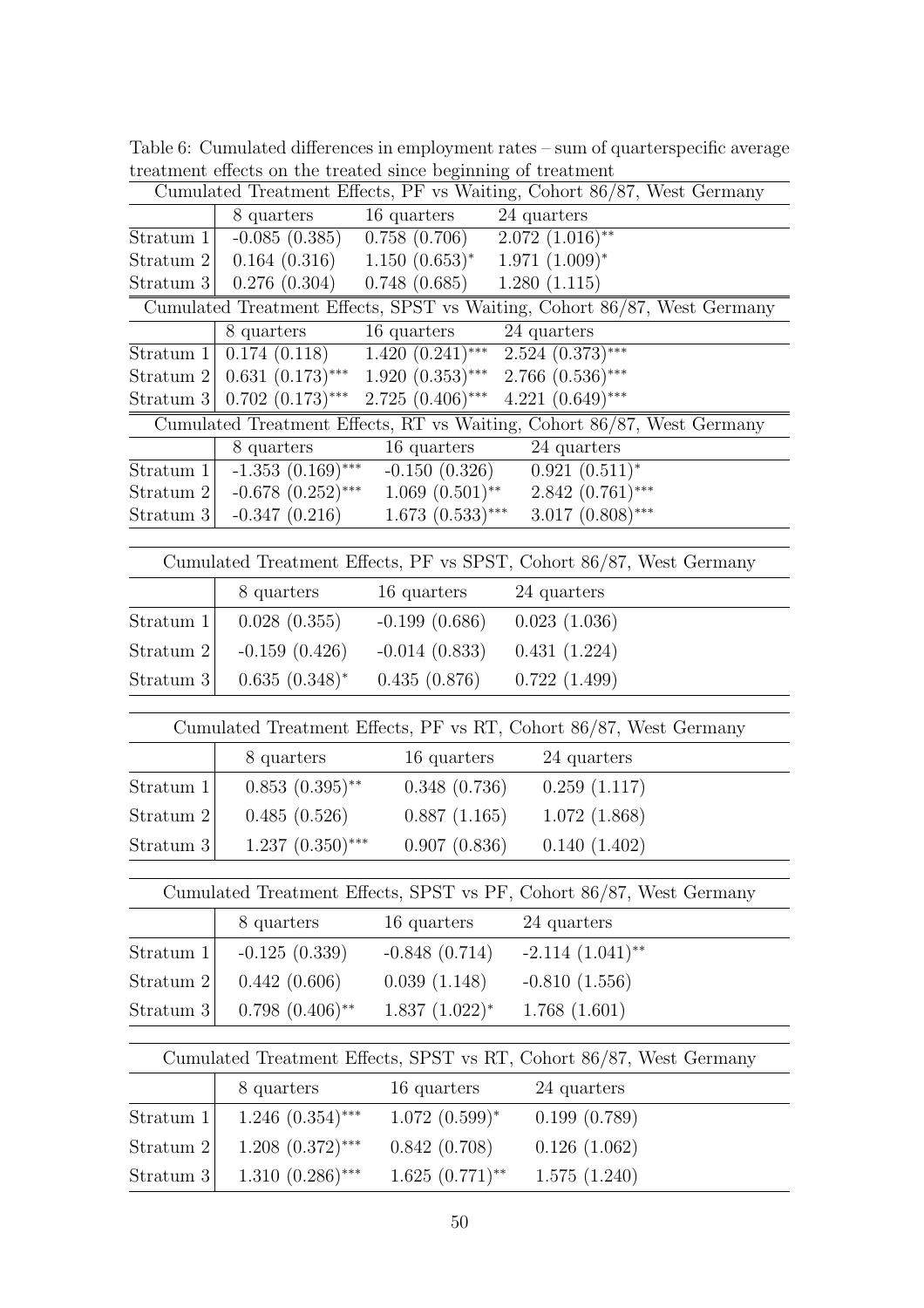| Cumulated Treatment Effects, RT vs PF, Cohort 86/87, West Germany |                                                                                                                               |                                   |                                                                          |  |
|-------------------------------------------------------------------|-------------------------------------------------------------------------------------------------------------------------------|-----------------------------------|--------------------------------------------------------------------------|--|
|                                                                   | 8 quarters                                                                                                                    | 16 quarters                       | 24 quarters                                                              |  |
| Stratum 1                                                         | $-0.590(0.476)$                                                                                                               | 0.957(1.064)                      | 2.413(1.728)                                                             |  |
| Stratum 2                                                         | $-0.496(0.498)$                                                                                                               | 0.413(1.022)                      | 1.252(1.528)                                                             |  |
| Stratum 3                                                         | $-0.133(0.431)$                                                                                                               | 1.498(1.104)                      | 1.632(1.654)                                                             |  |
|                                                                   |                                                                                                                               |                                   |                                                                          |  |
|                                                                   |                                                                                                                               |                                   | Cumulated Treatment Effects, RT vs SPST, Cohort 86/87, West Germany      |  |
|                                                                   | 8 quarters                                                                                                                    | 16 quarters                       | 24 quarters                                                              |  |
| Stratum $1$                                                       | $-1.173$ $(0.227)$ ***                                                                                                        |                                   | $-1.024$ $(0.440)$ <sup>**</sup> $-0.774$ $(0.698)$                      |  |
| Stratum 2                                                         | $-0.674$ $(0.376)^*$                                                                                                          |                                   | $0.354(0.848)$ 1.778 (1.345)                                             |  |
| Stratum 3                                                         | $-0.430(0.269)$                                                                                                               | $-0.207(0.691)$                   | $-0.066(1.098)$                                                          |  |
|                                                                   |                                                                                                                               |                                   | Cumulated Treatment Effects, PF vs Waiting, Cohort 93/94, West Germany   |  |
|                                                                   | 8 quarters                                                                                                                    | 16 quarters                       | 24 quarters                                                              |  |
| Stratum $1$                                                       |                                                                                                                               | $-0.001(0.293)$ $0.317(0.606)$    | 0.876(0.924)                                                             |  |
| Stratum 2                                                         |                                                                                                                               | $0.340(0.235)$ $1.566(0.499)$ *** | $2.862(0.744)$ ***                                                       |  |
| Stratum 3                                                         | $0.544~(0.276)$ **                                                                                                            | $1.590(0.600)$ ***                | $2.540(0.899)$ ***                                                       |  |
|                                                                   |                                                                                                                               |                                   | Cumulated Treatment Effects, SPST vs Waiting, Cohort 93/94, West Germany |  |
|                                                                   | 8 quarters                                                                                                                    | 16 quarters                       | 24 quarters                                                              |  |
|                                                                   |                                                                                                                               |                                   |                                                                          |  |
|                                                                   | Stratum 1   -0.012 (0.113) 1.201 (0.235)*** 2.375 (0.348)***<br>$0.378$ $(0.130)$ *** 1.745 $(0.266)$ *** 3.070 $(0.421)$ *** |                                   |                                                                          |  |
| Stratum $2 $                                                      |                                                                                                                               |                                   |                                                                          |  |
|                                                                   | Stratum 3 0.439 $(0.097)$ *** 1.495 $(0.217)$ *** 2.544 $(0.338)$ ***                                                         |                                   |                                                                          |  |
|                                                                   |                                                                                                                               |                                   | Cumulated Treatment Effects, RT vs Waiting, Cohort 93/94, West Germany   |  |
|                                                                   | 8 quarters                                                                                                                    | 16 quarters                       | 24 quarters                                                              |  |
| Stratum 1                                                         | $-1.982(0.149)$ ***                                                                                                           | $-1.552(0.340)$ ***               | $-1.061(0.535)$ **                                                       |  |
| Stratum 2                                                         | $-1.218(0.192)$ ***                                                                                                           | $-0.059(0.395)$                   | $1.352(0.649)$ **                                                        |  |
| Stratum 3                                                         | $-0.845(0.257)$ ***                                                                                                           | $-0.074(0.556)$                   | 1.310(0.905)                                                             |  |
|                                                                   |                                                                                                                               |                                   |                                                                          |  |
|                                                                   |                                                                                                                               |                                   | Cumulated Treatment Effects, PF vs SPST, Cohort 93/94, West Germany      |  |
|                                                                   | 8 quarters                                                                                                                    | 16 quarters                       | 24 quarters                                                              |  |
| Stratum 1                                                         | 0.209(0.282)                                                                                                                  | $-0.498(0.605)$                   | $-1.054(0.930)$                                                          |  |
| Stratum 2                                                         | $-0.085(0.354)$                                                                                                               | $-0.324(0.741)$                   | $-0.300(1.136)$                                                          |  |
| Stratum 3                                                         | 0.333(0.376)                                                                                                                  | 0.485(0.782)                      | 0.439(1.165)                                                             |  |
|                                                                   |                                                                                                                               |                                   |                                                                          |  |